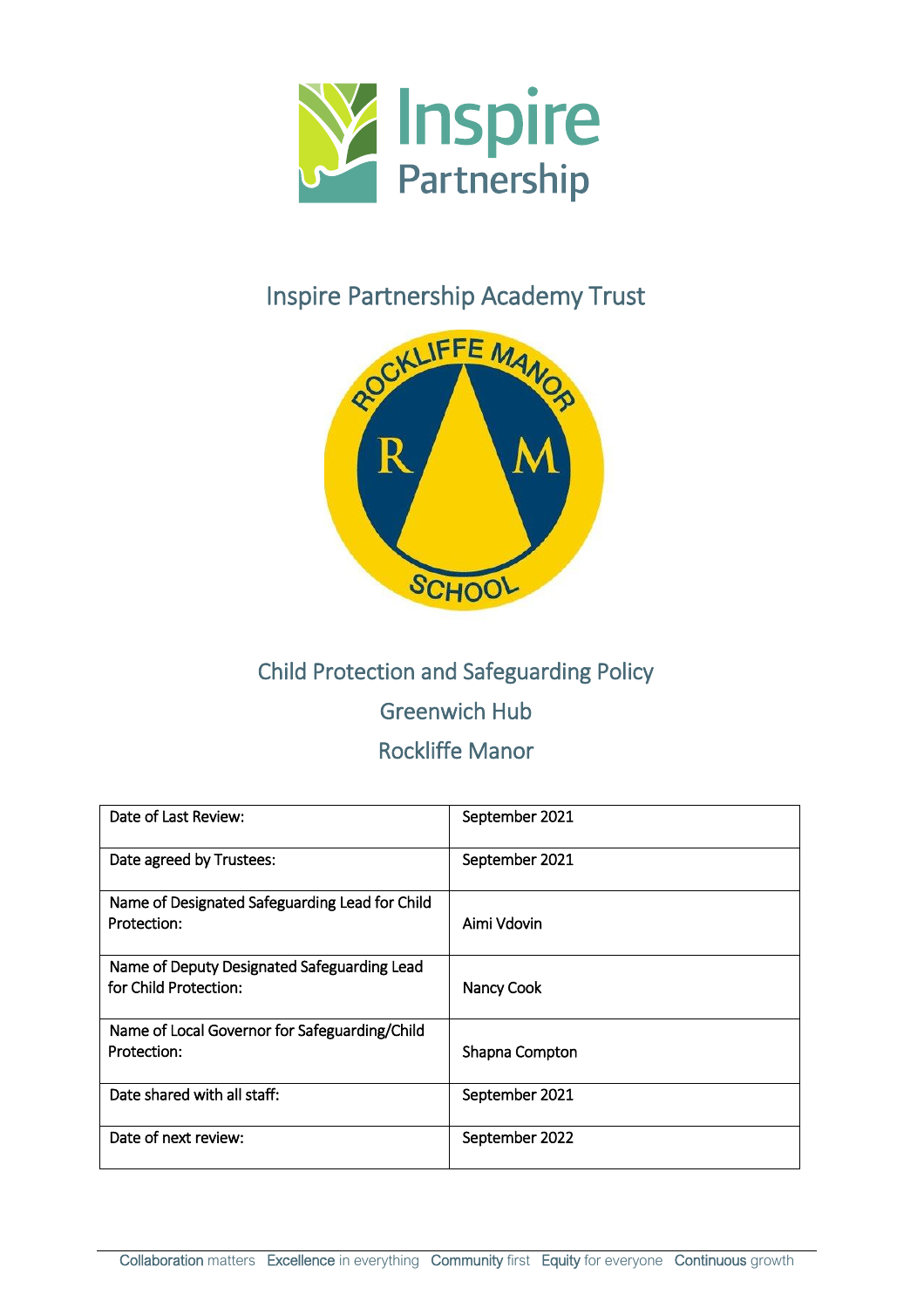

## Contents

| 1.  |  |  |
|-----|--|--|
| 2.  |  |  |
| 3.  |  |  |
| 4.  |  |  |
| 5.  |  |  |
| 6.  |  |  |
| 7.  |  |  |
| 8.  |  |  |
| 9.  |  |  |
| 10. |  |  |
| 11. |  |  |
| 12. |  |  |
| 13. |  |  |
| 14. |  |  |
| 15. |  |  |
| 16. |  |  |
|     |  |  |
|     |  |  |
|     |  |  |
|     |  |  |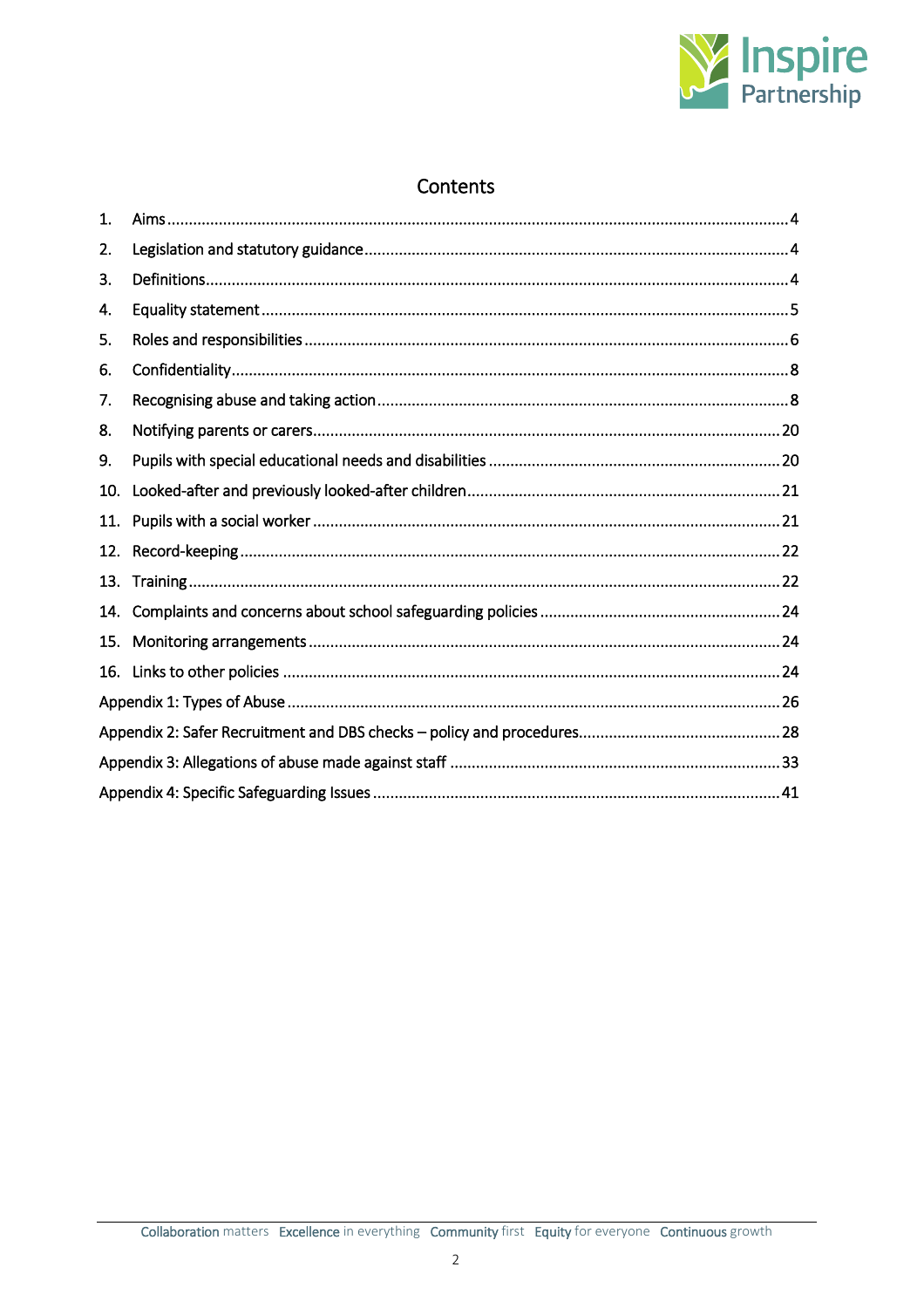

## Child Protection and Safeguarding Policy

The Inspire Partnership Academy Trust recognises its moral and statutory responsibility to safeguard and promote the welcome of all pupils. We endeavour to provide a safe and welcoming environment where children are protected, respected and valued. All our staff are alert to the signs of abuse and neglect and follow our procedures to ensure that our children receive effective and timely support.

This Child Protection and Safeguarding Policy applies to all schools within the trust. Individual schools within the trust have supplemented this policy with their own school level procedures and processes. The term headteacher is used in this policy for consistency. This applies to the position of executive headteacher, headteacher or head of school depending on the school's local management structures.

## Key contacts:

Designated Safeguarding Lead: Aimi Vdovin

Deputy Designated Safeguarding Lead: Nancy Cook

Zena Thomasi – Hyde

Helena Smith

Link governor for Safeguarding: Shapna Compton

Local Authority Designated Officers (LADO): Greenwich - 020 8921 3930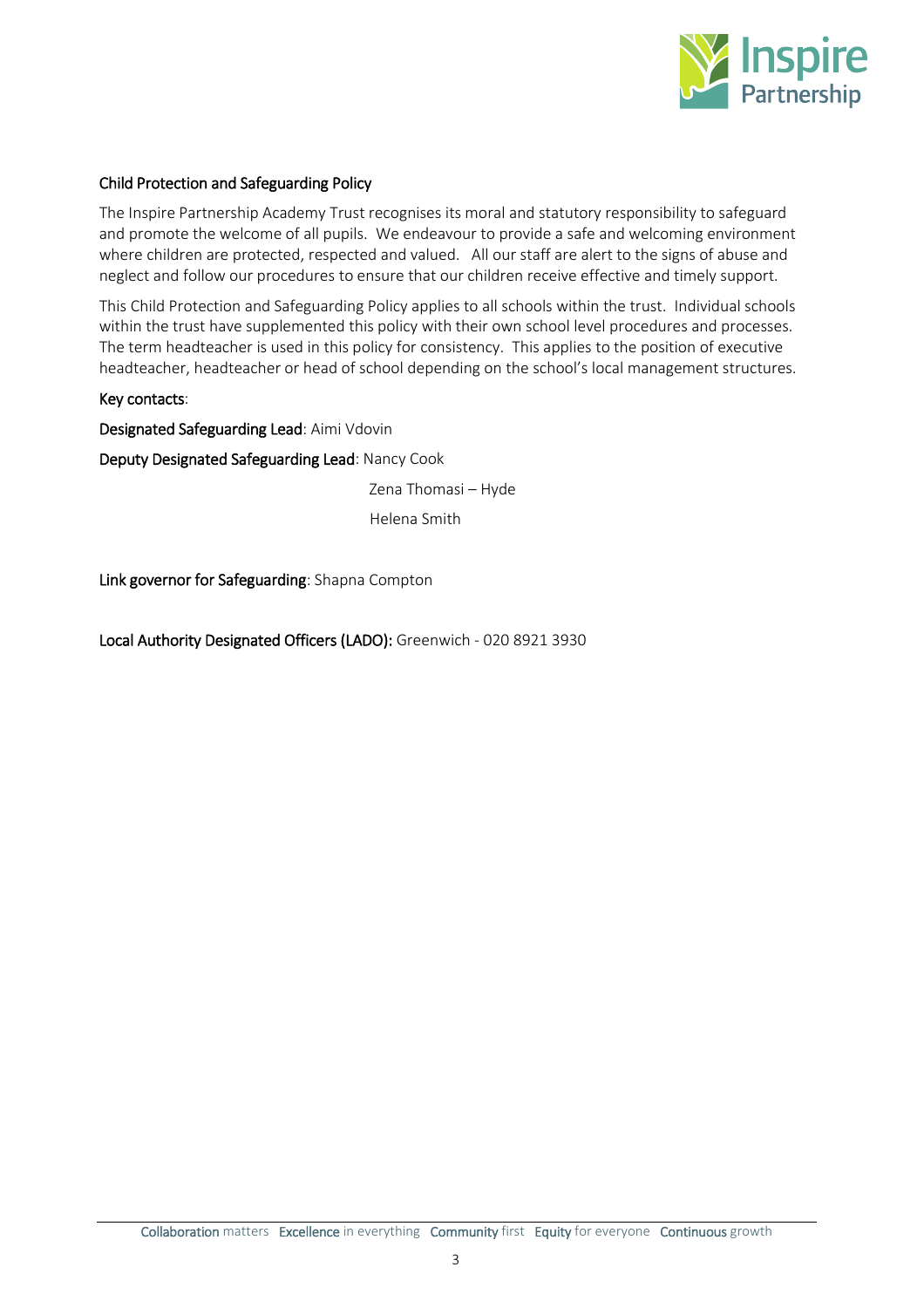

## <span id="page-3-0"></span>1. Aims

The Inspire Partnership Academy Trust aims to ensure that:

- Appropriate action is taken in a timely manner to safeguard and promote children's welfare
- All staff are aware of their statutory responsibilities with respect to safeguarding
- Staff are properly trained in recognising and reporting safeguarding issues

## <span id="page-3-1"></span>2. Legislation and statutory guidance

- 2.1 This policy is based on the Department for Education's statutory guidance Keeping Children Safe [in Education \(2021\)](https://www.gov.uk/government/publications/keeping-children-safe-in-education--2) an[d Working Together to Safeguard Children \(2018\),](https://www.gov.uk/government/publications/working-together-to-safeguard-children--2) and th[e Governance](https://www.gov.uk/government/publications/governance-handbook)  [Handbook.](https://www.gov.uk/government/publications/governance-handbook) We comply with this guidance and the arrangements agreed and published by our three local safeguarding partners.
- 2.2 This policy is also based on the following legislation:
	- Part 3 of the schedule to the [Education \(Independent School Standards\) Regulations](http://www.legislation.gov.uk/uksi/2014/3283/schedule/part/3/made)  [2014,](http://www.legislation.gov.uk/uksi/2014/3283/schedule/part/3/made) which places a duty on academies and independent schools to safeguard and promote the welfare of pupils at the school
	- [The Children Act 1989](http://www.legislation.gov.uk/ukpga/1989/41) (and [2004 amendment\)](http://www.legislation.gov.uk/ukpga/2004/31/contents), which provides a framework for the care and protection of children
	- Section 5B(11) of the Female Genital Mutilation Act 2003, as inserted by section 74 of th[e Serious Crime Act 2015,](http://www.legislation.gov.uk/ukpga/2015/9/part/5/crossheading/female-genital-mutilation) which places a statutory duty on teachers to report to the police where they discover that female genital mutilation (FGM) appears to have been carried out on a girl under 18
	- [Statutory guidance on FGM,](https://www.gov.uk/government/publications/multi-agency-statutory-guidance-on-female-genital-mutilation) which sets out responsibilities with regards to safeguarding and supporting girls affected by FGM
	- [The Rehabilitation of Offenders Act 1974,](http://www.legislation.gov.uk/ukpga/1974/53) which outlines when people with criminal convictions can work with children
	- Schedule 4 of the [Safeguarding Vulnerable Groups Act 2006,](http://www.legislation.gov.uk/ukpga/2006/47/schedule/4) which defines what 'regulated activity' is in relation to children
	- [Statutory guidance on the Prevent duty](https://www.gov.uk/government/publications/prevent-duty-guidance), which explains schools' duties under the Counter-Terrorism and Security Act 2015 with respect to protecting people from the risk of radicalisation and extremism
	- The Childcare (Disqualification) and Childcare (Early Years Provision Free of Charge) [\(Extended Entitlement\) \(Amendment\) Regulations 2018](http://www.legislation.gov.uk/uksi/2018/794/contents/made) (referred to in this policy as the "2018 Childcare Disqualification Regulations") and [Childcare Act 2006,](http://www.legislation.gov.uk/ukpga/2006/21/contents) which set out who is disqualified from working with children
- 2.3 This policy also meets requirements relating to safeguarding and welfare in the statutory [framework for the Early Years Foundation Stage.](https://www.gov.uk/government/publications/early-years-foundation-stage-framework--2)
- 2.4 This policy also complies with our funding agreement and articles of association.

## <span id="page-3-2"></span>3. Definitions

3.1 Safeguarding and promoting the welfare of children means: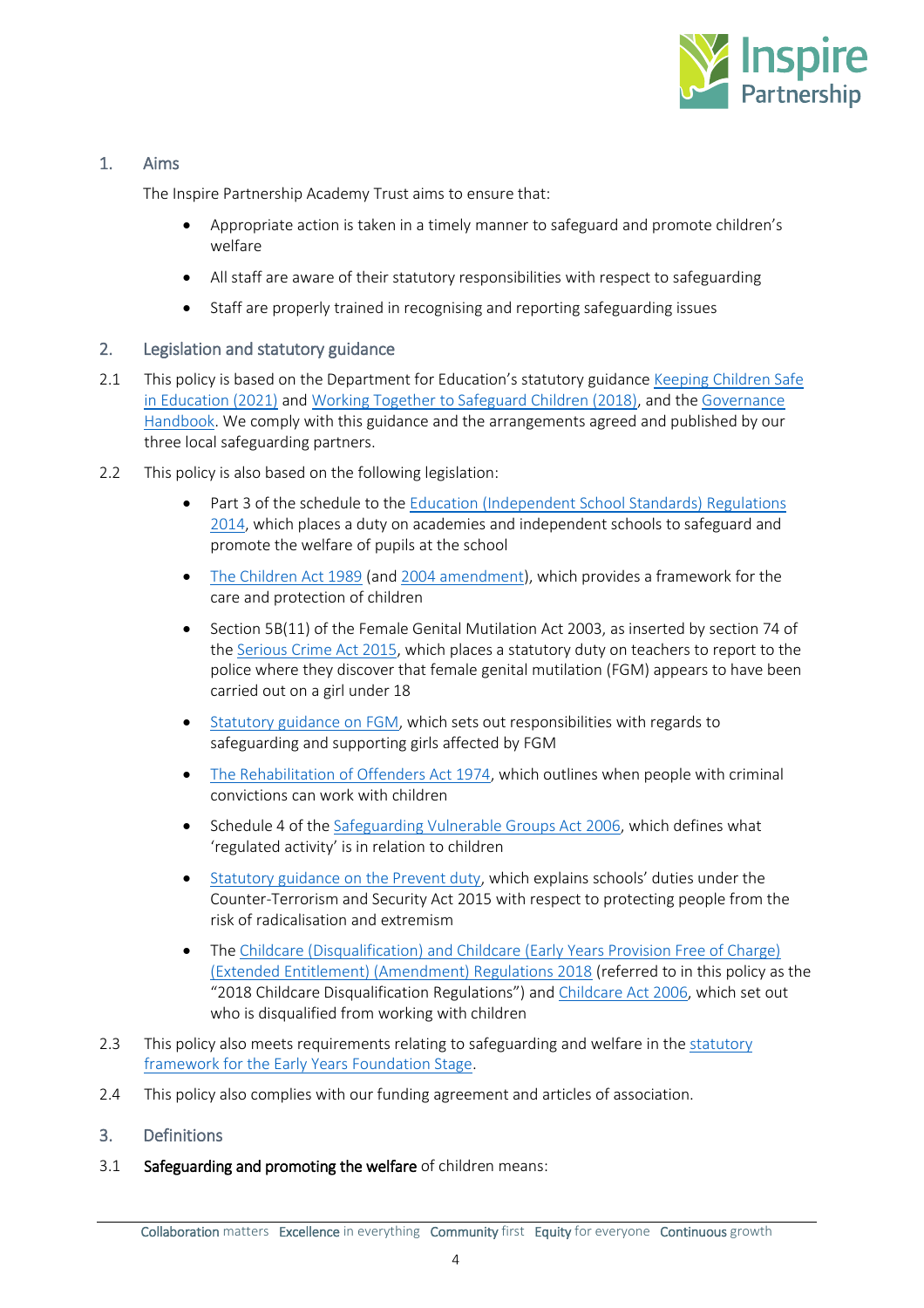

- Protecting children from maltreatment
- Preventing impairment of children's mental and physical health or development
- Ensuring that children grow up in circumstances consistent with the provision of safe and effective care
- Taking action to enable all children to have the best outcomes
- 3.2 Child protection is part of this definition and refers to activities undertaken to prevent children suffering, or being likely to suffer, significant harm.
- 3.3 Abuse is a form of maltreatment of a child, and may involve inflicting harm or failing to act to prevent harm. [Appendix 1](#page-25-0) explains the different types of abuse.
- 3.4 **Neglect** is a form of abuse and is the persistent failure to meet a child's basic physical and/or psychological needs, likely to result in the serious impairment of the child's health or development[. Appendix 1](#page-25-0) defines neglect in more detail.
- 3.5 Sharing of nudes and semi-nudes (also known as sexting or youth produced sexual imagery) is where children share nude or semi-nude images, videos or live streams.
- 3.6 Children includes everyone under the age of 18.
- 3.7 The following 3 safeguarding partners are identified in Keeping Children Safe in Education (and defined in the Children Act 2004, as amended by chapter 2 of the Children and Social Work Act 2017). They will make arrangements to work together to safeguard and promote the welfare of local children, including identifying and responding to their needs:
	- The local authority (LA)
	- A clinical commissioning group for an area within the LA
	- The chief officer of police for a police area in the LA area

## <span id="page-4-0"></span>4. Equality statement

- 4.1 Some children have an increased risk of abuse, and additional barriers can exist for some children with respect to recognising or disclosing it. We are committed to anti-discriminatory practice and recognise children's diverse circumstances. We ensure that all children have the same protection, regardless of any barriers they may face.
- 4.2 We give special consideration to children who:
	- Have special educational needs (SEN) or disabilities or health conditions (se[e section 9\)](#page-19-1)
	- Are young carers
	- May experience discrimination due to their race, ethnicity, religion, gender identification or sexuality
	- Have English as an additional language
	- Are known to be living in difficult situations for example, temporary accommodation or where there are issues such as substance abuse or domestic violence
	- Are at risk of FGM, sexual exploitation, forced marriage, or radicalisation
	- Are asylum seekers
	- Are at risk due to either their own or a family member's mental health needs
	- Are looked after or previously looked after (se[e section 10\)](#page-20-0)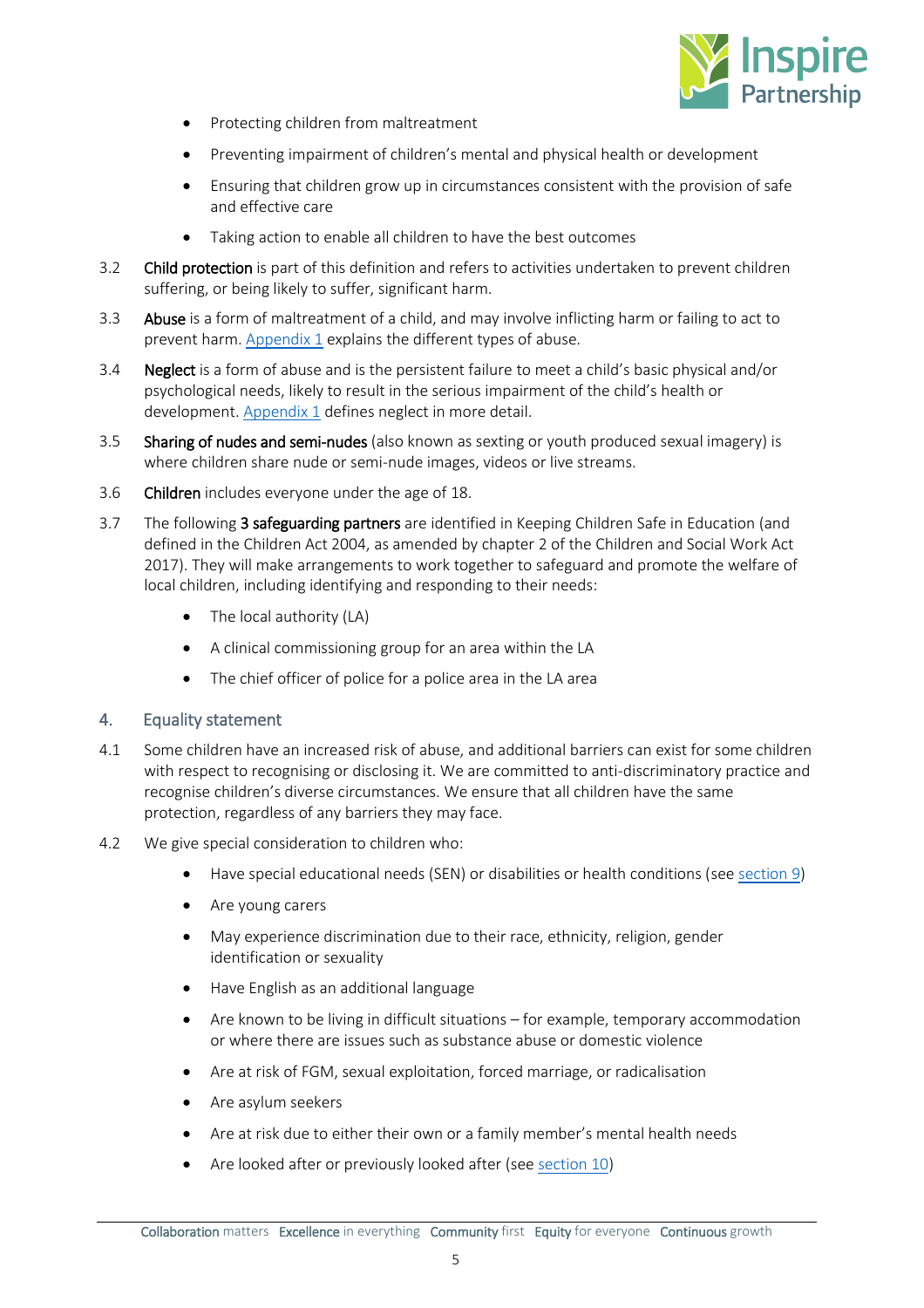

- Are missing from education
- Whose parent/carer has expressed an intention to remove them from school to be home educated

## <span id="page-5-0"></span>5. Roles and responsibilities

5.1 Safeguarding and child protection is everyone's responsibility. This policy applies to all staff, volunteers, governors and trustees in the school and is consistent with the procedures of the 3 safeguarding partners. Our policy and procedures also apply to extended school and off-site activities.

## 5.2 All staff

All staff will read and understand Part 1 and Annex B of the Department for Education's statutory safeguarding guidance, [Keeping Children Safe in Education,](https://www.gov.uk/government/publications/keeping-children-safe-in-education--2) and review this guidance at least annually.

All staff will sign a declaration at the beginning of each academic year to say that they have reviewed the guidance. This guidance will also be provided to staff when joining the school as part of their induction.

All staff will be aware of:

- Our systems which support safeguarding, including this child protection and safeguarding policy, the staff code of conduct, the role and identity of the designated safeguarding lead (DSL) and deputies, the behaviour policy, the online safety policy and the safeguarding response to children who go missing from education
- The early help process (sometimes known as the common assessment framework) and their role in it, including identifying emerging problems, liaising with the DSL, and sharing information with other professionals to support early identification and assessment
- The process for making referrals to local authority children's social care and for statutory assessments that may follow a referral, including the role they might be expected to play
- What to do if they identify a safeguarding issue or a child tells them they are being abused or neglected, including specific issues such as FGM, and how to maintain an appropriate level of confidentiality while liaising with relevant professionals
- The signs of different types of abuse and neglect, as well as specific safeguarding issues, such as peer-on-peer abuse, child sexual exploitation (CSE), child criminal exploitation (CCE), indicators of being at risk from or involved with serious violent crime, FGM and radicalisation
- The importance of reassuring victims that they are being taken seriously and that they will be supported and kept safe
- The need to report to the senior leadership team any personal issue that impair or bring into doubt their ability to objectively discharge their child protection and safeguarding responsibilities

[Section 13](#page-21-1) and [Appendix 4](#page-40-0) of this policy outline in more detail how staff are supported to do this.

## 5.3 The Designated Safeguarding Lead (DSL)

The DSL is a member of the senior leadership team. Our DSL is, Aimi Vdovin. The DSL takes lead responsibility for child protection and wider safeguarding in the school.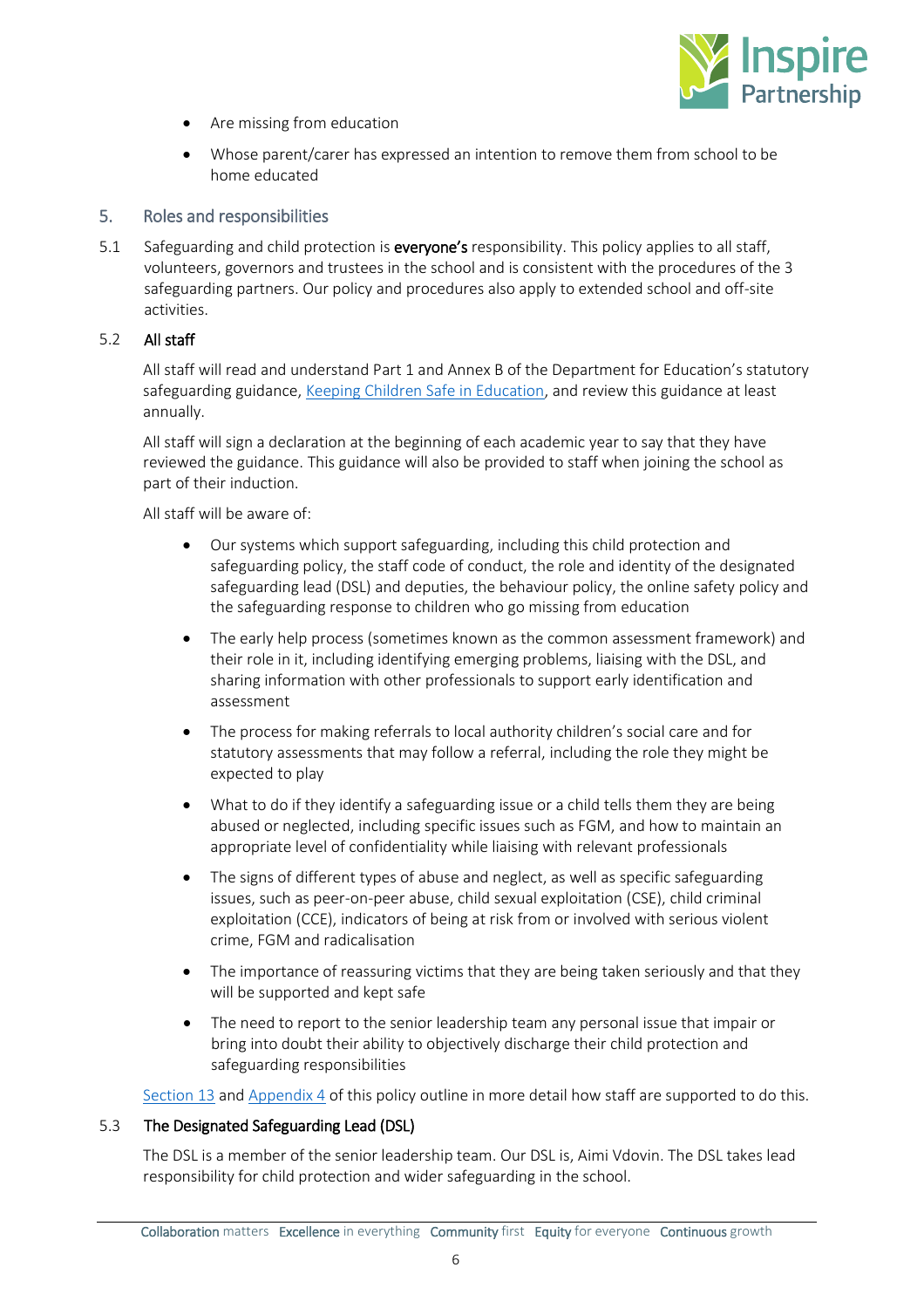

During term time, the DSL will be available during school hours for staff to discuss any safeguarding concerns.

During out of school hours, the DSL can be contacted through the school email or telephone.

When the DSL is absent, the deputies –Nancy Cook, Zena Thomasi – Hyde and Helena Smith – will act as cover.

Please note – in this and subsequent sections, you should take any references to the DSL to mean "the DSL (or deputy DSL)".

A DSL will be available during out-of-hours or out-of-term activities and the person leading the activity will be provided with the contact details for the DSL.

The DSL will be given the time, funding, training, resources and support to:

- Provide advice and support to other staff on child welfare and child protection matters
- Take part in strategy discussions and inter-agency meetings and/or support other staff to do so
- Contribute to the assessment of children
- Refer suspected cases, as appropriate, to the relevant body (local authority children's social care, Channel programme, Disclosure and Barring Service, and/or police), and support staff who make such referrals directly
- Promote educational outcomes of vulnerable children and those with a social worker. They will encourage staff to maintain a culture of high aspirations for this cohort and support teachers to identify any specific challenges or additional academic support required

The DSL will also keep the headteacher informed of any issues, and liaise with local authority case managers and designated officers for child protection concerns as appropriate.

The full responsibilities of the DSL and deputies are set out in their job description.

## 5.4 The trustees and governing board

The governing board will facilitate a whole-school approach to safeguarding, ensuring that safeguarding and child protection are at the forefront and underpin all relevant aspects of process and policy development.

The trustees will evaluate and approve this policy at each review, ensuring it complies with the law, and hold the headteacher to account for its implementation.

The governing board will appoint a link governor to monitor the effectiveness of this policy in conjunction with the full governing board. This is always a different person from the DSL.

The chair of governors will act as the 'case manager' in the event that an allegation of abuse is made against the headteacher, where appropriate (see [Appendix 3\)](#page-32-0).

Governors have a duty to ensure that the school provide appropriate provision to support the mental health and well-being needs of both children and staff.

All governors will read Annex A and Part 2 of Keeping Children Safe in Education 2021.

[Section 13](#page-21-1) of this policy has information on how governors are supported to fulfil their role.

## 5.5 The headteacher

The headteacher is responsible for the implementation of this policy, including: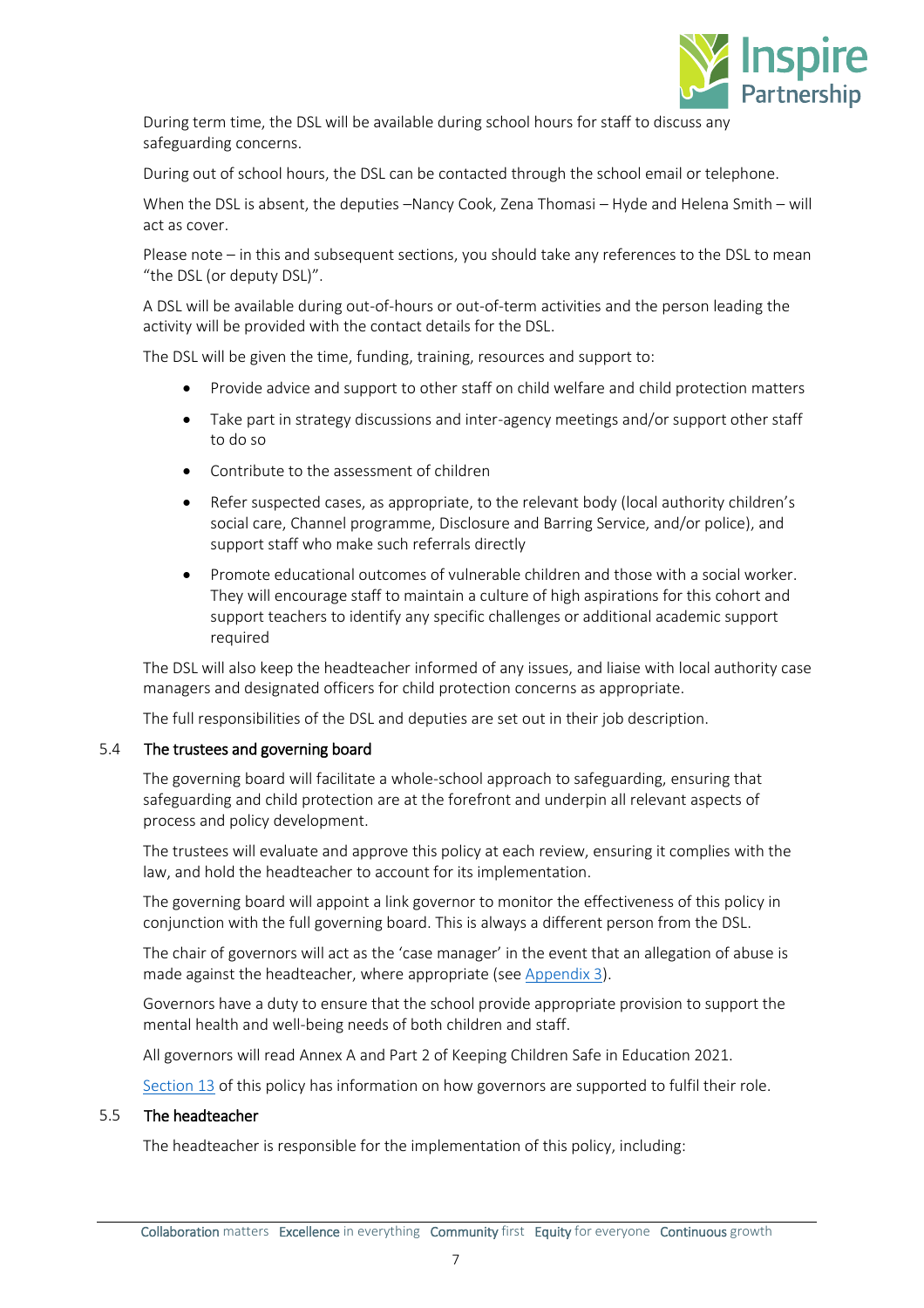

- Ensuring that staff (including temporary staff) and volunteers are informed of our systems which support safeguarding, including this policy, as part of their induction, as well as, understand and follow the procedures included in this policy, particularly those concerning referrals of cases of suspected abuse and neglect
- Communicating this policy to parents/carers when their child joins the school and via the school website
- Ensuring that the DSL has appropriate time, funding, training and resources, and that there is always adequate cover if the DSL is absent
- Ensuring that all staff undertake appropriate safeguarding and child protection training, and updating the content of the training regularly
- Acting as the 'case manager' in the event of an allegation of abuse made against another member of staff or volunteer, where appropriate (see [Appendix 3\)](#page-32-0)
- Ensuring the relevant staffing ratios are met, where applicable

## <span id="page-7-0"></span>6. Confidentiality

- 6.1 Safeguarding children raises issues of confidentiality that must be clearly understood by all staff / volunteers in school. All staff/volunteers in school have a responsibility to share relevant information about the protection of children with other professionals. This sharing of information is outlined in the guidance '[Information sharing advice for practitioners providing safeguarding](https://assets.publishing.service.gov.uk/government/uploads/system/uploads/attachment_data/file/721581/Information_sharing_advice_practitioners_safeguarding_services.pdf)  services to [children, young people, parents and carers](https://assets.publishing.service.gov.uk/government/uploads/system/uploads/attachment_data/file/721581/Information_sharing_advice_practitioners_safeguarding_services.pdf)' (July 2018). It identifies seven golden rules for sharing information and reminds practitioners that the General Data Protection Regulation (GDPR), Data Protection Act 2018 and human rights law are not barriers to justified information sharing, but provide a framework to ensure that personal information about living individuals is shared appropriately.
- 6.2 If staff need to share 'special category personal data', the DPA 2018 contains 'safeguarding of children and individuals at risk' as a processing condition that allows practitioners to share information without consent if it is not possible to gain consent, it cannot be reasonably expected that a practitioner gains consent, or if to gain consent would place a child at risk. If a child discloses to a member of staff/volunteer and asks that the information is kept secret, it is important that the member of staff / volunteer tells the child in a manner appropriate to the child's age / stage of development that they cannot promise complete confidentiality – instead he/she must explain that he/she may need to pass information to other professionals to help keep the child or other children safe.
- 6.3 Staff / volunteers who receive information about children and their families in the course of their work shall share that information only within appropriate contexts.

## <span id="page-7-1"></span>7. Recognising abuse and taking action

- 7.1 Every member of staff, including volunteers, working with pupils at our school are advised to maintain an attitude of '*it could happen here'* where safeguarding is concerned. When concerned about the welfare of a pupil, staff members should always act in the interests of the child and have a responsibility to take action as outlined in this policy.
- 7.2 All staff know that it is their responsibility to report any concerns that they have and not to see these as insignificant. On occasions, a referral is justified by a single incident such as an injury or disclosure of abuse. More often however, concerns accumulate over a period of time and are evidenced by building up a picture of harm over time; this is particularly true in cases of emotional abuse and neglect. In these circumstances, it is crucial that staff record and pass on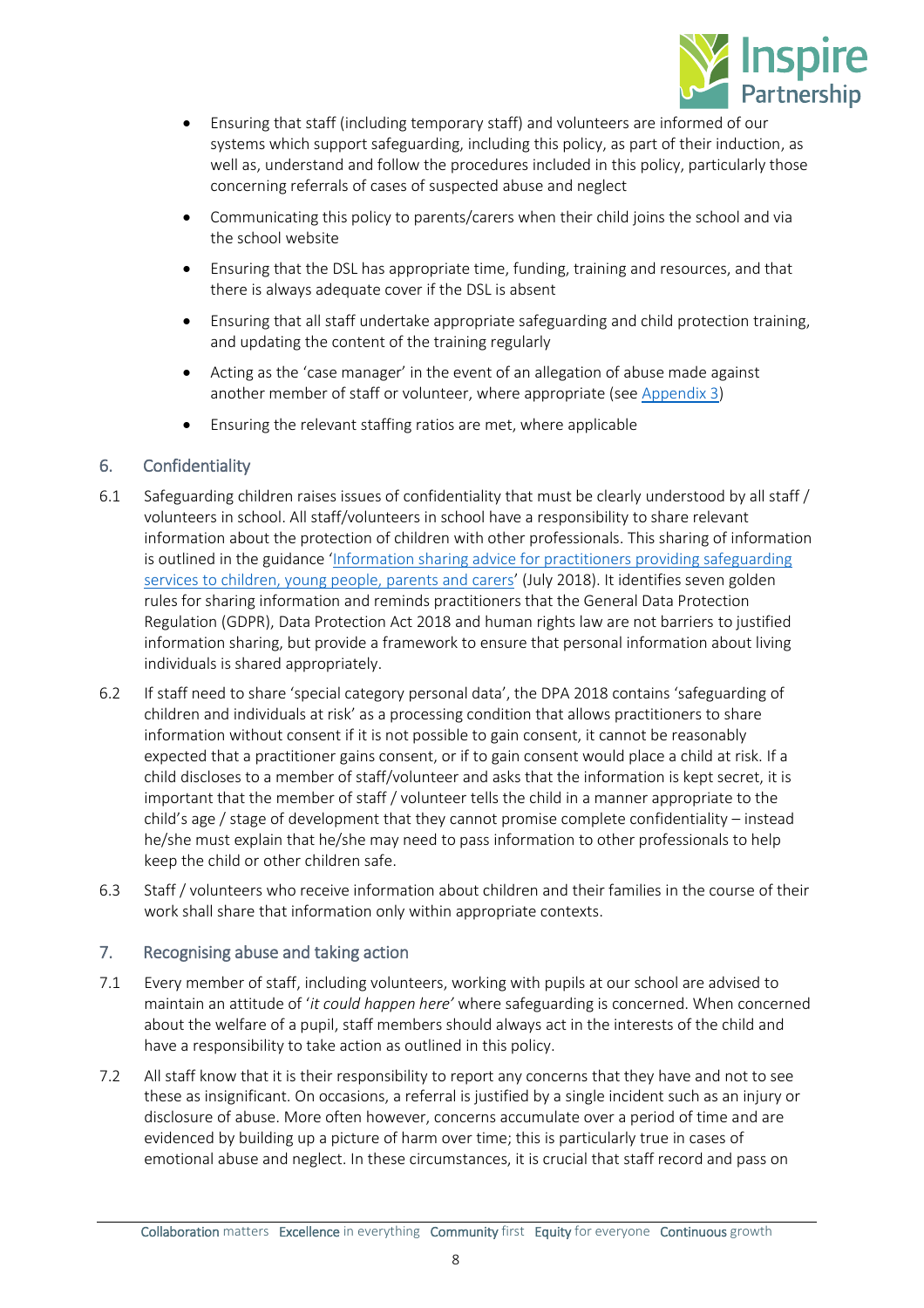

concerns in accordance with this policy to allow the DSL to build up a picture and access support for the child at the earliest opportunity.

- 7.3 If a child discloses, following a conversation staff have initiated or otherwise, that they are being abused and/or neglected, staff must:
	- Listen to and believe them. Allow them time to talk freely and do not ask leading questions
	- Stay calm and do not show that you are shocked or upset
	- Tell the child they have done the right thing in telling you. Do not tell them they should have told you sooner
	- Explain what will happen next and that you will have to pass this information on. Do not promise to keep it a secret
	- Write up your conversation as soon as possible in the child's own words. Stick to the facts, and do not put your own judgement on it
	- Record on CPOMs and pass it on to the DSL verbally. Alternatively, if appropriate, make a referral to children's social care and/or the police directly, and tell the DSL as soon as possible that you have done so
- 7.4 The signs of child abuse might not always be obvious and a child might not tell anyone what is happening to them. Staff should therefore question behaviours if something seems unusual and try to speak to the child, alone, if appropriate, to seek further information; following guidance [What to do if you're worried a child is being abused.](https://www.gov.uk/government/uploads/system/uploads/attachment_data/file/419604/What_to_do_if_you_re_worried_a_child_is_being_abused.pdf)
- 7.5 It is *not* the responsibility of school staff to investigate welfare concerns or determine the truth of any disclosure or allegation. All staff, however, have a duty to recognise concerns and pass the information on in accordance with this policy's procedures.
- 7.6 The DSL should be used as a first point of contact for concerns and queries regarding any safeguarding concern in our school. Any member of staff or visitor to the school who receives a disclosure of abuse or suspects that a pupil is at risk of harm must report it immediately to the DSL.
- 7.7 All concerns about a child or young person should be reported to the DSL without delay and recorded in writing using CPOMS.
- 7.8 Following receipt of any information raising concern, the DSL will decide the course of action to be taken. All information and actions taken, including the reasons for any decisions made, will be fully documented.

The Threshold document ( [https://www.greenwichsafeguardingchildren.org.uk/wp](https://www.greenwichsafeguardingchildren.org.uk/wp-content/uploads/2019/10/GSCP-Thresholds-for-website.pdf)[content/uploads/2019/10/GSCP-Thresholds-for-website.pdf\)](https://www.greenwichsafeguardingchildren.org.uk/wp-content/uploads/2019/10/GSCP-Thresholds-for-website.pdf) can be used to support staff when making decisions about referrals.

## <span id="page-8-0"></span>7.9 Referral

If it is appropriate to refer the case to local authority children's social care or the police, the DSL will make the referral or support you to do so.

If staff make a referral directly, they must tell the DSL as soon as possible.

The local authority will make a decision within 1 working day of a referral about what course of action to take and will let the person who made the referral know the outcome. The DSL or person who made the referral must follow up with the local authority if this information is not made available, and ensure outcomes are properly recorded.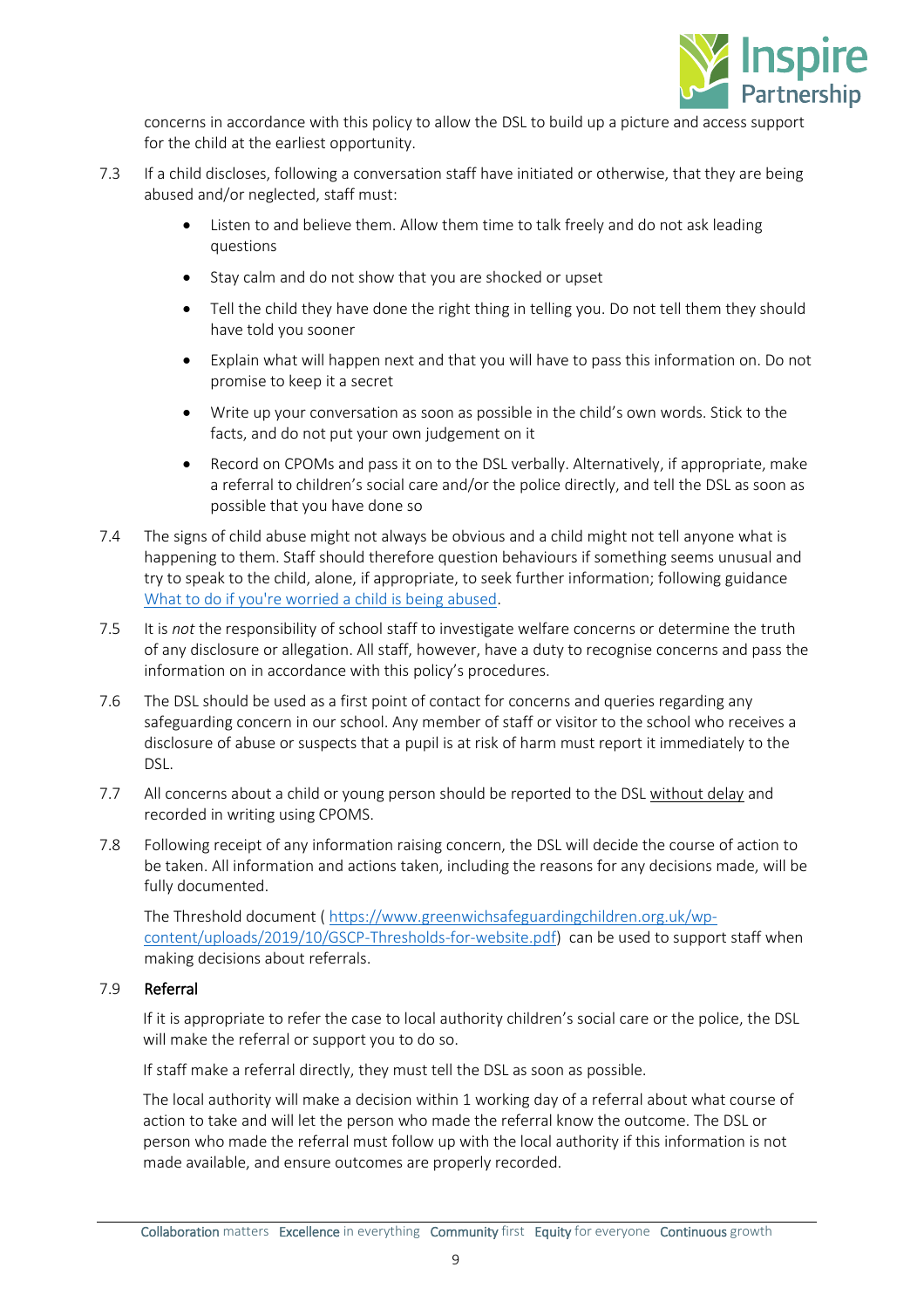

If a child is suffering or likely to suffer harm, or is in immediate danger, a referral to children's social care and/or the police must be made immediately. Anyone can make a referral. Tell the DSL as soon as possible if you make a referral directly.

If the child is in immediate danger or at risk of imminent harm or danger, referrals must be made by calling Greenwich Multi Agency Safeguarding Hub 24 hour Emergency Number: 0208 854 8888

Greenwich Multi Agency Safeguarding Hub: 0208 921 3172 (Monday to Friday from 9am to 5pm)

Greenwich Multi Agency Safeguarding Hub 24 hour Emergency Number: 0208 854 8888 (out of hours)

If it is an emergency, call the police on 999.

Less urgent concerns must be made via email on [mash-referrals@royalgreenwich.gov.uk](mailto:mash-referrals@royalgreenwich.gov.uk)

If in exceptional circumstances the DSL is not available, this should not delay appropriate action being taken. Speak to a member of the senior leadership team and/or take advice from local authority children's social care on the number above. You can also seek advice at any time from the NSPCC helpline on 0808 800 5000. Staff should share any details of the actions they take with the DSL as soon as practically possible.

## 7.10 Early help

If early help is appropriate, the DSL will generally lead on liaising with other agencies and setting up an inter-agency assessment as appropriate. Staff may be required to support other agencies and professionals in an early help assessment, in some cases acting as the lead practitioner.

The DSL will keep the case under constant review and the school will consider a referral to local authority children's social care if the situation does not seem to be improving. Timelines of interventions will be monitored and reviewed.

## 7.11 Escalation

Any member of staff who does not feel that concerns about a child have been responded to appropriately and in accordance with the procedures outlined in this policy or Greenwich Safeguarding Children's Partnership should raise their concerns with headteacher or governance body. If any member of staff does not feel the situation has been addressed appropriately at this point, they should contact First Response and Assessment Service directly with their concerns.

Greenwich Safeguarding Children Partnership expects members of staff working directly with families to share information appropriately and work to plans agreed in all relevant forums. Good practice includes the expectation that constructive challenge amongst colleagues within agencies and between agencies provides a healthy approach to the work. Where members of staff from any agency feel concerns regarding a child are not being addressed it is expected that the escalation process should be used until a satisfactory conclusion is reached; information on this process can be found here:

## Escalation Procedur[e https://www.greenwichsafeguardingchildren.org.uk/policies-practice](https://www.greenwichsafeguardingchildren.org.uk/policies-practice-guidance/resolving-disputes/)[guidance/resolving-disputes/](https://www.greenwichsafeguardingchildren.org.uk/policies-practice-guidance/resolving-disputes/)

The process of resolution should be kept as simple as possible and the aim should be to resolve difficulties at a professional practitioner level wherever possible. It should be recognised that differences in status and experience may affect the confidence of some workers to pursue this course of action and support should be sought from the schools DSL.

## <span id="page-9-0"></span>7.12 If you discover that FGM has taken place or a pupil is at risk of FGM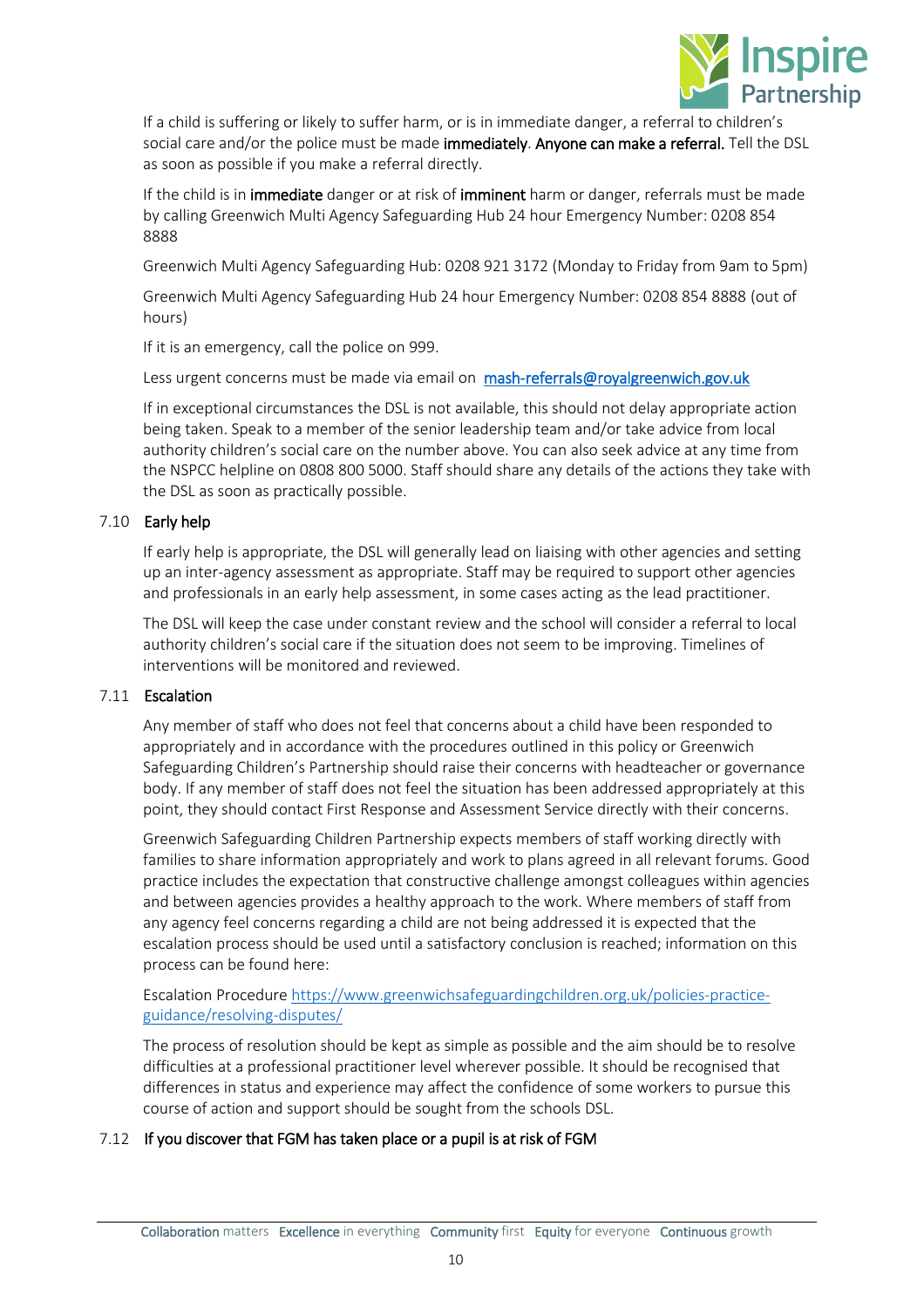

Keeping Children Safe in Education explains that FGM comprises "all procedures involving partial or total removal of the external female genitalia, or other injury to the female genital organs".

FGM is illegal in the UK and a form of child abuse with long-lasting, harmful consequences. It is also known as 'female genital cutting', 'circumcision' or 'initiation'.

Possible indicators that a pupil has already been subjected to FGM, and factors that suggest a pupil may be at risk, are set out in [Appendix 4](#page-40-0) of this policy.

## Any teacher who either:

- Is informed by a girl under 18 that an act of FGM has been carried out on her; or
- Observes physical signs which appear to show that an act of FGM has been carried out on a girl under 18 and they have no reason to believe that the act was necessary for the girl's physical or mental health or for purposes connected with labour or birth

Must immediately report this to the police, personally. This must be done by telephoning the police on 101, or 999 if appropriate. This is a mandatory statutory duty, and teachers will face disciplinary sanctions for failing to meet it.

Unless the member of staff has been specifically told not to disclose by the authorities due to criminal investigation, they must also discuss the case with the DSL and involve children's social care as appropriate.

Any other member of staff who discovers that an act of FGM appears to have been carried out on a **pupil under 18** must speak to the DSL and follow our local safeguarding procedures.

The duty for teachers mentioned above does not apply in cases where a pupil is *at risk* of FGM or FGM is suspected but is not known to have been carried out. Staff must not examine pupils.

Any member of staff who suspects a pupil is *at risk* of FGM or suspects that FGM has been carried out must speak to the DSL and follow our local safeguarding procedures.

## <span id="page-10-0"></span>7.13 If you have concerns about extremism

If a child is not suffering or likely to suffer from harm, or in immediate danger, where possible speak to the DSL first to agree a course of action.

If in exceptional circumstances the DSL is not available, this should not delay appropriate action being taken. Speak to a member of the senior leadership team and/or seek advice from local authority children's social care. Make a referral to local authority children's social care directly, if appropriate (see '[Referral](#page-8-0)' above). Inform the DSL as soon as practically possible after the referral.

Where there is a concern, the DSL will consider the level of risk and decide which agency to make a referral to. This could includ[e Channel](https://www.gov.uk/government/publications/channel-guidance), the government's programme for identifying and supporting individuals at risk of being drawn into terrorism, or the local authority children's social care team.

The Department for Education also has a dedicated telephone helpline, 020 7340 7264, which school staff and governors can call to raise concerns about extremism with respect to a pupil. You can also email [counter.extremism@education.gov.uk.](mailto:counter.extremism@education.gov.uk) Note that this is not for use in emergency situations.

In an emergency, call 999 or the confidential anti-terrorist hotline on 0800 789 321 if you:

- Think someone is in immediate danger
- Think someone may be planning to travel to join an extremist group
- See or hear something that may be terrorist-related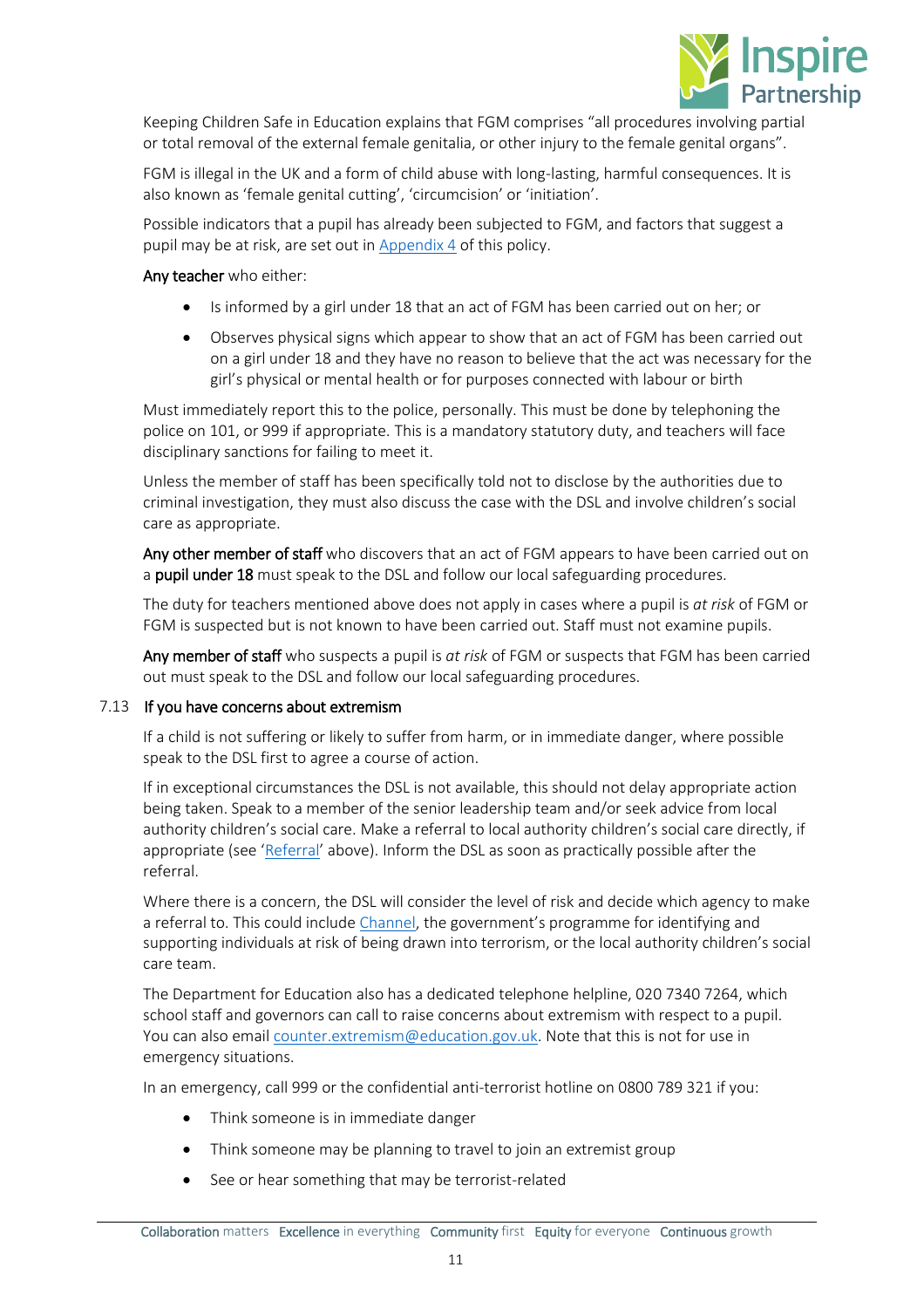

## 7.14 Mental health concern

Mental health problems can, in some cases, be an indicator that a child has suffered or is at risk of suffering abuse, neglect or exploitation.

Only appropriately trained professionals should attempt to make a diagnosis of a mental health problem. Staff however, are well placed to observe pupils day-to-day and identify those whose behaviour suggests that they may be experiencing a mental health problem or be at risk of developing one.

Where pupils have suffered abuse and neglect, or other potentially traumatic adverse childhood experiences, this can have a lasting impact throughout childhood, adolescence and into adulthood. It is key that staff are aware of how these pupil's experiences, can impact on their mental health, behaviour and education.

If you have a mental health concern about a child that is also a safeguarding concern, take immediate action by following the steps in [section 7.9.](#page-8-0)

The school will use resources, such as the government's guidance on mental health and behaviour in schools to support staff to identify children who might need additional support, and to put this support in place. Support for children with possible mental health concerns might be supported by especially trained staff in school, the school counsellor or a referral might be made to a specialist service outside of school.

If you have a mental health concern that is not also a safeguarding concern, speak to the DSL to agree a course of action.

Governors have a duty to ensure that the school provide appropriate provision to support the mental health and well-being needs of both children and staff.

## 7.15 Concerns about a member of staff, supply teacher, volunteer or contractor

If you have concerns about a member of staff (including a supply teacher, volunteer or contractor), or an allegation is made about a member of staff (including a supply teacher, volunteer or contractor) posing a risk of harm to children, speak to the headteacher as soon as possible. If the concerns/allegations are about the headteacher, speak to the chair of governors.

The headteacher/chair of governors will then follow the procedures set out in [Appendix 3,](#page-32-0) if appropriate.

If it is believed there is a conflict of interest in reporting a concern or allegation about a member of staff (including a supply teacher, volunteer or contractor) to the headteacher, report it directly to the local authority designated officer (LADO).

Royal Borough of Greenwich Council Safeguarding Children's LADO By phone: 020 8921 3930 or email: childrens-Lado@royalgreenwich.gov.uk

Where appropriate, the school will inform Ofsted of the allegation and actions taken, within the necessary timescale (see [Appendix 3](#page-32-0) for more detail). Further guidance is also outlined in the [Whistleblowing policy.](https://www.inspirepartnership.co.uk/397/key-information/category/25/academy-policies)

## <span id="page-11-0"></span>7.16 Peer-on-peer abuse

We recognise that children are capable of abusing their peers. Abuse will never be tolerated or passed off as "banter", "just having a laugh" or "part of growing up", as this can lead to a culture of unacceptable behaviours and an unsafe environment for pupils.

We also recognise the gendered nature of peer-on-peer abuse. However, all peer-on-peer abuse is unacceptable and will be taken seriously.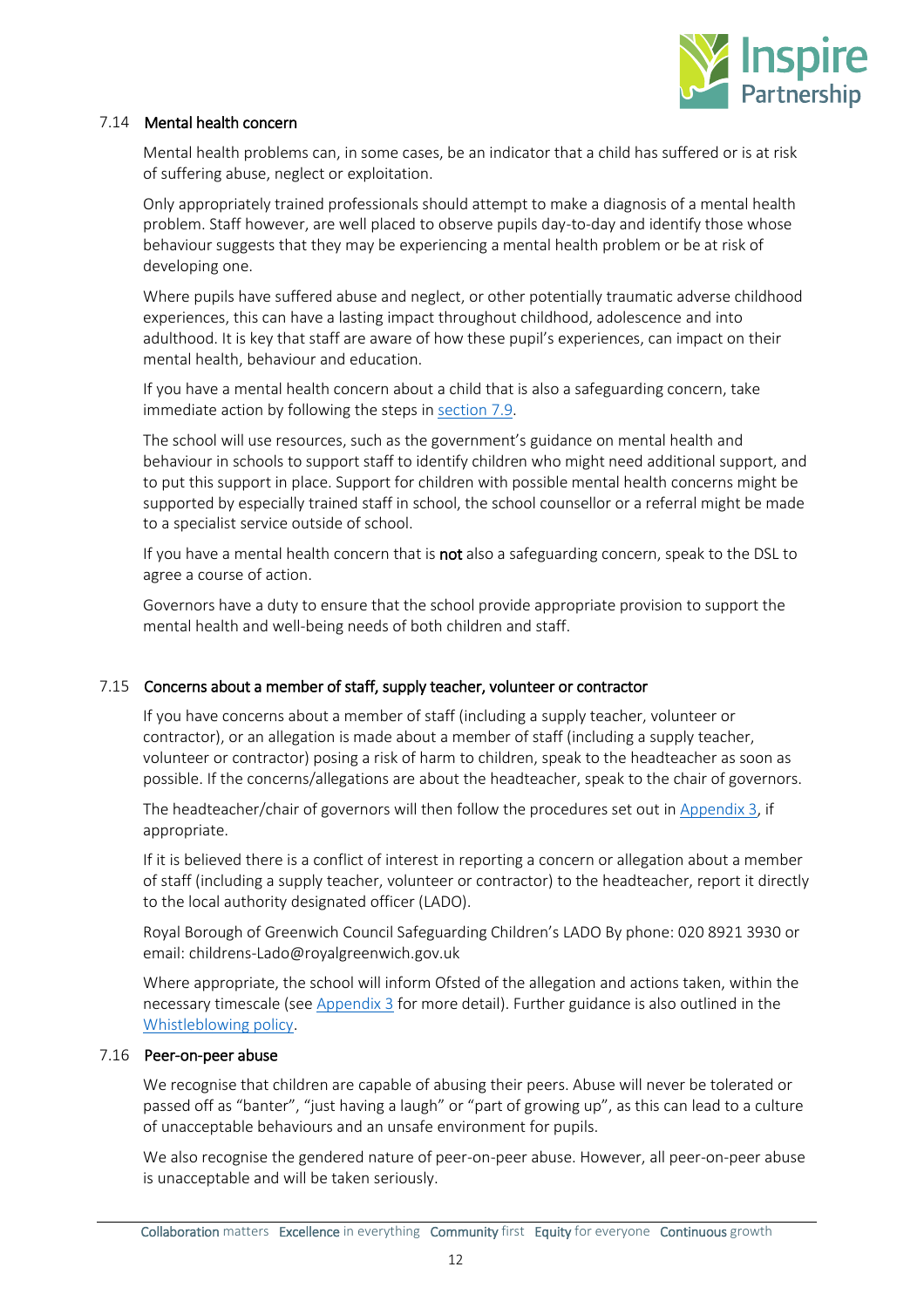

Most cases of pupils hurting other pupils will be dealt with under our school's behaviour policy, but this child protection and safeguarding policy will apply to any allegations that raise safeguarding concerns. This might include where the alleged behaviour:

- Is serious, and potentially a criminal offence
- Could put pupils in the school at risk
- Is violent
- Involves pupils being forced to use drugs or alcohol
- Involves sexual exploitation, sexual abuse or sexual harassment, such as indecent exposure, sexual assault, upskirting or sexually inappropriate pictures or videos (including the sharing of nudes and semi-nudes)

Se[e Appendix 4](#page-40-0) for more information about peer-on-peer abuse.

## Procedures for dealing with allegations of peer-on-peer abuse

If a pupil makes an allegation of abuse against another pupil:

- Staff must record the allegation and tell the DSL, but do not investigate it
- The DSL will respond to any concerns related to peer on peer abuse in line with guidance outlined in Part five of '*Keeping Children Safe in Education*' and '[Sexual](https://www.gov.uk/government/uploads/system/uploads/attachment_data/file/719902/Sexual_violence_and_sexual_harassment_between_children_in_schools_and_colleges.pdf)  [violence and sexual harassment between children in schools and colleges'](https://www.gov.uk/government/uploads/system/uploads/attachment_data/file/719902/Sexual_violence_and_sexual_harassment_between_children_in_schools_and_colleges.pdf) (2021).
- The DSL will contact the local authority children's social care team and follow its advice, as well as the police if the allegation involves a potential criminal offence; ensuring that all concerns, discussions and decisions reached are clearly recorded and any identified actions are followed up
- The DSL will put a risk assessment and support plan into place for all children involved (including the victim(s), the child(ren) against whom the allegation has been made and any others affected) with a named person they can talk to if needed
- The DSL will contact the children and adolescent mental health services (CAMHS), if appropriate

## Creating a supportive environment in school and minimising the risk of peer-on-peer abuse

We recognise the importance of taking proactive action to minimise the risk of peer-on-peer abuse, and of creating a supportive environment where victims feel confident in reporting incidents.

To achieve this, we will:

- Challenge any form of derogatory or sexualised language or inappropriate behaviour between peers, including requesting or sending sexual images
- Be vigilant to issues that particularly affect different genders for example, sexualised or aggressive touching or grabbing towards female pupils, and initiation or hazing type violence with respect to boys
- Ensure our curriculum helps to educate pupils about appropriate behaviour and consent
- Ensure pupils are able to easily and confidently report abuse using our reporting systems
- Ensure staff reassure victims that they are being taken seriously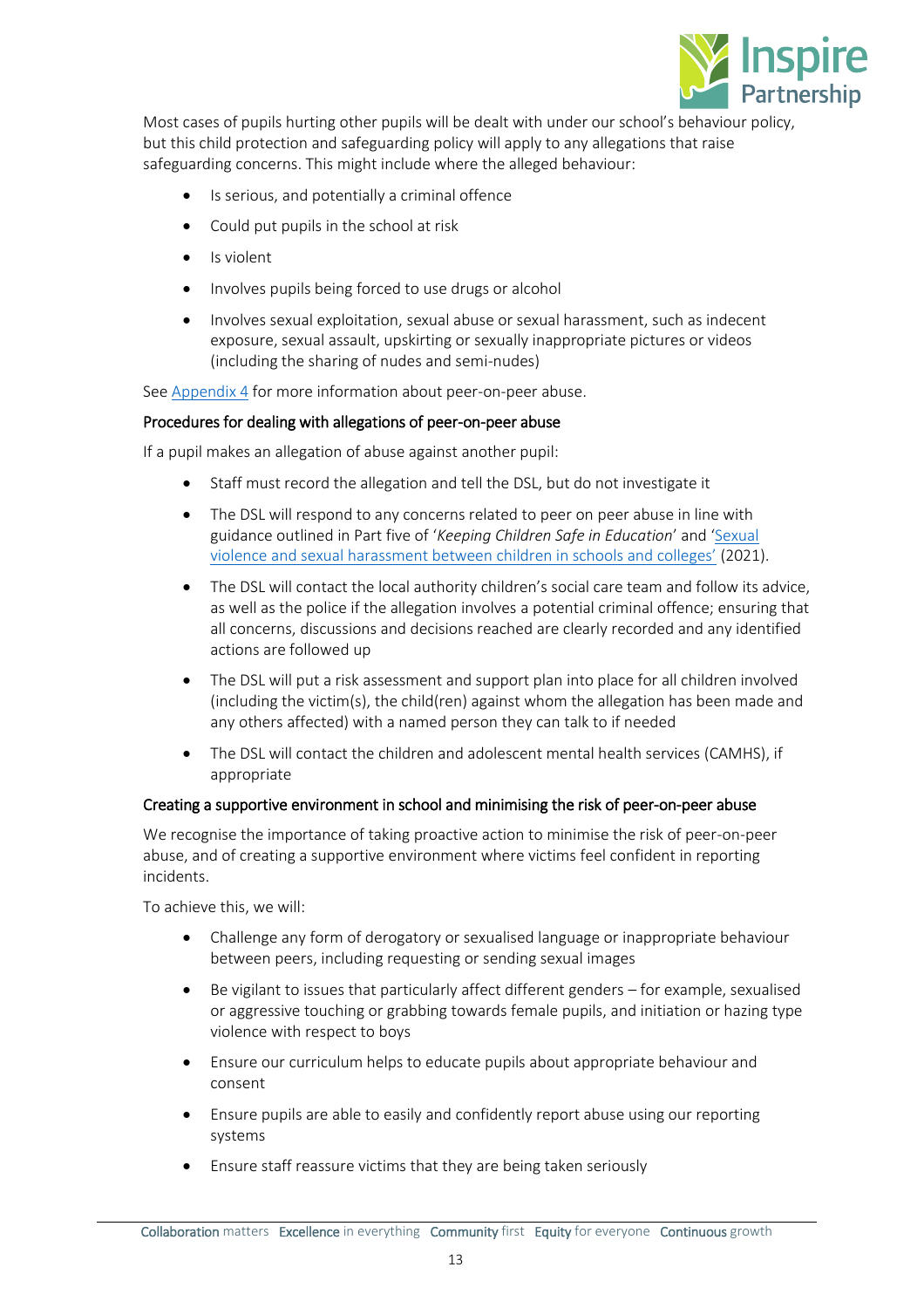

- Ensure staff are trained to understand:
	- o How to recognise the indicators and signs of peer-on-peer abuse, and know how to identify it and respond to reports
	- o That even if there are no reports of peer-on-peer abuse in school, it does not mean it is not happening – staff should maintain an attitude of "it could happen here".
	- o That if they have any concerns about a child's welfare, they should act on them immediately rather than wait to be told, and that victims may not always make a direct report. For example:
		- Children can show signs or act in ways they hope adults will notice and react to
		- A friend may make a report
		- A member of staff may overhear a conversation
		- A child's behaviour might indicate that something is wrong
- That certain children may face additional barriers to telling someone because of their vulnerability, disability, gender, ethnicity and/or sexual orientation
- That a pupil harming a peer could be a sign that the child is being abused themselves, and that this would fall under the scope of this policy
- The important role they have to play in preventing peer-on-peer abuse and responding where they believe a child may be at risk from it
- That they should speak to the DSL if they have any concerns

## 7.17 Children Missing in Education (CME)

All staff should be aware that children going missing, particularly repeatedly, can act as a vital warning sign of a range of safeguarding possibilities. This may include abuse and neglect, which may include sexual abuse or exploitation and child criminal exploitation. It may indicate mental health problems, risk of substance abuse, risk of travelling to conflict zones, risk of female genital mutilation or risk of forced marriage.

Early intervention is necessary to identify the existence of any underlying safeguarding risk and to help prevent the risks of a child going missing in future.

Rockliffe Manor recognises that, when a child is not in school, children may be vulnerable to or exposed to other risks, so we work with parents and other partners to keep children in school whenever possible.

We adhere to the following procedures and processes to ensure there is an appropriate safeguarding response to children who missing:

- An attendance register is taken at the start of the first session of each school day and once during the second session
- We make every effort to contact parents and carers and follow up with the emergency contacts held
- We hold at least two emergency contact numbers for each of the pupils on our roll wherever possible
- Staff will alert DSLs to any concerns raised regarding children who are absent from school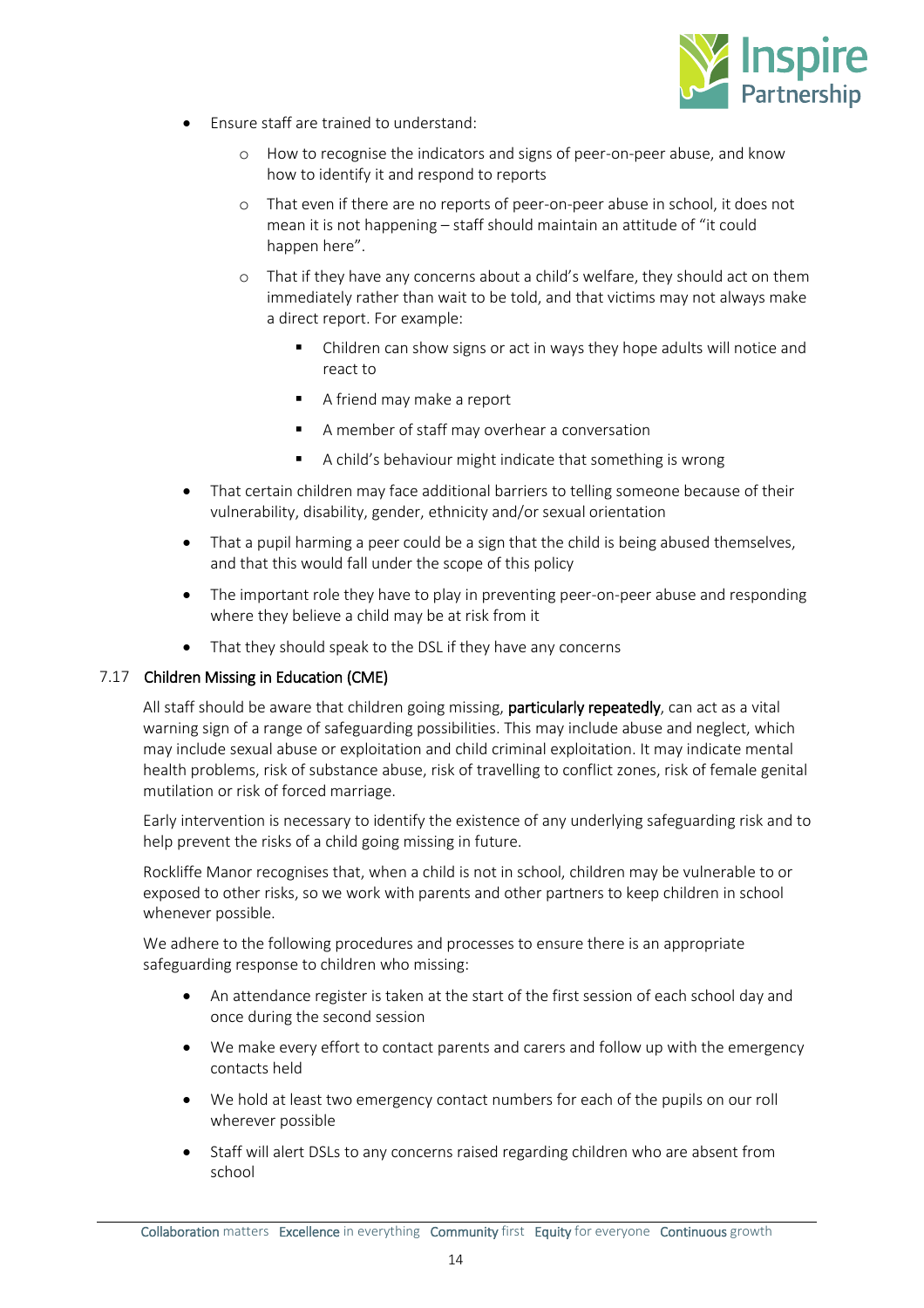

- The DSLs will meet regularly with the Attendance Lead, SENCo and other members of the pastoral team to ensure that each response is thorough and takes into account all the relevant information about individual children;
- We will follow the procedures outlined in our attendance policy including undertaking first day calling and monitoring data to ensure we intervene early in cases of poor attendance and/or unexplained absences.
- When removing a child from roll at the standard and non-standard transition points, we will inform the Local Authority in accordance with statutory requirements and pass on all safeguarding files

## <span id="page-14-0"></span>7.18 Sharing of nudes and semi-nudes ('sexting')

The school's approach to dealing with such concerns is based on the [guidance from the UK](https://www.gov.uk/government/publications/sharing-nudes-and-semi-nudes-advice-for-education-settings-working-with-children-and-young-people)  [Council for Internet Safety](https://www.gov.uk/government/publications/sharing-nudes-and-semi-nudes-advice-for-education-settings-working-with-children-and-young-people) for all staff and for [DSLs and senior leaders.](https://assets.publishing.service.gov.uk/government/uploads/system/uploads/attachment_data/file/609874/6_2939_SP_NCA_Sexting_In_Schools_FINAL_Update_Jan17.pdf)

## Staff responsibilities when responding to an incident

If staff are made aware of an incident involving the consensual or non-consensual sharing of nude or semi-nude images/videos (also known as 'sexting' or 'youth produced sexual imagery'), they must report it to the DSL immediately.

Staff must not:

- View, copy, print, share, store or save the imagery yourself, or ask a pupil to share or download it (if staff have already viewed the imagery by accident, they must report this to the DSL as it is illegal to view these images)
- Delete the imagery or ask the pupil to delete it
- Ask the pupil(s) who are involved in the incident to disclose information regarding the imagery (this is the DSL's responsibility)
- Share information about the incident with other members of staff, the pupil(s) it involves or their, or other, parents and/or carers
- Say or do anything to blame or shame any young people involved

Staff should explain that they need to report the incident, and reassure the pupil(s) that they will receive support and help from the DSL.

## Initial review meeting

Following a report of an incident, the DSL will hold an initial review meeting with appropriate school staff – this may include the staff member who reported the incident and the safeguarding or leadership team that deals with safeguarding concerns. This meeting will consider the initial evidence and aim to determine:

- Whether there is an immediate risk to pupil(s)
- If a referral needs to be made to the police and/or children's social care
- If it is necessary to view the image(s) in order to safeguard the young person (in most cases, images or videos should not be viewed)
- What further information is required to decide on the best response
- Whether the image(s) has been shared widely and via what services and/or platforms (this may be unknown)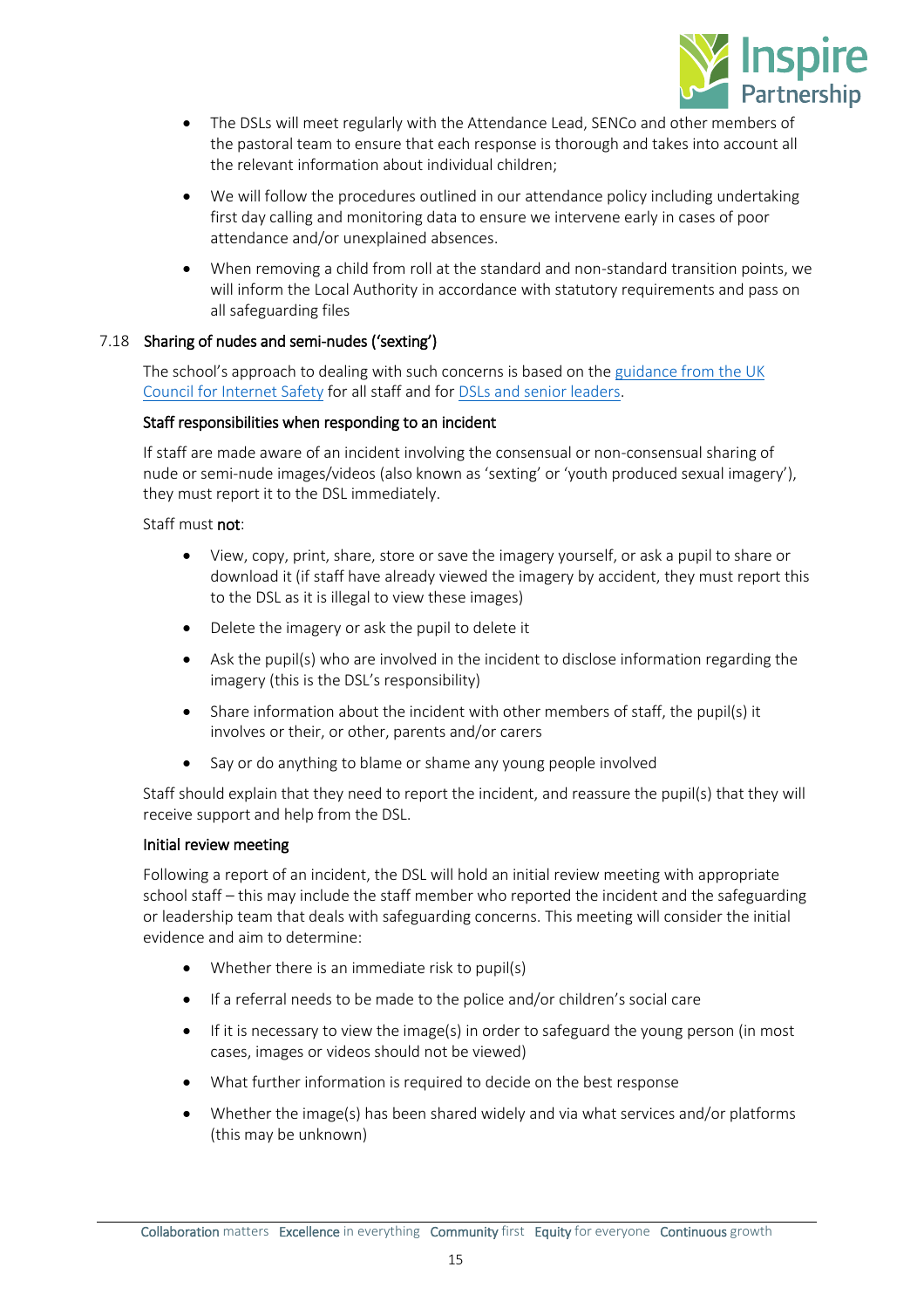

- Whether immediate action should be taken to delete or remove images or videos from devices or online services
- Any relevant facts about the pupils involved which would influence risk assessment
- If there is a need to contact another school, college, setting or individual
- Whether to contact parents or carers of the pupils involved (in most cases parents/carers should be involved)

The DSL will make an immediate referral to police and/or children's social care if:

- The incident involves an adult
- There is reason to believe that a young person has been coerced, blackmailed or groomed, or if there are concerns about their capacity to consent (for example owing to special educational needs)
- What the DSL knows about the images or videos suggests the content depicts sexual acts which are unusual for the young person's developmental stage, or are violent
- The imagery involves sexual acts and any pupil in the images or videos is under 13
- The DSL has reason to believe a pupil is at immediate risk of harm owing to the sharing of nudes and semi-nudes (for example, the young person is presenting as suicidal or self-harming)

If none of the above apply then the DSL, in consultation with the headteacher and other members of staff as appropriate, may decide to respond to the incident without involving the police or children's social care. The decision will be made and recorded in line with the procedures set out in this policy.

## Further review by the DSL

If at the initial review stage a decision has been made not to refer to police and/or children's social care, the DSL will conduct a further review to establish the facts and assess the risks.

They will hold interviews with the pupils involved (if appropriate).

If at any point in the process there is a concern that a pupil has been harmed or is at risk of harm, a referral will be made to children's social care and/or the police immediately.

## Informing parents/carers

The DSL will inform parents/carers at an early stage and keep them involved in the process, unless there is a good reason to believe that involving them would put the pupil at risk of harm.

## Referring to the police

If it is necessary to refer an incident to the police, this will be done through local neighbourhood police, dialling 101.

## Recording incidents

All incidents of sharing of nudes and semi-nudes, and the decisions made in responding to them, will be recorded. The record-keeping arrangements set out in [section 12](#page-21-0) of this policy also apply to recording these incidents.

## Curriculum coverage

Pupils are taught about the issues surrounding the sharing of nudes and semi-nudes as part of our Relationships education and computing programmes.

Teaching covers the following in relation to the sharing of nudes and semi-nudes: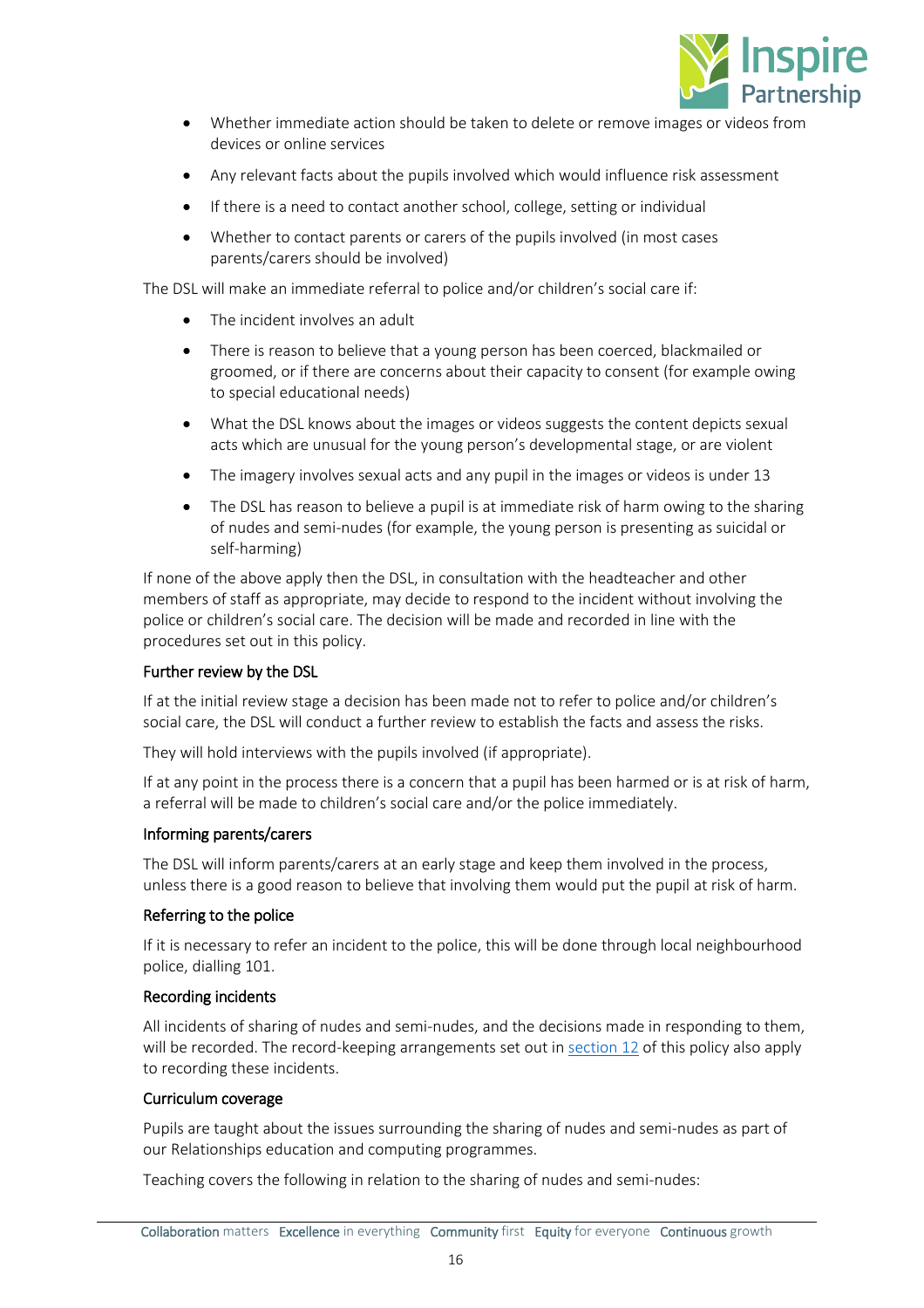

- What it is
- How it is most likely to be encountered
- The consequences of requesting, forwarding or providing such images, including when it is and is not abusive and when it may be deemed as online sexual harassment
- Issues of legality
- The risk of damage to people's feelings and reputation

Pupils also learn the strategies and skills needed to manage:

- Specific requests or pressure to provide (or forward) such images
- The receipt of such images
- This policy on the sharing of nudes and semi-nudes is also shared with pupils so they are aware of the processes the school will follow in the event of an incident

## 7.19 Reporting systems for our pupils

Where there is a safeguarding concern, we will take the child's wishes and feelings into account when determining what action to take and what services to provide.

We recognise the importance of ensuring pupils feel safe and comfortable to come forward and report any concerns and/or allegations.

To achieve this, we will:

- Put systems in place for pupils to confidently report abuse
- Ensure our reporting systems are well promoted, easily understood and easily accessible for pupils
- Make it clear to pupils that their concerns will be taken seriously, and that they can safely express their views and give feedback

The pupils will be informed of who the DSLs are within the school and part of their role is to help keep them safe and support with any concerns of abuse they might have. The children will also be taught that they can speak to any member of staff within the school as well.

Pupils will be made aware of the reporting systems through displays and posters around the school, discussions within class and assemblies as well as through our RSE curriculum.

Following a pupil sharing a concern, staff will reassure them that they have done the right thing by speaking to an adult and inform the child of what will happen next (following the reporting a concern procedures). Staff will ensure that the child is provided with further sessions with a key member of staff to check-in with the child regularly.

## 7.20 Contextual safeguarding

Contextual Safeguarding is an approach to understanding, and responding to, children's experiences of significant harm beyond their families. Traditional approaches to protecting children from harm have focussed on the risk of violence and abuse from inside the home, usually from a parent/carer or other trusted adult and do not always address the time that children spend outside the home and the influence of peers on child's development and safety.

Contextual safeguarding recognises the impact of the public/social context on children's lives, and consequently their safety. Contextual safeguarding seeks to identify and respond to harm and abuse posed to children outside their home, either from adults or other young people. It is an approach that looks at how interventions can change the processes and environments, to make them safer for all children, as opposed to focussing on an individual.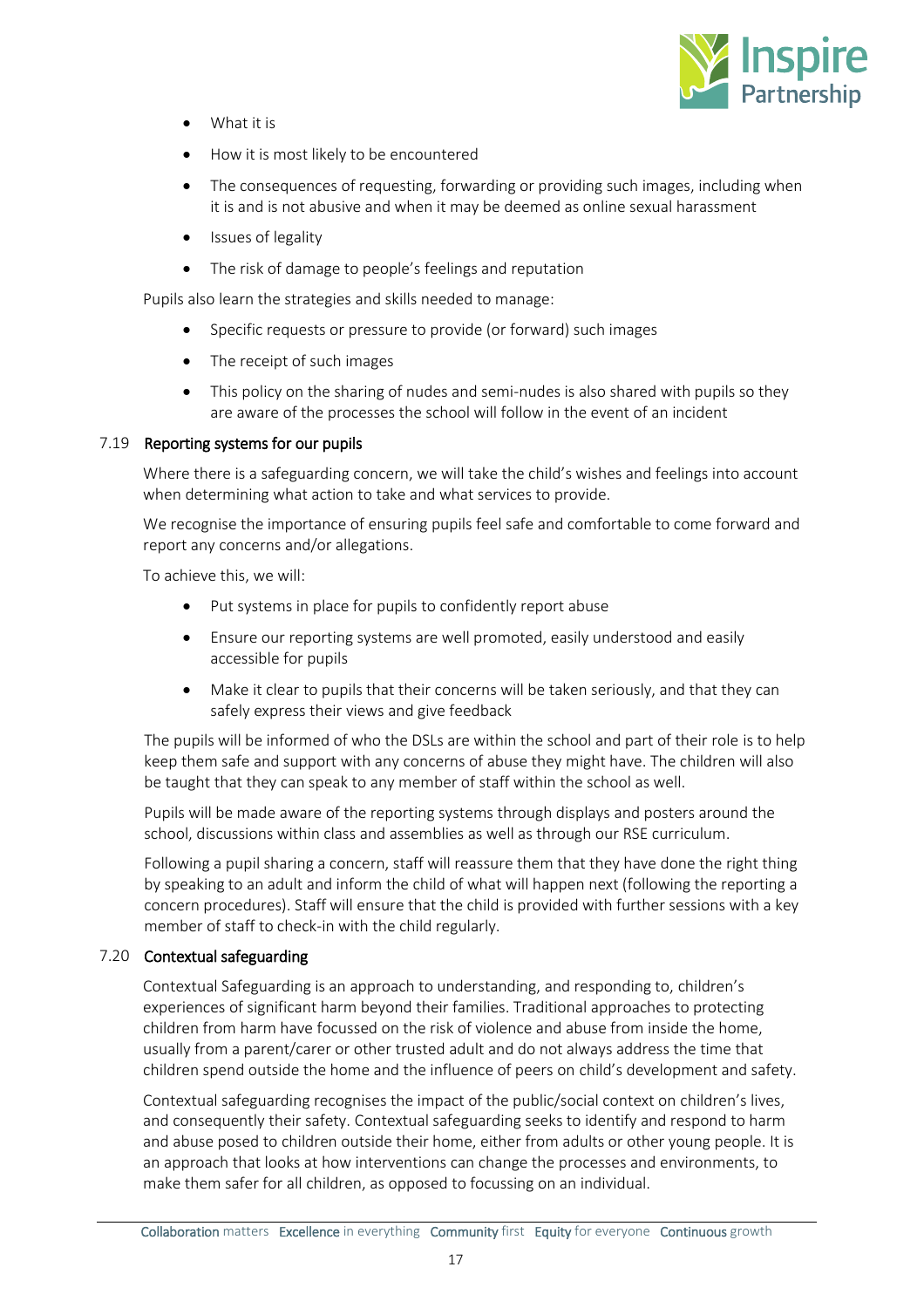

Peer relationships are increasingly influential, setting social norms which inform young people's experiences, behaviours and choices and determine peer status.

These relationships are, in turn, shaped by, and shape, the school, neighbourhood and online contexts in which they develop. So if children socialise in safe and protective schools and community settings they will be supported to form safe and protective peer relationships. However, if they form friendships in contexts characterised by violence and/or harmful attitudes these relationships too may be anti-social, unsafe or promote problematic social norms as a means of navigating, or surviving in, those spaces.

Staff at Rockliffe Manor are aware that contextual safeguarding is applicable to a wide range of risks which can potentially cause significant harm to children where the prime cause of harm is outside of the family. These can include:

- Peer-on-peer and relationship abuse
- Criminal/ sexual exploitation/ online abuse
- Missing episodes
- Risks associated with gangs
- Risks associated with radicalisation
- Safeguarding risks in public spaces
- Trafficking and modern slavery

We are aware that in the Royal Borough of Greenwich there are specific issues which affect many families. Rocklliffe Manor has a role in recognising that these will directly affect the lives of many of our children. The most common issues which affect families in the local area are:

- peer on peer and relationship abuse
- criminal/ sexual exploitation/ online abuse
- missing episodes
- risks associated with gangs
- risks associated with radicalisation
- safeguarding risks in public spaces
- trafficking and modern slavery

School staff work closely with families when we know or suspect that issues may be a concern. Many families share information with us once a trusting home-school relationship has been established. Staff throughout the school are trained to share information with a member of the Senior Leadership Team if they become aware of a problem.

We are able to give a range of support as required, including writing letters/completing paperwork, as well as, helping to explore other outside agencies which can support the family. The Senior Leadership Team share any concerns around vulnerable families, and have a good understanding of those families across the whole school.

## 7.21 Online safety and the use of mobile technology

We recognise the importance of safeguarding children from potentially harmful and inappropriate online material, and we understand that technology is a significant component in many safeguarding and wellbeing issues.

To address this, our school aims to: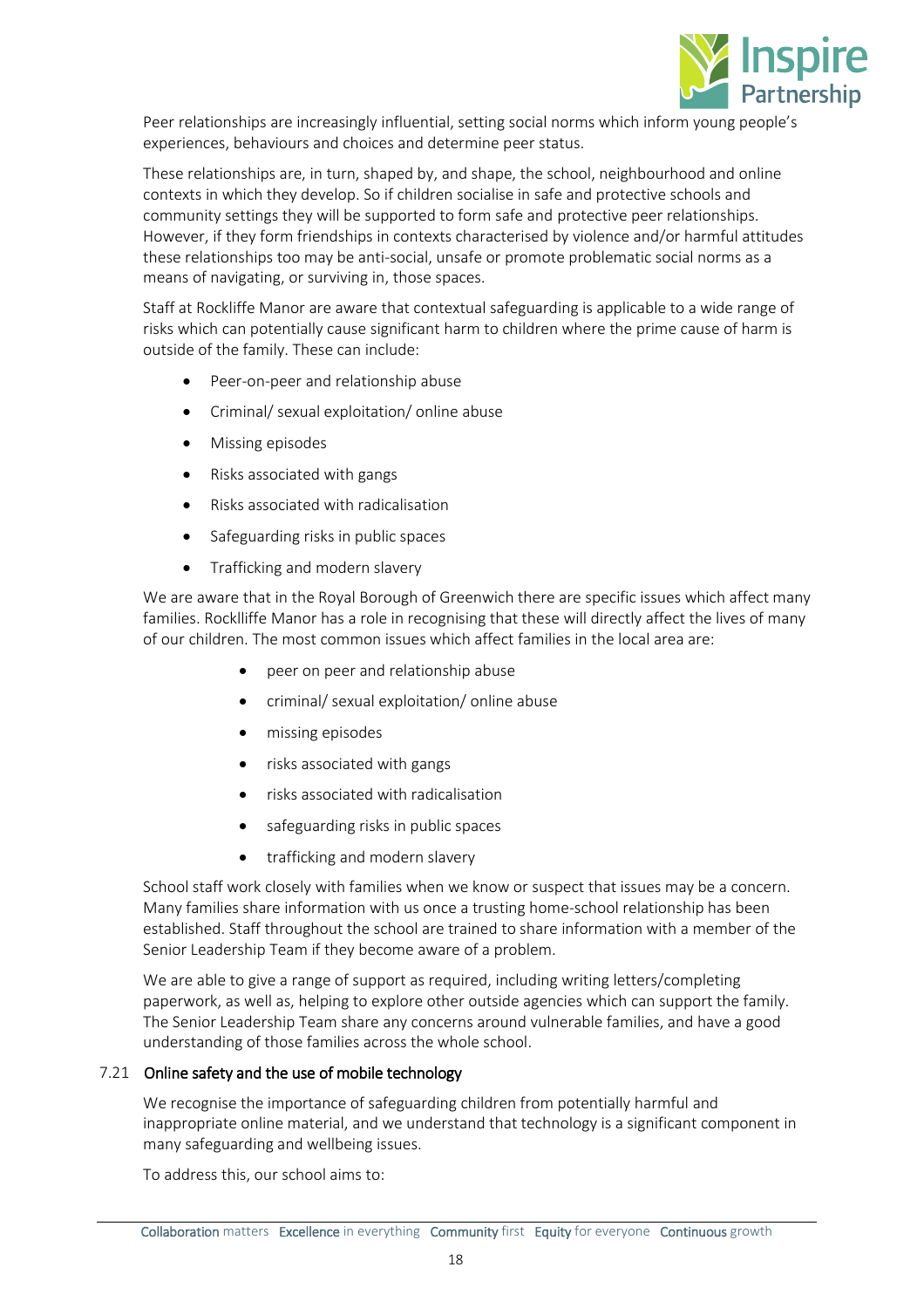

- Have robust processes in place to ensure the online safety of pupils, staff, volunteers and governors
- Protect and educate the whole school community in its safe and responsible use of technology, including mobile and smart technology (which we refer to as 'mobile phones')
- Set clear guidelines for the use of mobile phones for the whole school community
- Establish clear mechanisms to identify, intervene in and escalate any incidents or concerns, where appropriate

## The 4 key categories of risk

Our approach to online safety is based on addressing the following categories of risk:

- Content being exposed to illegal, inappropriate or harmful content, such as pornography, fake news, racism, misogyny, self-harm, suicide, anti-Semitism, radicalisation and extremism
- Contact being subjected to harmful online interaction with other users, such as peerto-peer pressure, commercial advertising and adults posing as children or young adults with the intention to groom or exploit them for sexual, criminal, financial or other purposes
- Conduct personal online behaviour that increases the likelihood of, or causes, harm, such as making, sending and receiving explicit images (e.g. consensual and nonconsensual sharing of nudes and semi-nudes and/or pornography), sharing other explicit images and online bullying; and
- Commerce risks such as online gambling, inappropriate advertising, phishing and/or financial scams

## To meet our aims and address the risks above we will:

- Educate pupils about online safety as part of our curriculum. For example:
	- o The safe use of social media, the internet and technology
	- o Keeping personal information private
	- o How to recognise unacceptable behaviour online
	- o How to report any incidents of cyber-bullying, ensuring pupils are encouraged to do so, including where they are a witness rather than a victim
- Train staff, as part of their induction, on safe internet use and online safeguarding issues including cyber-bullying and the risks of online radicalisation. All staff members will receive refresher training at least once each academic year
- Educate parents/carers about online safety via our website, communications sent directly to them and during parents' evenings. We will also share clear procedures with them so they know how to raise concerns about online safety
- Make sure staff are aware of any restrictions placed on them with regards to the use of their mobile phone and cameras, for example that:
	- o Staff are allowed to bring their personal phones to school for their own use, but will limit such use to non-contact time when pupils are not present
	- o Personal mobile phones should remain secure and out of reach for child during contact time when pupils are present, unless authorised by SLT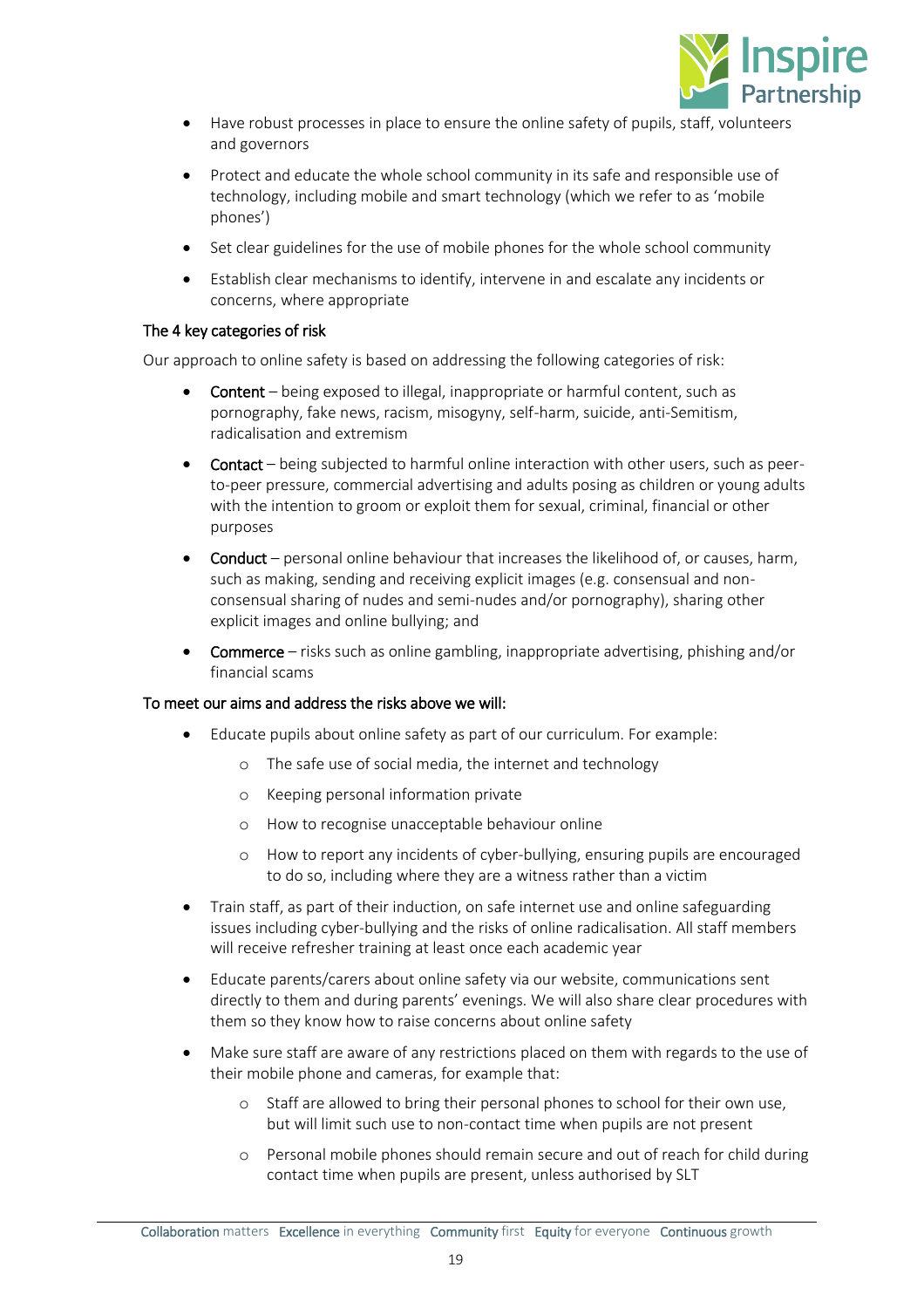

- o Staff will not take pictures or recordings of pupils on their personal phones or cameras
- o Staff will follow the General Data Protection Regulation and Data Protection Act 2018 when taking and storing photos and recordings for use in the school.
- Make all pupils, parents/carers, staff, volunteers and governors aware that they are expected to sign an agreement regarding the acceptable use of the internet in school, use of the school's ICT systems and use of their mobile and smart technology
- Explain the sanctions we will use if a pupil is in breach of our policies on the acceptable use of the internet and mobile phones
- Make sure all staff, pupils and parents/carers are aware that staff have the power to search pupils' phones, as set out in the DfE's gui[dance on searching, screening and](https://www.gov.uk/government/publications/searching-screening-and-confiscation)  [confiscation](https://www.gov.uk/government/publications/searching-screening-and-confiscation)
- Put in place robust filtering and monitoring systems to limit children's exposure to the 4 key categories of risk (described above) from the school's IT systems
- Carry out an annual review of our approach to online safety, supported by an annual risk assessment that considers and reflects the risks faced by our school community

This section summarises our approach to online safety and mobile phone use. For comprehensive details about our school's policy on online safety and the use of mobile phones, please refer to our online safety policy and mobile phone policy, which can found on our website [https://www.rockliffemanor.co.uk.](https://www.rockliffemanor.co.uk/)

## <span id="page-19-0"></span>8. Notifying parents or carers

- 8.1 Where appropriate, we will discuss any concerns about a child with the child's parents/carers. The DSL will normally do this in the event of a suspicion or disclosure.
- 8.2 Other staff will only talk to parents about any such concerns following consultation with the DSL.
- 8.3 If we believe that notifying the parents would increase the risk to the child, we will discuss this with the local authority children's social care team before doing so.
- 8.4 In the case of allegations of abuse made against other children, we will normally notify the parents of all the children involved.

## <span id="page-19-1"></span>9. Pupils with special educational needs and disabilities

- 9.1 We recognise that pupils with special educational needs (SEN) and disabilities can face additional safeguarding challenges. Additional barriers can exist when recognising abuse and neglect in this group, including:
	- Assumptions that indicators of possible abuse such as behaviour, mood and injury relate to the child's disability without further exploration
	- Pupils being more prone to peer group isolation than other pupils
	- The potential for pupils with SEN and disabilities being disproportionally impacted by behaviours such as bullying, without outwardly showing any signs
	- Communication barriers and difficulties in overcoming these barriers
- 9.2 All children, including disabled children and children with impairments and additional needs, deserve the opportunity to achieve their full potential. In support of this it is important that their needs are considered in the same way as for any other child and as outlined in Working Together to Safeguard Children 2018.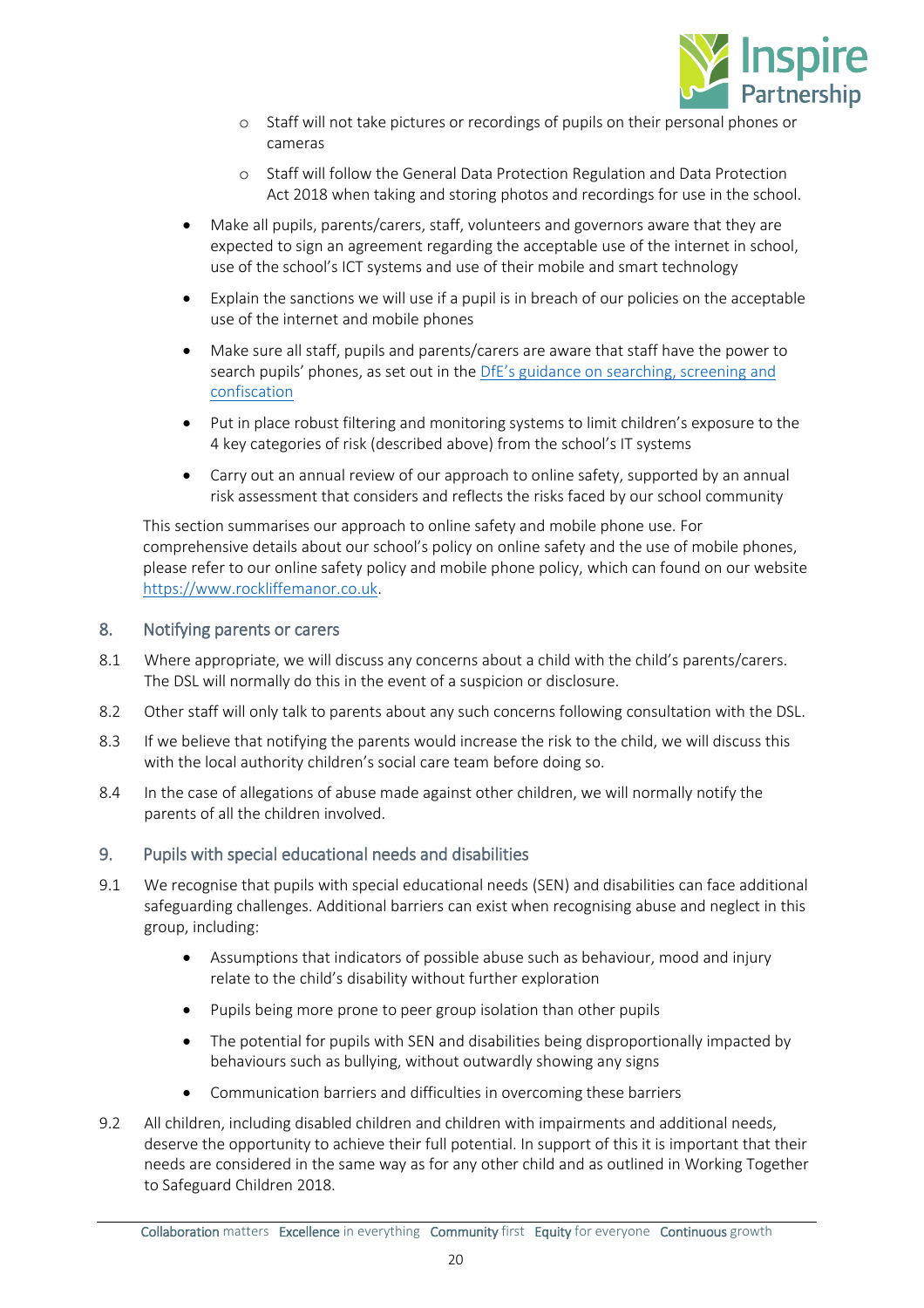

- 9.3 Children have said that they need:
	- Vigilance: to have adults notice when things are troubling them;
	- Understanding and action: to understand what is happening; to be heard and understood; and to have that understanding acted upon;
	- Stability: to be able to develop an on-going stable relationship of trust with those helping them;
	- **Respect:** to be treated with the expectation that they are competent rather than not;
	- Information and engagement: to be informed about and involved in procedures, decisions, concerns and plans;
	- Explanation: to be informed of the outcome of assessments and decisions and how they have been reached, positive or negative;
	- Support: to be provided with support in their own right as well as a member of their family;
	- Advocacy: to be provided with advocacy to assist them in putting forward their views

## <span id="page-20-0"></span>10. Looked-after and previously looked-after children

- 10.1 We will ensure that staff have the skills, knowledge and understanding to keep looked-after children and previously looked-after children safe. In particular, we will ensure that:
	- Appropriate staff have relevant information about children's looked after legal status, contact arrangements with birth parents or those with parental responsibility, and care arrangements
	- The DSL has details of children's social workers and relevant virtual school heads
- 10.2 We have appointed a designated teacher, Nancy Cook who is responsible for promoting the educational achievement of looked-after children and previously looked-after children in line wit[h statutory guidance.](https://www.gov.uk/government/publications/designated-teacher-for-looked-after-children)
- 10.3 The designated teacher is appropriately trained and has the relevant qualifications and experience to perform the role.
- 10.4 As part of their role, the designated teacher will:
	- Work closely with the DSL to ensure that any safeguarding concerns regarding lookedafter and previously looked-after children are quickly and effectively responded to
	- Work with virtual school heads to promote the educational achievement of lookedafter and previously looked-after children, including discussing how pupil premium plus funding can be best used to support looked-after children and meet the needs identified in their personal education plans

## <span id="page-20-1"></span>11. Pupils with a social worker

- 11.1 Pupils may need a social worker due to safeguarding or welfare needs. We recognise that a child's experiences of adversity and trauma can leave them vulnerable to further harm as well as potentially creating barriers to attendance, learning, behaviour and mental health.
- 11.2 The DSL and all members of staff will work with and support social workers to help protect vulnerable children.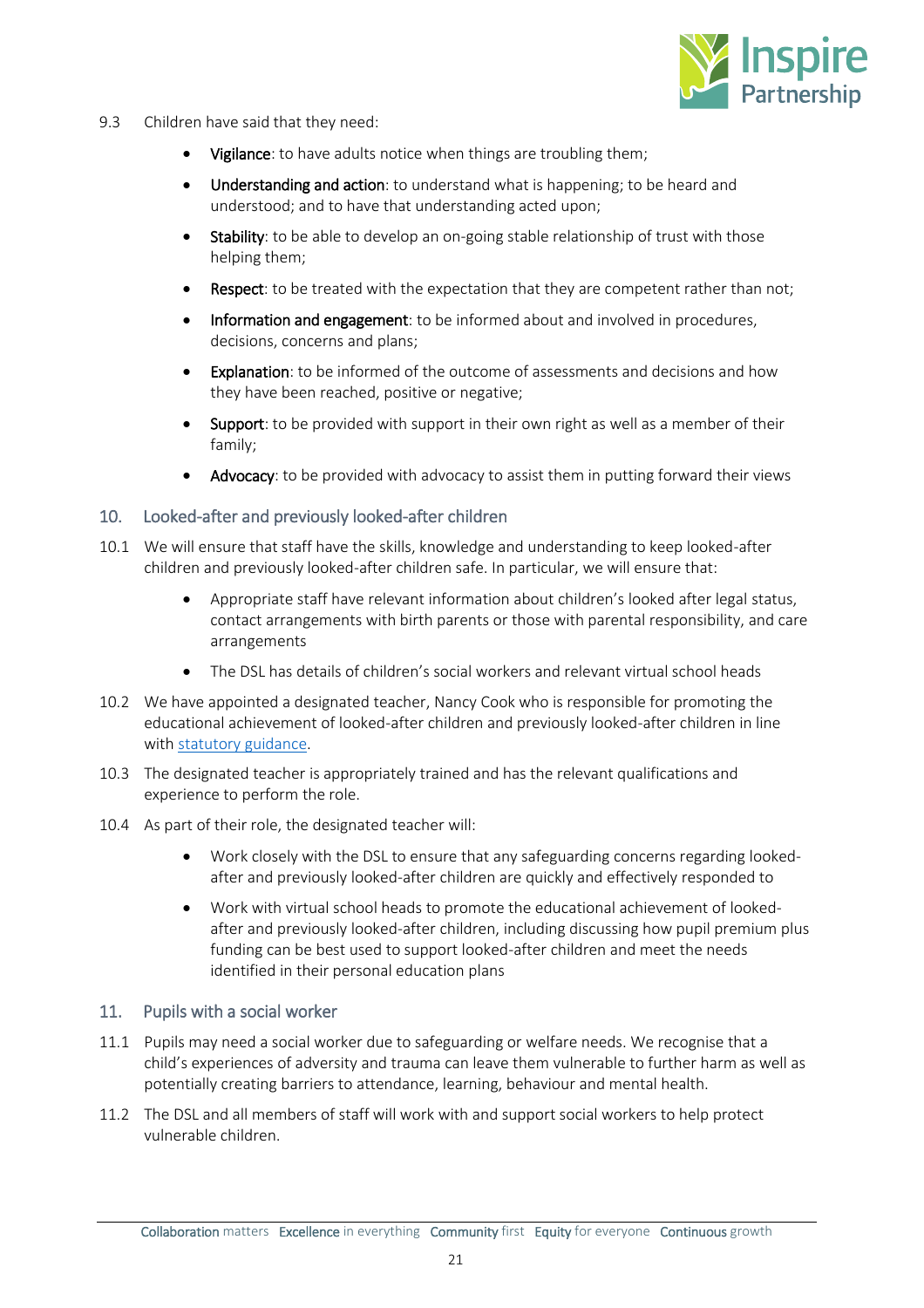

- 11.3 Where we are aware that a pupil has a social worker, the DSL will always consider this fact to ensure any decisions are made in the best interests of the pupil's safety, welfare and educational outcomes. For example, it will inform decisions about:
	- Responding to unauthorised absence or missing education where there are known safeguarding risks
	- The provision of pastoral and/or academic support

## <span id="page-21-0"></span>12. Record-keeping

- 12.1 We will hold records in line with our records retention schedule.
- 12.2 All safeguarding concerns, discussions, decisions made and the reasons for those decisions, must be recorded in writing– this also includes the use of CPOMs (a secure website used to record concerns). If you are in any doubt about whether to record something, discuss it with the DSL.
- 12.3 Records will include:
	- A clear and comprehensive summary of the concern
	- Details of how the concern was followed up and resolved
	- A note of any action taken, decisions reached and the outcome
- 12.4 Concerns and referrals will be kept in a separate child protection file for each child these will be though our online platform of CPOMs.
- 12.5 Any non-confidential records will be readily accessible and available. Confidential information and records will be held securely and only available to those who have a right or professional need to see them.
- 12.6 Safeguarding records relating to individual children will be retained for a reasonable period of time after they have left the school, until the child reaches their 25<sup>th</sup> birthday.
- 12.7 Safeguarding records which contain information about allegations of sexual abuse will be retained for the Independent Inquiry into Child Sexual Abuse (IICSA), for the term of the inquiry.
- 12.8 If a child for whom the school has, or has had, safeguarding concerns moves to another school, the DSL will ensure that their child protection file is forwarded promptly and securely, and separately from the main pupil file. In addition, if the concerns are significant or complex, and/or social services are involved, the DSL will speak to the DSL of the receiving school and provide information to enable them to have time to make any necessary preparations to ensure the safety of the child.
- 12.9 Records are kept confidential and secure at all times.
- 12.10 In addition:
	- [Appendix 2](#page-27-0) sets out our policy on record-keeping specifically with respect to recruitment and pre-employment checks
	- [Appendix 3](#page-32-0) sets out our policy on record-keeping with respect to allegations of abuse made against staff

## <span id="page-21-1"></span>13. Training

## 13.1 All staff

All staff members will undertake safeguarding and child protection training at induction, including on whistleblowing procedures and online safety, to ensure they understand the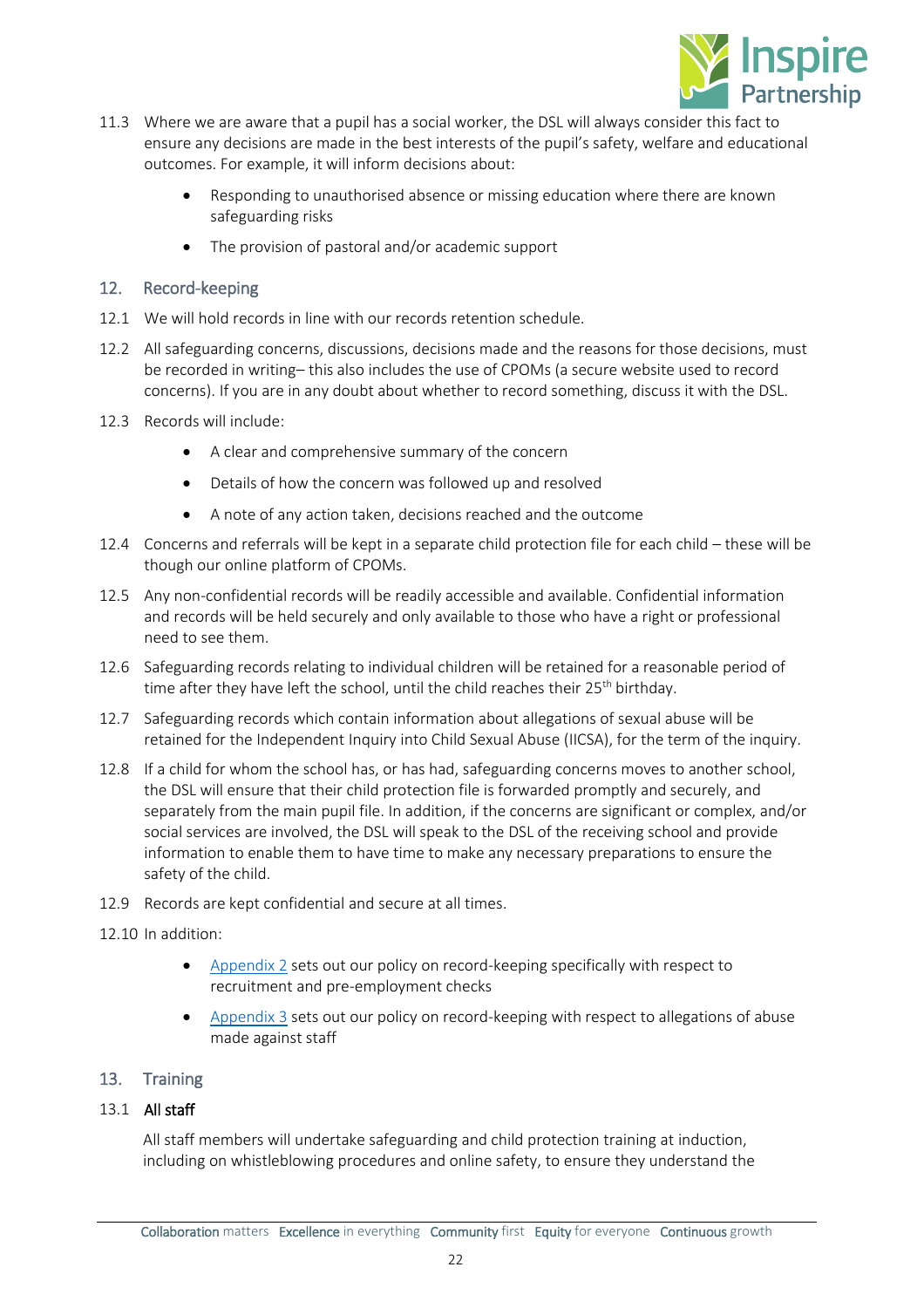

school's safeguarding systems and their responsibilities, and can identify signs of possible abuse or neglect.

This training will be regularly updated and will:

- Be integrated, aligned and considered as part of the whole-school safeguarding approach and wider staff training, and curriculum planning
- Be in line with advice from the 3 safeguarding partners
- Have regard to the Teachers' Standards to support the expectation that all teachers:
	- o Manage behaviour effectively to ensure a good and safe environment
	- o Have a clear understanding of the needs of all pupils

All staff will have training on the government's anti-radicalisation strategy, Prevent, to enable them to identify children at risk of being drawn into terrorism and to challenge extremist ideas.

Staff will also receive regular safeguarding and child protection updates, including on online safety, as required but at least annually (for example, through emails, e-bulletins and staff meetings).

Contractors who are provided through a private finance initiative (PFI) or similar contract will also receive safeguarding training.

Volunteers will receive appropriate training, on recognising abuse and the procedures for reporting a conern if they take part in regular regulate activity.

## 13.2 The DSL and deputies

The DSL and appointed deputies will undertake child protection and safeguarding training at least every 2 years as stipulated by the 3 local safeguarding partners.

In addition, they will update their knowledge and skills at regular intervals and at least annually (for example, through e-bulletins, meeting other DSLs, or taking time to read and digest safeguarding developments).

They will also undertake Prevent awareness training.

## 13.3 Governors

All governors receive training about safeguarding, to make sure they have the knowledge and information needed to perform their functions and understand their responsibilities.

As the chair of governors may be required to act as the 'case manager' in the event that an allegation of abuse is made against the headteacher, they receive training in managing allegations for this purpose.

## 13.4 Recruitment – interview panels

At least one person conducting any interview for any post at the school will have undertaken safer recruitment training. This will cover, as a minimum, the contents of Keeping Children Safe in Education, and will be in line with local safeguarding procedures.

Se[e Appendix 2](#page-27-0) of this policy for more information about our safer recruitment procedures.

## 13.5 Staff who have contact with pupils and families

All staff who have contact with children and families will have access to supervisions with their line manager or other appointed person which will provide them with support, coaching and training, promote the interests of children and allow for confidential discussions of sensitive issues, should they wish to access this.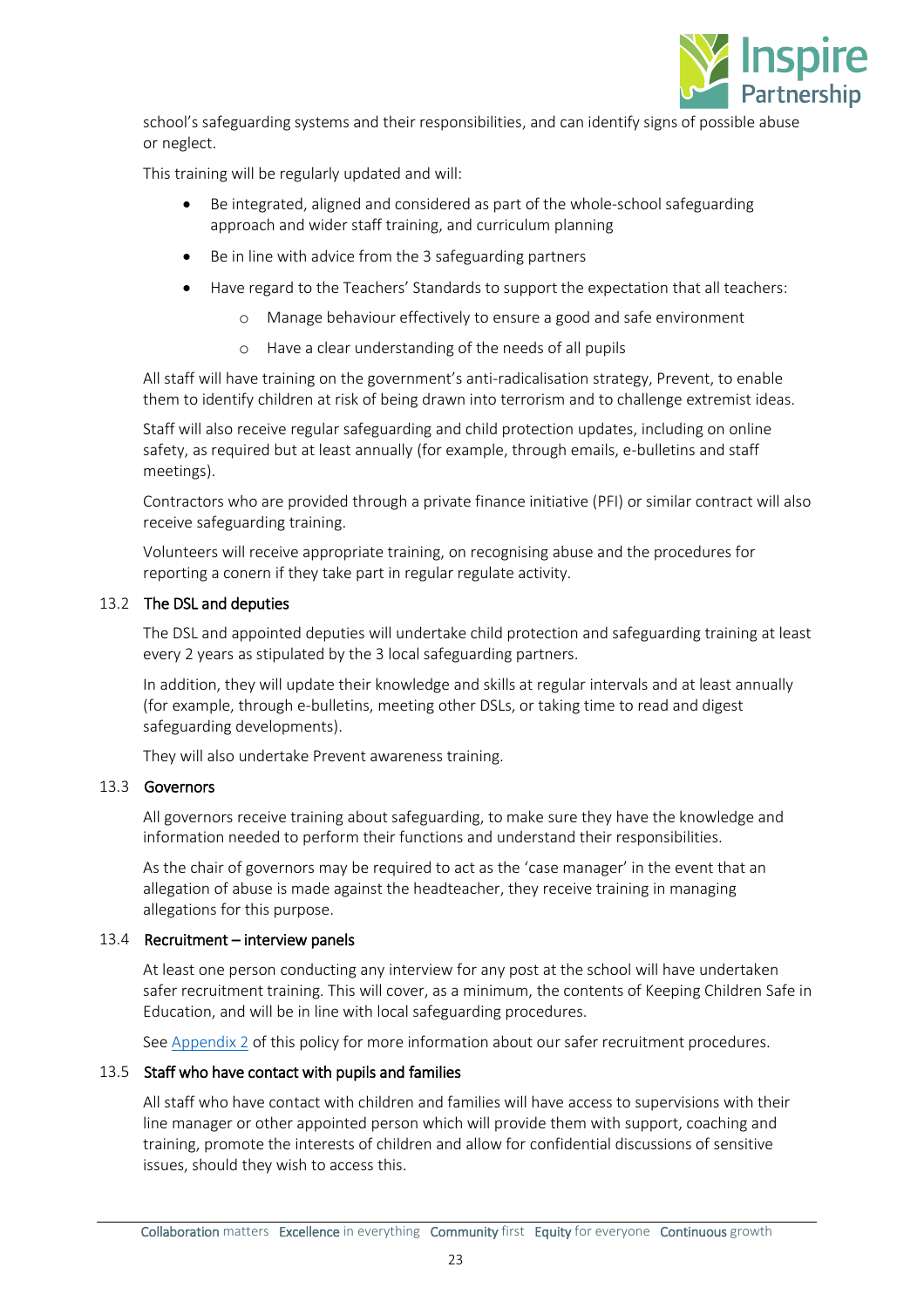

## <span id="page-23-0"></span>14. Complaints and concerns about school safeguarding policies

## 14.1 Complaints against staff

Complaints against staff that are likely to require a child protection investigation will be handled in accordance with our procedures for dealing with allegations of abuse made against staff (see [Appendix 3\)](#page-32-0).

## 14.2 Other complaints

As a school, we have a Complaints Policy[, https://www.rockliffemanor.co.uk/215/policies.](https://www.rockliffemanor.co.uk/215/policies) As a school, we encourage children and families to raise with us compliments, comments and complaints and have a robust internal investigation process.

The complaint policy states clearly the stages of complaints and where to escalate concerns following completion of process either through Ofsted or Education Skills Funding Agency (ESFA).

Safeguarding concerns should be raised with school immediately. If a concern or a child is at immediate risk, then the individual needs to contact Greenwich Multi Agency Safeguarding Hub 24 hour Emergency Number: 0208 854 8888 (out of hours)

All visitors are given a safeguarding leaflet that outlines how to share concerns and also code of conduct expected by visitors/contractors.

## 14.3 Whistleblowing

Whistleblowing is the procedure whereby academy based staff and trustees and governors can raise legitimate and genuine concerns about any form of wrong doing or malpractice e.g. alleged misconduct relating to improper practices or fraud, any form of abuse of pupils or staff which fall outside the scope of other existing internal procedures.

The procedures laid out will allow staff to voice their concerns in the knowledge that these will be taken seriously and investigated thoroughly and impartially and there will be no repercussions against staff that raise matters in good faith. The procedure therefore aims to act as a deterrent to serious malpractice and also enables the academy to avoid public criticism should such matters become public knowledge. The Whistleblowing policy can be found [here.](https://www.maundene.medway.sch.uk/667/key-information/category/62/personnel-finance-and-premises)

The procedure is not a substitute for normal line management processes but in addition to them. Staff should always first consider using normal line management for raising concerns. This procedure should only be used where all other existing internal procedures are felt to be inappropriate or when a member of staff feels inhibited in going through the normal line management e.g., if a member of staff has a grievance, then it must be raised through the grievance procedure; it would not be appropriate for it to be raised through this procedure.

## <span id="page-23-1"></span>15. Monitoring arrangements

15.1 The Trustees will ensure the policy is reviewed at least **annually**. At every review, it will be approved by the Board of Trustees.

## <span id="page-23-2"></span>16. Links to other policies

This policy links to the following policies and procedures: <https://www.rockliffemanor.co.uk/215/policies>

- Anti-bullying
- **Attendance**
- **Behaviour**
- Complaints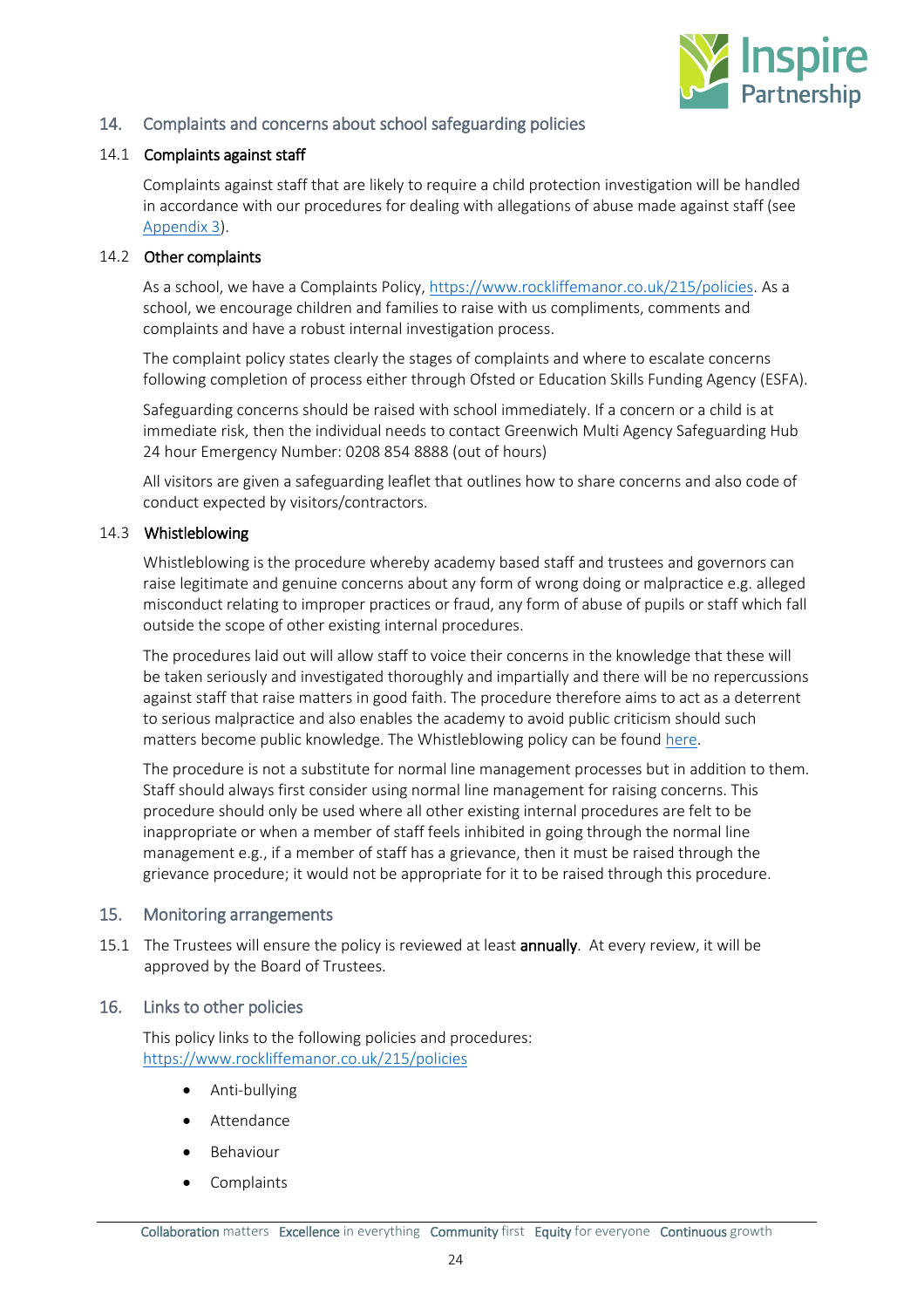

- Curriculum
- Designated teacher for looked-after and previously looked-after children
- Employee Handbook
- Equality
- First aid
- Health and safety
- Online safety
- Privacy notices
- Safer recruitment
- Relationships, Sex and Health Education (RSHE)
- Staff Code of Conduct
- Whistleblowing

The above policies can be requested via the school office if not available through hyperlink.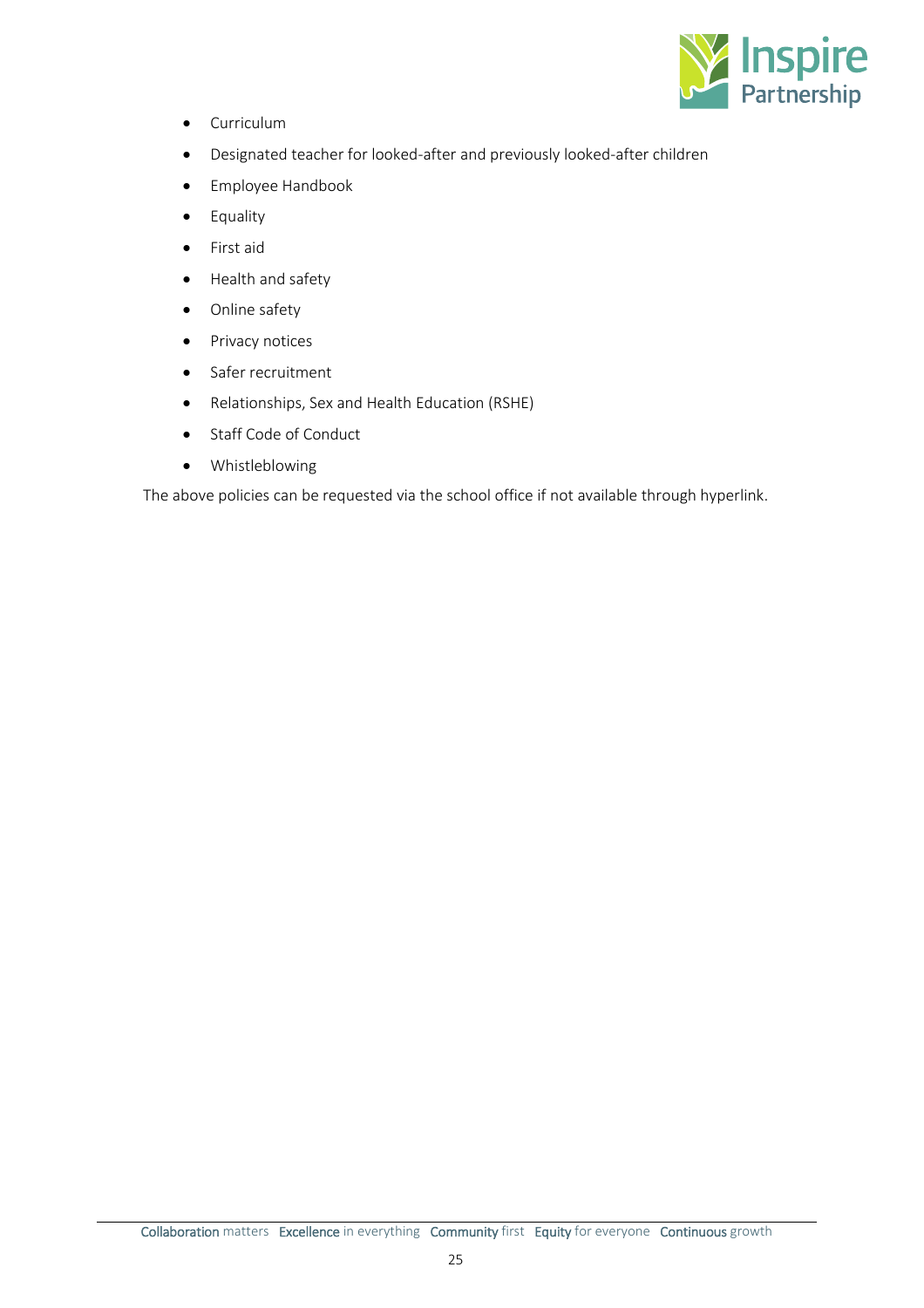

These appendices are based on the Department for Education's statutory guidance, Keeping Children Safe in Education.

## <span id="page-25-0"></span>Appendix 1: Types of Abuse

Abuse, including neglect, and safeguarding issues are rarely standalone events that can be covered by one definition or label. In most cases, multiple issues will overlap.

Physical abuse may involve hitting, shaking, throwing, poisoning, burning or scalding, drowning, suffocating or otherwise causing physical harm to a child. Physical harm may also be caused when a parent or carer fabricates the symptoms of, or deliberately induces, illness in a child.

Emotional abuse is the persistent emotional maltreatment of a child such as to cause severe and adverse effects on the child's emotional development. Some level of emotional abuse is involved in all types of maltreatment of a child, although it may occur alone.

Emotional abuse may involve:

- Conveying to a child that they are worthless or unloved, inadequate, or valued only insofar as they meet the needs of another person
- Not giving the child opportunities to express their views, deliberately silencing them or 'making fun' of what they say or how they communicate
- Age or developmentally inappropriate expectations being imposed on children. These may include interactions that are beyond a child's developmental capability, as well as overprotection and limitation of exploration and learning, or preventing the child participating in normal social interaction
- Seeing or hearing the ill-treatment of another
- Serious bullying (including cyber-bullying), causing children frequently to feel frightened or in danger, or the exploitation or corruption of children

Sexual abuse involves forcing or enticing a child or young person to take part in sexual activities, not necessarily involving a high level of violence, whether or not the child is aware of what is happening. The activities may involve:

- Physical contact, including assault by penetration (for example rape or oral sex) or nonpenetrative acts such as masturbation, kissing, rubbing and touching outside of clothing
- Non-contact activities, such as involving children in looking at, or in the production of, sexual images, watching sexual activities, encouraging children to behave in sexually inappropriate ways, or grooming a child in preparation for abuse (including via the internet)

Sexual abuse is not solely perpetrated by adult males. Women can also commit acts of sexual abuse, as can other children.

Neglect is the persistent failure to meet a child's basic physical and/or psychological needs, likely to result in the serious impairment of the child's health or development. Neglect may occur during pregnancy as a result of maternal substance abuse.

Once a child is born, neglect may involve a parent or carer failing to:

- Provide adequate food, clothing and shelter (including exclusion from home or abandonment)
- Protect a child from physical and emotional harm or danger
- Ensure adequate supervision (including the use of inadequate care-givers)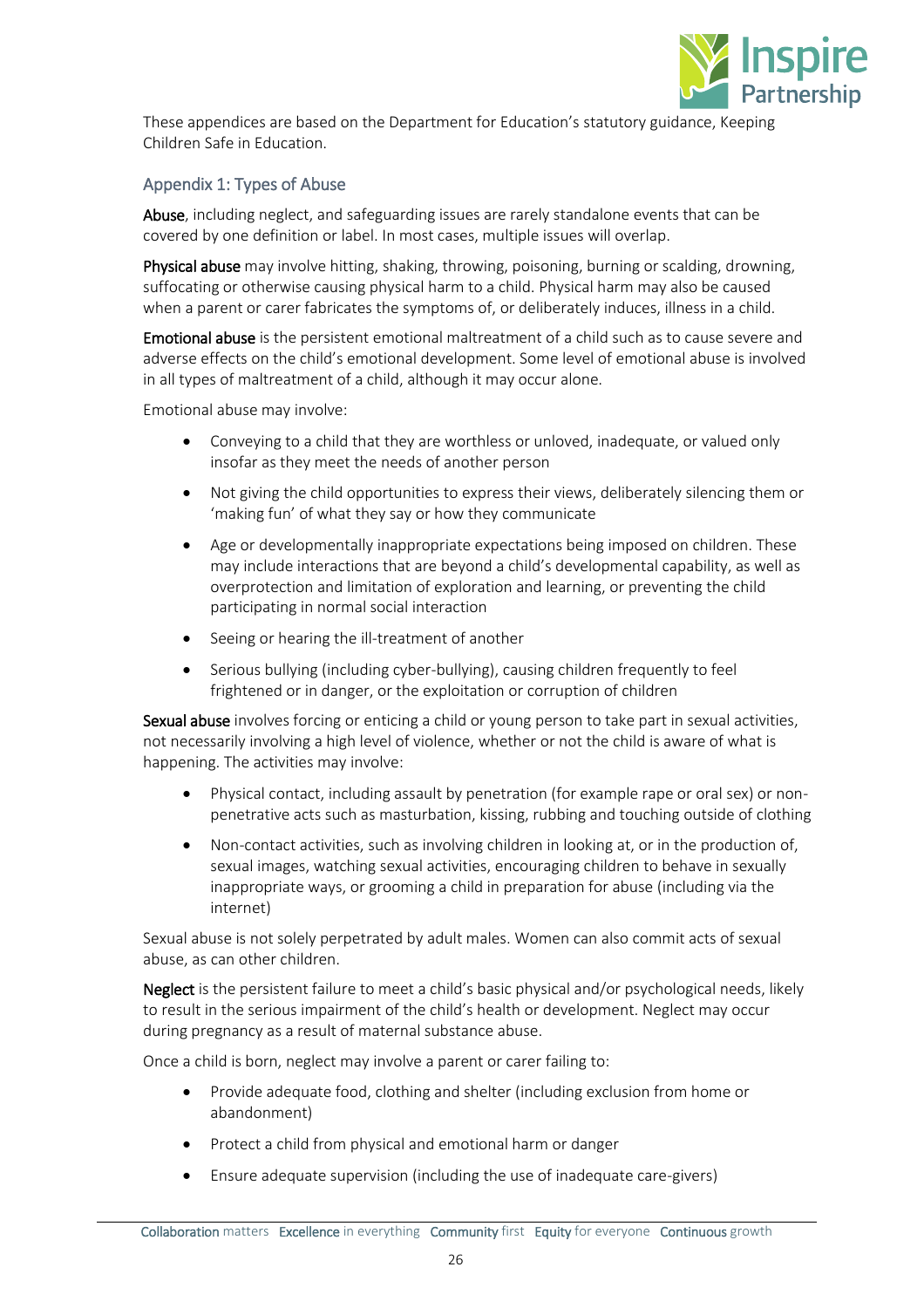

• Ensure access to appropriate medical care or treatment

It may also include neglect of, or unresponsiveness to, a child's basic emotional needs.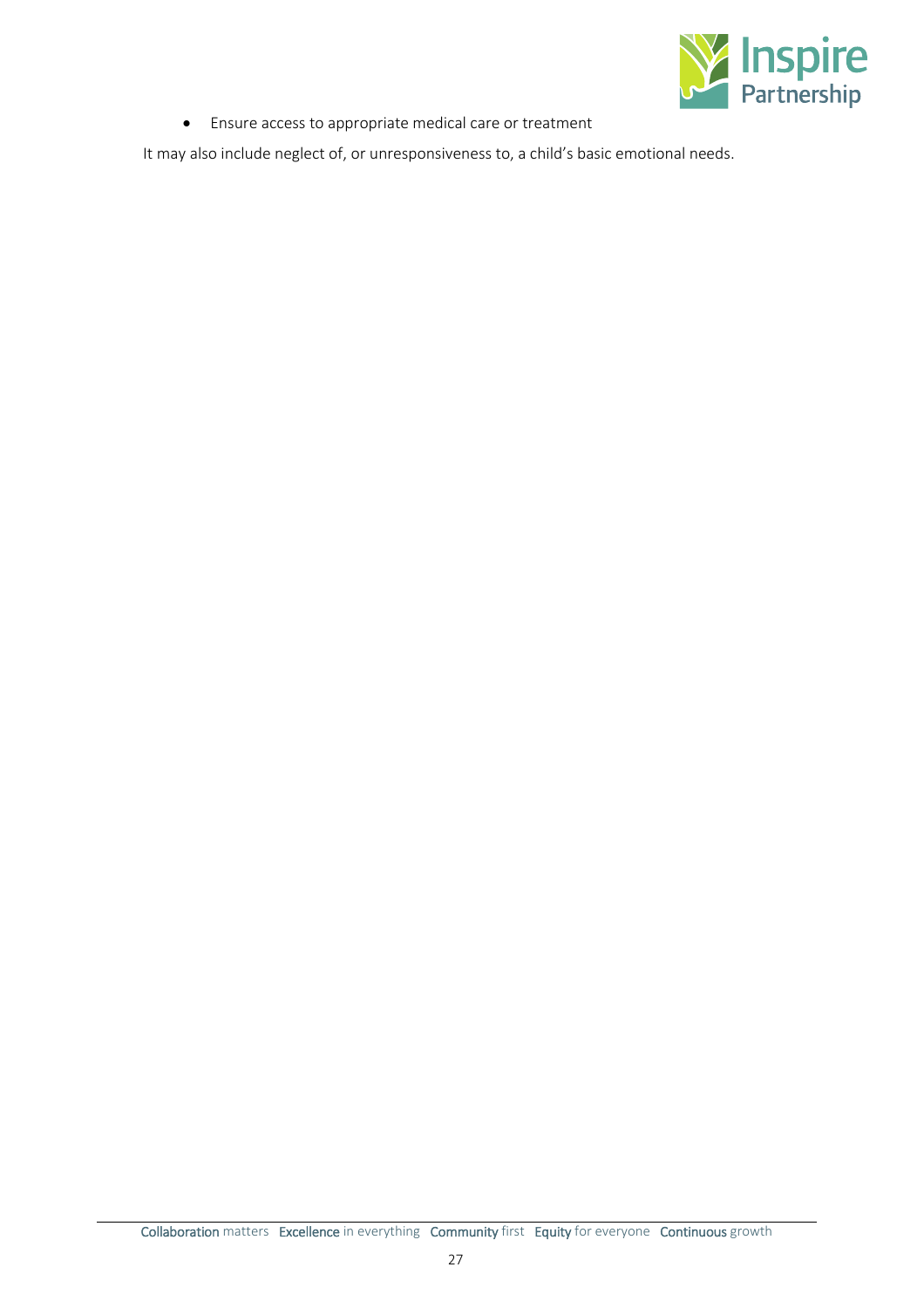

## <span id="page-27-0"></span>Appendix 2: Safer Recruitment and DBS checks – policy and procedures

To make sure we recruit suitable people, we will ensure that those involved in the recruitment and employment of staff to work with children have received appropriate safer recruitment training.

We have put the following steps in place during our recruitment and selection process to ensure we are committed to safeguarding and promoting the welfare of children.

## Advertising

When advertising roles, we will make clear:

- Our school's commitment to safeguarding and promoting the welfare of children
- That safeguarding checks will be undertaken
- The safeguarding requirements and responsibilities of the role, such as the extent to which the role will involve contact with children
- Whether or not the role is exempt from the Rehabilitation of Offenders Act 1974 and the amendments to the Exceptions Order 1975, 2013 and 2020. If the role is exempt, certain spent convictions and cautions are 'protected', so they do not need to be disclosed, and if they are disclosed, we cannot take them into account

## Application forms

Our application forms will:

- Include a statement saying that it is an offence to apply for the role if an applicant is barred from engaging in regulated activity relevant to children (where the role involves this type of regulated activity)
- Include a copy of, or link to, our child protection and safeguarding policy and our policy on the employment of ex-offenders

## Shortlisting

Our shortlisting process will involve at least 2 people and will:

- Consider any inconsistencies and look for gaps in employment and reasons given for them
- Explore all potential concerns

Once we have shortlisted candidates, we will ask shortlisted candidates to:

- Complete a self-declaration of their criminal record or any information that would make them unsuitable to work with children, so that they have the opportunity to share relevant information and discuss it at interview stage. The information we will ask for includes:
	- o If they have a criminal history
	- o Whether they are included on the barred list
	- o Whether they are prohibited from teaching
	- o Information about any criminal offences committed in any country in line with the law as applicable in England and Wales
	- o Any relevant overseas information
- Sign a declaration confirming the information they have provided is true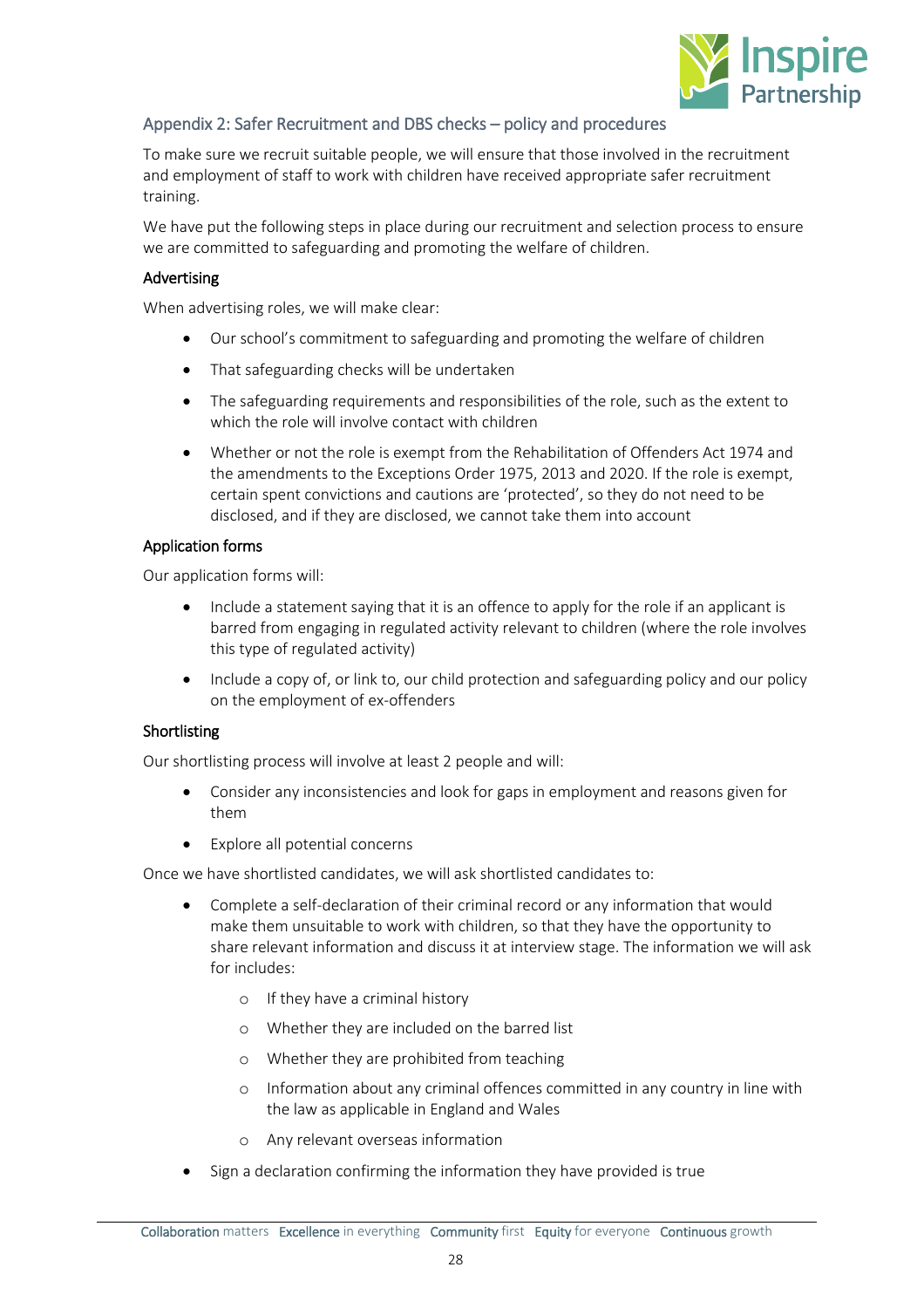

## Seeking references and checking employment history

We will endeavour to obtain references before interview where possible. Any concerns raised will be explored further with referees and taken up with the candidate at interview.

When seeking references we will:

- Not accept open references
- Liaise directly with referees and verify any information contained within references with the referees
- Ensure any references are from the candidate's current employer and completed by a senior person. Where the referee is school based, we will ask for the reference to be confirmed by the headteacher/principal as accurate in respect to disciplinary investigations
- Obtain verification of the candidate's most recent relevant period of employment if they are not currently employed
- Secure a reference from the relevant employer from the last time the candidate worked with children if they are not currently working with children
- Compare the information on the application form with that in the reference and take up any inconsistencies with the candidate
- Resolve any concerns before any appointment is confirmed

## Interview and selection

When interviewing candidates, we will:

- Probe any gaps in employment, or where the candidate has changed employment or location frequently, and ask candidates to explain this
- Explore any potential areas of concern to determine the candidate's suitability to work with children
- Record all information considered and decisions made

## Pre-appointment vetting checks

We will record all information on the checks carried out in the school's single central record (SCR). Copies of these checks, where appropriate, will be held in individuals' personnel files. We follow requirements and best practice in retaining copies of these checks, as set out below.

## New staff

All offers of appointment will be conditional until satisfactory completion of the necessary preemployment checks. When appointing new staff, we will:

- Verify their identity
- Obtain (via the applicant) an enhanced DBS certificate, including barred list information for those who will be engaging in regulated activity (see definition below). We will obtain the certificate before, or as soon as practicable after, appointment, including when using the DBS update service. We will not keep a copy of the certificate for longer than 6 months, but when the copy is destroyed we may still keep a record of the fact that vetting took place, the result of the check and recruitment decision taken
- Obtain a separate barred list check if they will start work in regulated activity before the DBS certificate is available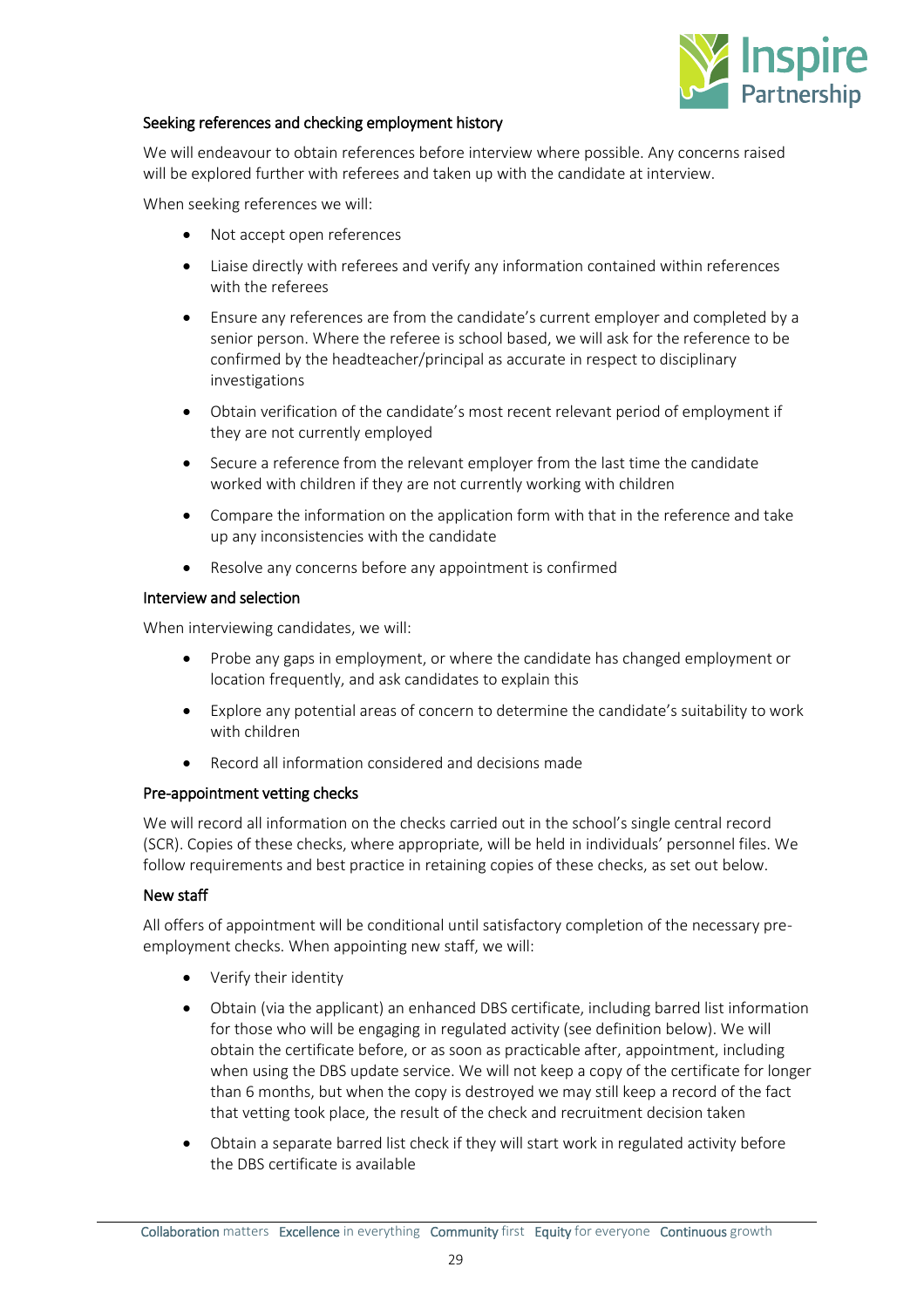

- Verify their mental and physical fitness to carry out their work responsibilities
- Verify their right to work in the UK. We will keep a copy of this verification for the duration of the member of staff's employment and for 2 years afterwards
- Verify their professional qualifications, as appropriate
- Ensure they are not subject to a prohibition order if they are employed to be a teacher
- Carry out further additional checks, as appropriate, on candidates who have lived or worked outside of the UK. Where available, these will include:
	- o For all staff, including teaching positions: criminal records [checks for overseas](https://www.gov.uk/government/publications/criminal-records-checks-for-overseas-applicants)  [applicants](https://www.gov.uk/government/publications/criminal-records-checks-for-overseas-applicants)
	- o For teaching positions: obtaining a letter of professional standing from the professional regulating authority in the country where the applicant has worked
- Check that candidates taking up a management position\* are not subject to a prohibition from management (section 128) direction made by the secretary of state

*\* Management positions are most likely to include, but are not limited to, headteachers, principals and deputy/assistant headteachers.*

We will ensure that appropriate checks are carried out to ensure that individuals are not disqualified under the 2018 Childcare Disqualification Regulations and Childcare Act 2006. Where we take a decision that an individual falls outside of the scope of these regulations and we do not carry out such checks, we will retain a record of our assessment on the individual's personnel file. This will include our evaluation of any risks and control measures put in place, and any advice sought.

Regulated activity means a person who will be:

- Responsible, on a regular basis in a school or college, for teaching, training, instructing, caring for or supervising children; or
- Carrying out paid, or unsupervised unpaid, work regularly in a school or college where that work provides an opportunity for contact with children; or
- Engaging in intimate or personal care or overnight activity, even if this happens only once and regardless of whether they are supervised or not

## Existing staff

In certain circumstances we will carry out all the relevant checks on existing staff as if the individual was a new member of staff. These circumstances are when:

- There are concerns about an existing member of staff's suitability to work with children; or
- An individual moves from a post that is not regulated activity to one that is; or
- There has been a break in service of 12 weeks or more

We will refer to the DBS anyone who has harmed, or poses a risk of harm, to a child or vulnerable adult where:

- We believe the individual has engaged in [relevant conduct;](https://www.gov.uk/guidance/making-barring-referrals-to-the-dbs#relevant-conduct-in-relation-to-children) or
- We believe the individual has received a caution or conviction for a relevant (automatic barring either with or without the right to make representations) offence, under the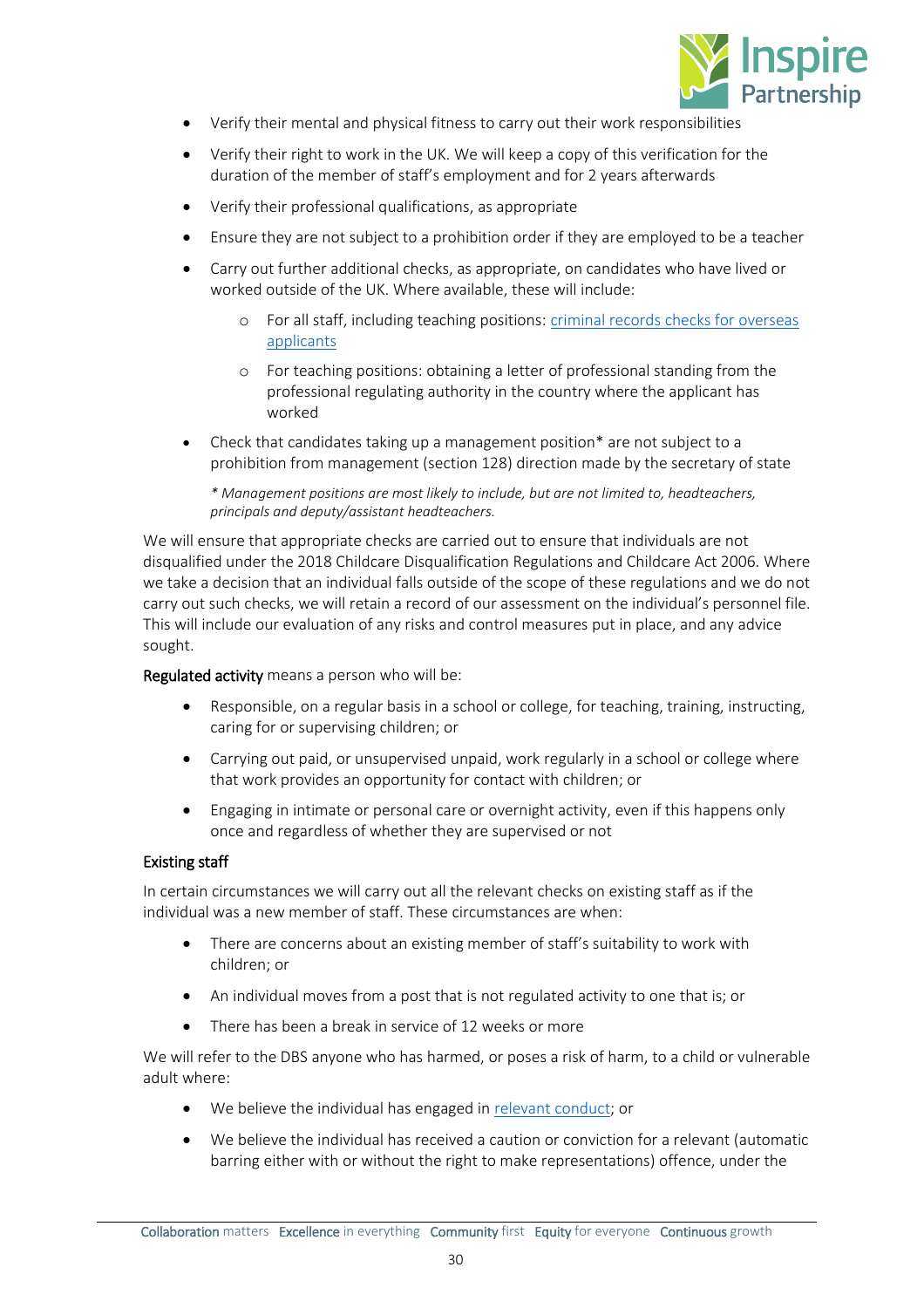

[Safeguarding Vulnerable Groups Act 2006 \(Prescribed Criteria and Miscellaneous](http://www.legislation.gov.uk/uksi/2009/37/contents/made)  [Provisions\) Regulations 2009;](http://www.legislation.gov.uk/uksi/2009/37/contents/made) or

- We believe the 'harm test' is satisfied in respect of the individual (i.e., they may harm a child or vulnerable adult or put them at risk of harm); and
- The individual has been removed from working in regulated activity (paid or unpaid) or would have been removed if they had not left

## Agency and third-party staff

We will obtain written notification from any agency or third-party organisation that it has carried out the necessary safer recruitment checks that we would otherwise perform. We will also check that the person presenting themselves for work is the same person on whom the checks have been made.

## **Contractors**

We will ensure that any contractor, or any employee of the contractor, who is to work at the school has had the appropriate level of DBS check (this includes contractors who are provided through a PFI or similar contract). This will be:

- An enhanced DBS check with barred list information for contractors engaging in regulated activity
- An enhanced DBS check, not including barred list information, for all other contractors who are not in regulated activity but whose work provides them with an opportunity for regular contact with children

We will obtain the DBS check for self-employed contractors.

We will not keep copies of such checks for longer than 6 months.

Contractors who have not had any checks will not be allowed to work unsupervised or engage in regulated activity under any circumstances.

We will check the identity of all contractors and their staff on arrival at the school.

For self-employed contractors such as music teachers or sports coaches, we will ensure that appropriate checks are carried out to ensure that individuals are not disqualified under the 2018 Childcare Disqualification Regulations and Childcare Act 2006. Where we decide that an individual falls outside of the scope of these regulations and we do not carry out such checks, we will retain a record of our assessment. This will include our evaluation of any risks and control measures put in place, and any advice sought.

## Trainee/student teachers

Where applicants for initial teacher training are salaried by us, we will ensure that all necessary checks are carried out.

Where trainee teachers are fee-funded, we will obtain written confirmation from the training provider that necessary checks have been carried out and that the trainee has been judged by the provider to be suitable to work with children.

In both cases, this includes checks to ensure that individuals are not disqualified under the 2018 Childcare Disqualification Regulations and Childcare Act 2006.

## Volunteers

We will: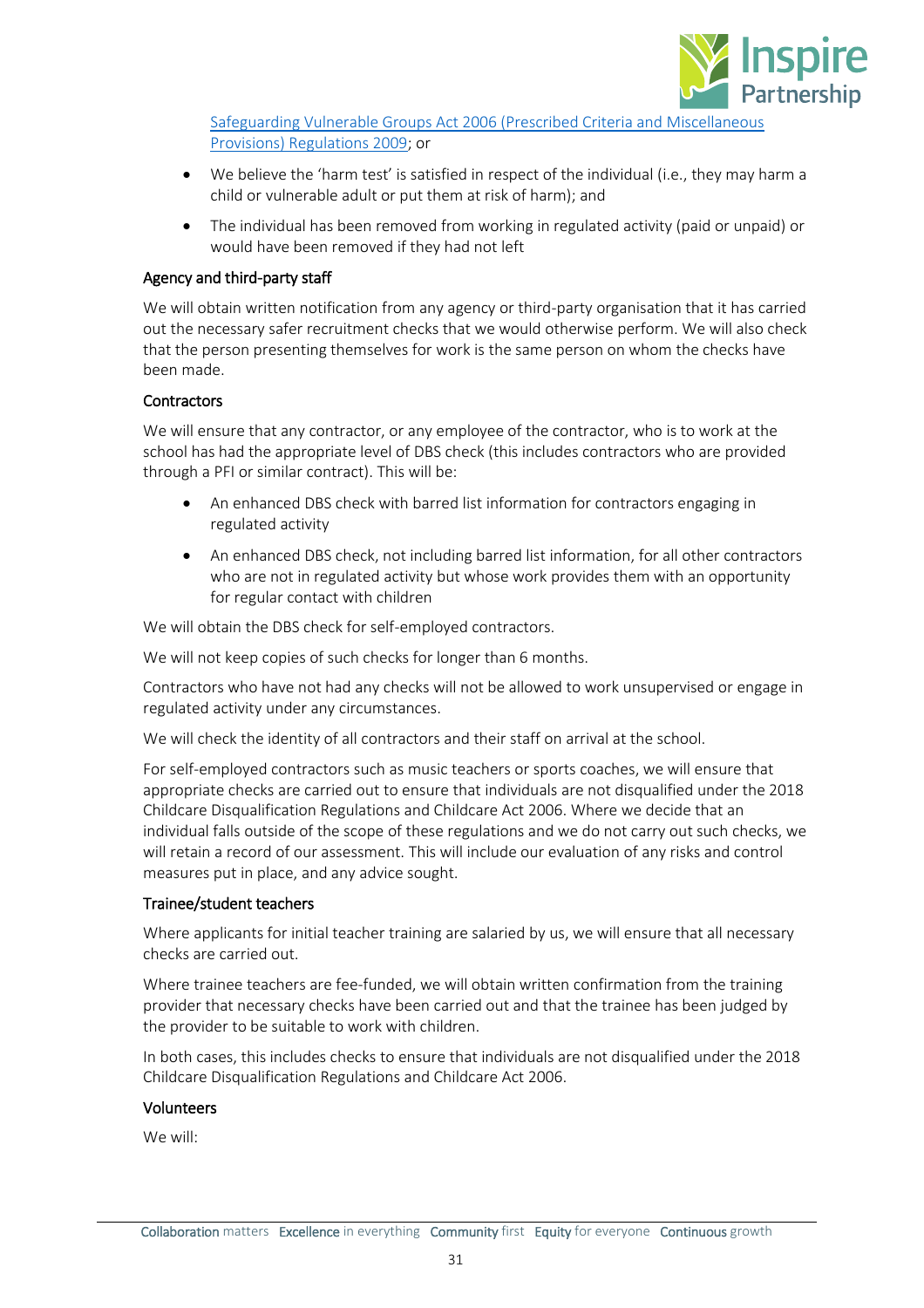

- Never leave an unchecked volunteer unsupervised or allow them to work in regulated activity
- Obtain an enhanced DBS check with barred list information for all volunteers who are new to working in regulated activity
- Carry out a risk assessment when deciding whether to seek an enhanced DBS check without barred list information for any volunteers not engaging in regulated activity. We will retain a record of this risk assessment
- Ensure that appropriate checks are carried out to ensure that individuals are not disqualified under the 2018 Childcare Disqualification Regulations and Childcare Act 2006. Where we decide that an individual falls outside of the scope of these regulations and we do not carry out such checks, we will retain a record of our assessment. This will include our evaluation of any risks and control measures put in place, and any advice sought

## Trustees and Governors

All trustees and governors will have an enhanced DBS check without barred list information.

They will have an enhanced DBS check with barred list information if working in regulated activity.

The chair of the board will have their DBS check countersigned by the secretary of state.

All trustees, local governors and members will also have the following checks:

- A section 128 check (to check prohibition on participation in management under [section 128 of the Education and Skills Act 2008\)](https://www.legislation.gov.uk/ukpga/2008/25/section/128). [Section 128 checks are only required for local governors if they have retained or been delegated any management responsibilities.]
- Identity
- Right to work in the UK
- Other checks deemed necessary if they have lived or worked outside the UK

## Staff working in alternative provision settings

Where we place a pupil with an alternative provision provider, we obtain written confirmation from the provider that they have carried out the appropriate safeguarding checks on individuals working there that we would otherwise perform.

## Adults who supervise pupils on work experience

When organising work experience, we will ensure that policies and procedures are in place to protect children from harm.

We will also consider whether it is necessary for barred list checks to be carried out on the individuals who supervise a pupil under 16 on work experience. This will depend on the specific circumstances of the work experience, including the nature of the supervision, the frequency of the activity being supervised, and whether the work is regulated activity.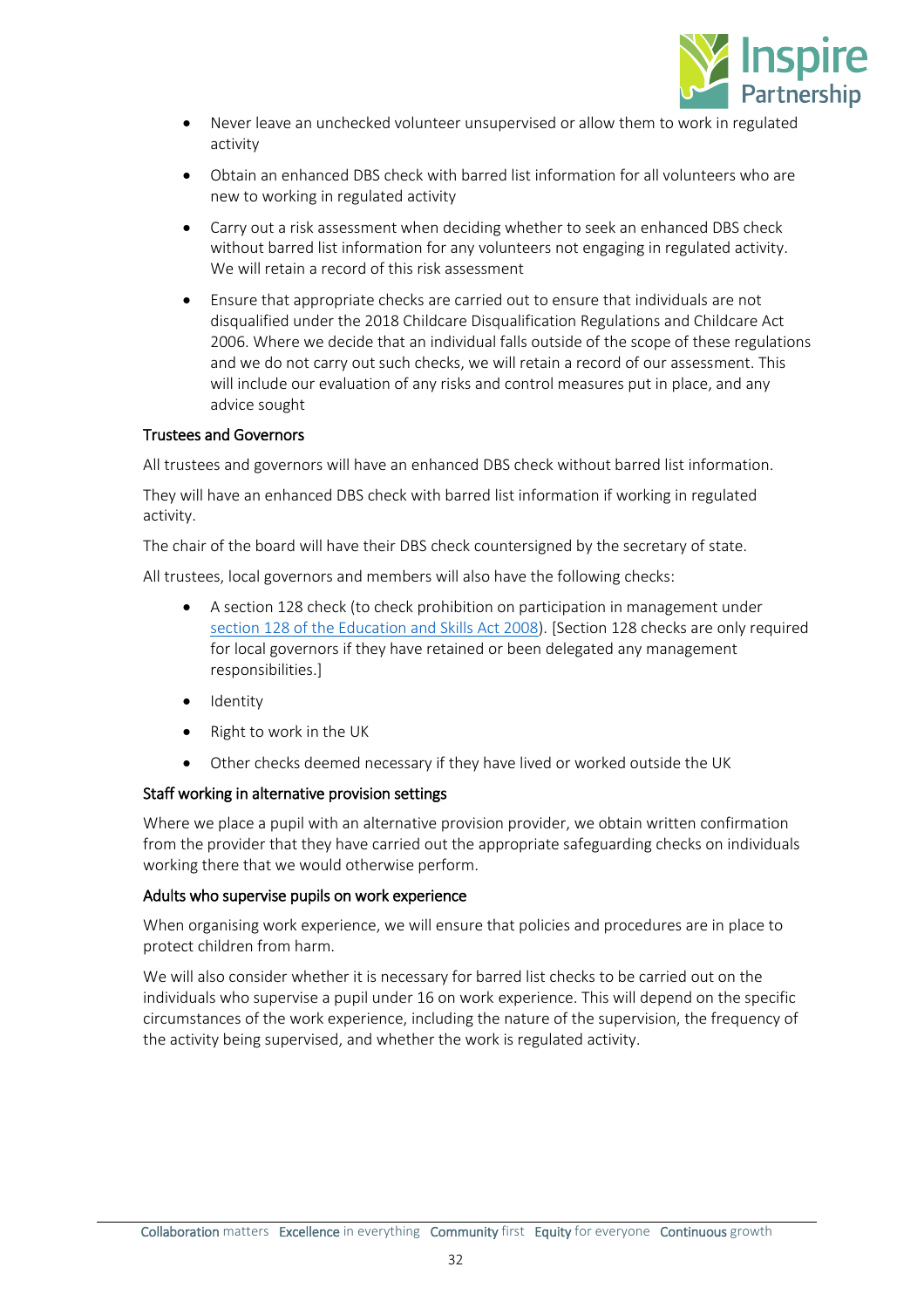

## <span id="page-32-0"></span>Appendix 3: Allegations of abuse made against staff

This section applies to all cases in which it is alleged that a current member of staff, including a supply teacher, volunteer or contractor, has:

- Behaved in a way that has harmed a child, or may have harmed a child, and/or
- Possibly committed a criminal offence against or related to a child, and/or
- Behaved towards a child or children in a way that indicates he or she may pose a risk of harm to children, and/or
- Behaved or may have behaved in a way that indicates they may not be suitable to work with children – this includes behaviour taking place both inside and outside of school

We will deal with any allegation of abuse quickly, in a fair and consistent way that provides effective child protection while also supporting the individual who is the subject of the allegation.

A 'case manager' will lead any investigation. This will be the headteacher or other nominated senior leader, or the chair of governors where the headteacher is the subject of the allegation. The case manager will be identified at the earliest opportunity.

Our procedures for dealing with allegations will be applied with common sense and judgement.

## Suspension of the accused until the case is resolved

Suspension of the accused will not be the default position, and will only be considered in cases where there is reason to suspect that a child or other children is/are at risk of harm, or the case is so serious that there might be grounds for dismissal. In such cases, we will only suspend an individual if we have considered all other options available and there is no reasonable alternative.

Based on an assessment of risk, we will consider alternatives such as:

- Redeployment within the school so that the individual does not have direct contact with the child or children concerned
- Providing an assistant to be present when the individual has contact with children
- Redeploying the individual to alternative work in the school so that they do not have unsupervised access to children
- Moving the child or children to classes where they will not come into contact with the individual, making it clear that this is not a punishment and parents/carers have been consulted
- Temporarily redeploying the individual to another role in a different location, for example to an alternative school or other work for the academy trust

If in doubt, the case manager will seek views from the school's personnel adviser and the designated officer at the local authority, as well as the police and children's social care where they have been involved.

## Definitions for outcomes of allegation investigations

- Substantiated: there is sufficient evidence to prove the allegation
- **Malicious:** there is sufficient evidence to disprove the allegation and there has been a deliberate act to deceive, or to cause harm to the subject of the allegation
- False: there is sufficient evidence to disprove the allegation
- Unsubstantiated: there is insufficient evidence to either prove or disprove the allegation (this does not imply guilt or innocence)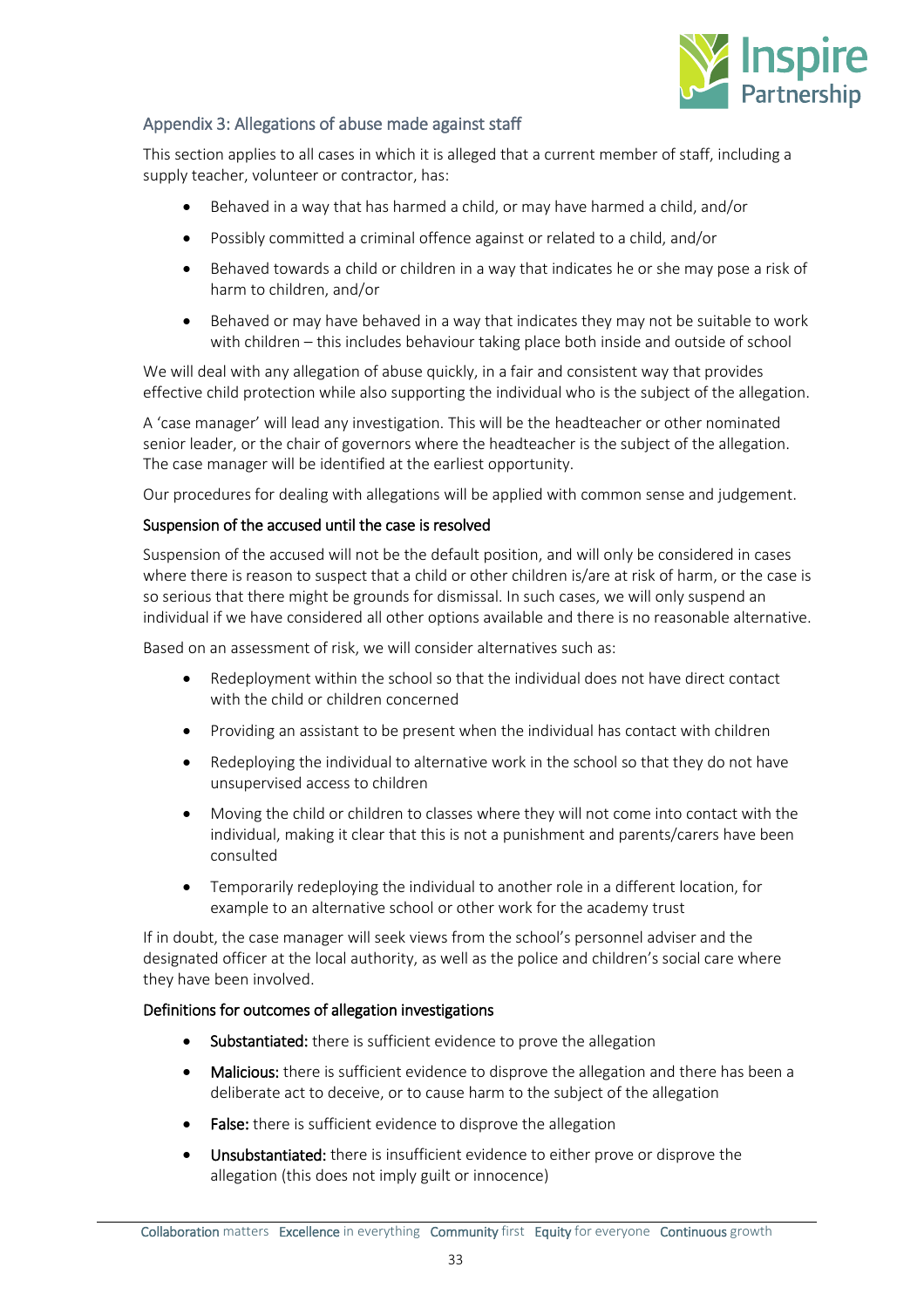

Unfounded: to reflect cases where there is no evidence or proper basis which supports the allegation being made

## Procedure for dealing with allegations

In the event of an allegation that meets the criteria above, the case manager will take the following steps:

- Conduct basic enquiries in line with local procedures to establish the facts to help determine whether there is any foundation to the allegation before carrying on with the steps below
- Discuss the allegation with the designated officer at the local authority. This is to consider the nature, content and context of the allegation and agree a course of action, including whether further enquiries are necessary to enable a decision on how to proceed, and whether it is necessary to involve the police and/or children's social care services. (The case manager may, on occasion, consider it necessary to involve the police *before* consulting the designated officer – for example, if the accused individual is deemed to be an immediate risk to children or there is evidence of a possible criminal offence. In such cases, the case manager will notify the designated officer as soon as practicably possible after contacting the police)
- Inform the accused individual of the concerns or allegations and likely course of action as soon as possible after speaking to the designated officer (and the police or children's social care services, where necessary). Where the police and/or children's social care services are involved, the case manager will only share such information with the individual as has been agreed with those agencies
- Where appropriate (in the circumstances described above), carefully consider whether suspension of the individual from contact with children at the school is justified or whether alternative arrangements such as those outlined above can be put in place. Advice will be sought from the designated officer, police and/or children's social care services, as appropriate
- Where the case manager is concerned about the welfare of other children in the community or the individual's family, they will discuss these concerns with the DSL and make a risk assessment of the situation. If necessary, the DSL may make a referral to children's social care
- If immediate suspension is considered necessary, agree and record the rationale for this with the designated officer. The record will include information about the alternatives to suspension that have been considered, and why they were rejected. Written confirmation of the suspension will be provided to the individual facing the allegation or concern within 1 working day, and the individual will be given a named contact at the school and their contact details
- If it is decided that no further action is to be taken in regard to the subject of the allegation or concern, record this decision and the justification for it and agree with the designated officer what information should be put in writing to the individual and by whom, as well as what action should follow both in respect of the individual and those who made the initial allegation
- If it is decided that further action is needed, take steps as agreed with the designated officer to initiate the appropriate action in school and/or liaise with the police and/or children's social care services as appropriate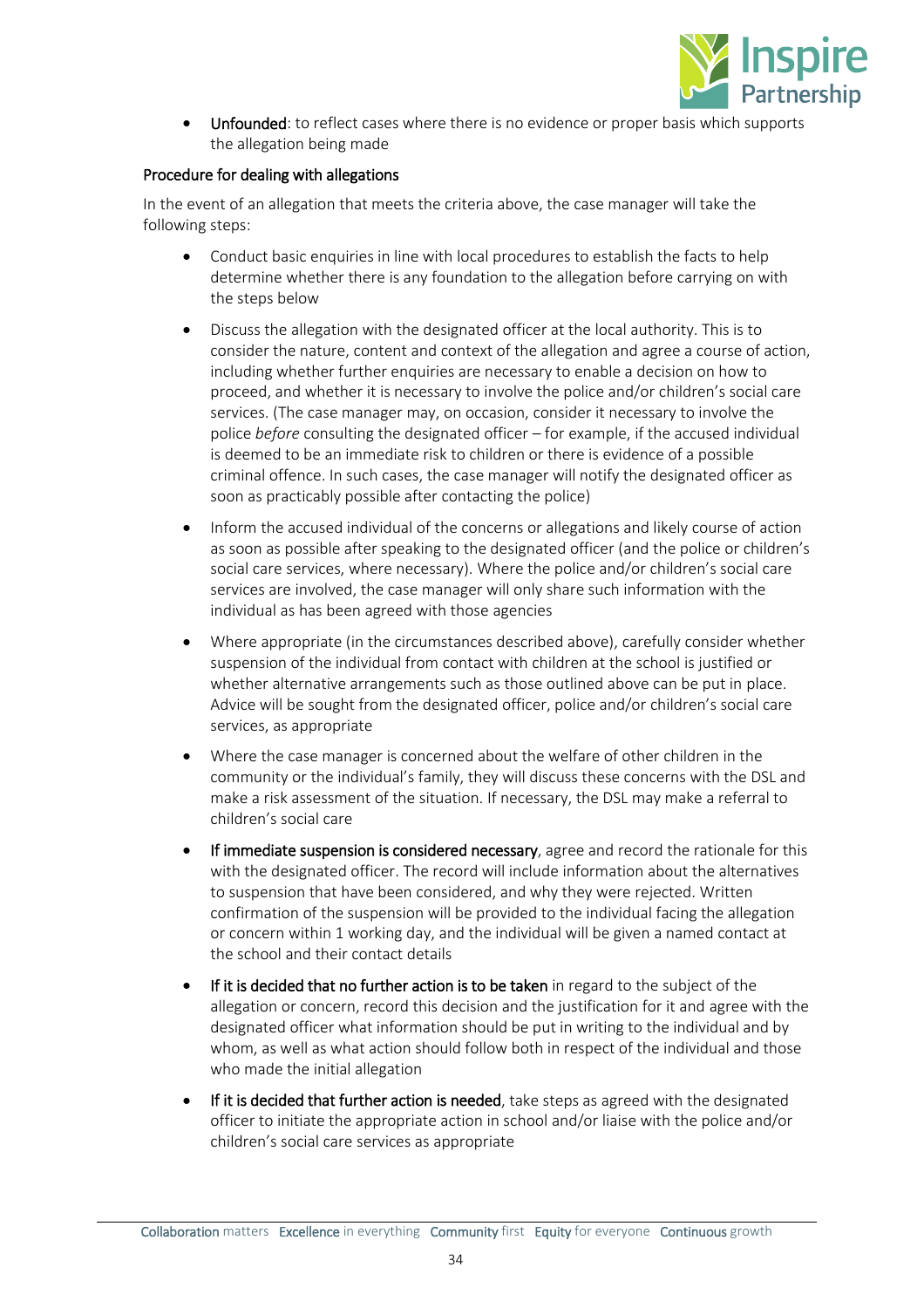

- Provide effective support for the individual facing the allegation or concern, including appointing a named representative to keep them informed of the progress of the case and considering what other support is appropriate
- Inform the parents or carers of the child/children involved about the allegation as soon as possible if they do not already know (following agreement with children's social care services and/or the police, if applicable). The case manager will also inform the parents or carers of the requirement to maintain confidentiality about any allegations made against teachers (where this applies) while investigations are ongoing. Any parent or carer who wishes to have the confidentiality restrictions removed in respect of a teacher will be advised to seek legal advice
- Keep the parents or carers of the child/children involved informed of the progress of the case (only in relation to their child – no information will be shared regarding the staff member)
- Make a referral to the DBS where it is thought that the individual facing the allegation or concern has engaged in conduct that harmed or is likely to harm a child, or if the individual otherwise poses a risk of harm to a child

We will inform Ofsted of any allegations of serious harm or abuse by any person living, working, or looking after children at the premises (whether the allegations relate to harm or abuse committed on the premises or elsewhere), and any action taken in respect of the allegations. This notification will be made as soon as reasonably possible and always within 14 days of the allegations being made.

If the school is made aware that the secretary of state has made an interim prohibition order in respect of an individual, we will immediately suspend that individual from teaching, pending the findings of the investigation by the Teaching Regulation Agency.

Where the police are involved, wherever possible the school will ask the police at the start of the investigation to obtain consent from the individuals involved to share their statements and evidence for use in the school's disciplinary process, should this be required at a later point.

## Additional considerations for supply teachers and all contracted staff

If there are concerns or an allegation is made against someone not directly employed by the school, such as a supply teacher or contracted staff member provided by an agency, we will take the actions below in addition to our standard procedures.

- We will not decide to stop using an individual due to safeguarding concerns without finding out the facts and liaising with our LADO to determine a suitable outcome
- The head teacher/governing board will discuss with the agency whether it is appropriate to suspend the individual, or redeploy them to another part of the school, while the school carries out the investigation
- We will involve the agency fully, but the school will take the lead in collecting the necessary information and providing it to the LADO as required
- We will address issues such as information sharing, to ensure any previous concerns or allegations known to the agency are taken into account (we will do this, for example, as part of the allegations management meeting or by liaising directly with the agency where necessary)

When using an agency, we will inform them of our process for managing allegations, and keep them updated about our policies as necessary, and will invite the agency's HR manager or equivalent to meetings as appropriate.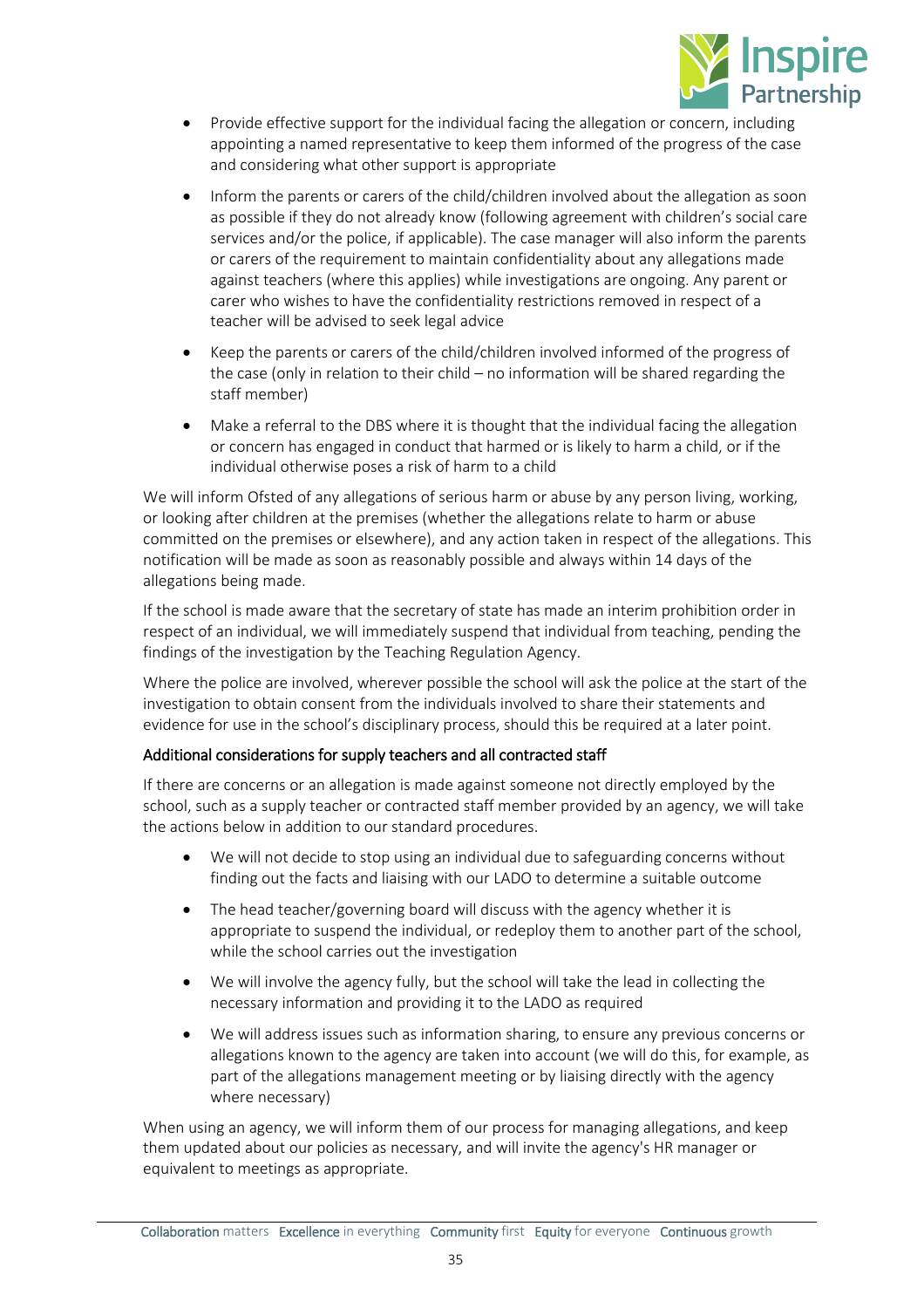

## Timescales

We will deal with all allegations as quickly and effectively as possible and will endeavour to comply with the following timescales, where reasonably practicable:

- Any cases where it is clear immediately that the allegation is unsubstantiated or malicious should be resolved within 1 week
- If the nature of an allegation does not require formal disciplinary action, appropriate action should be taken within 3 working days
- If a disciplinary hearing is required and can be held without further investigation, this should be held within 15 working days

However, these are objectives only and where they are not met, we will endeavour to take the required action as soon as possible thereafter.

## Confidentiality and information sharing

The school will make every effort to maintain confidentiality and guard against unwanted publicity while an allegation is being investigated or considered.

The case manager will take advice from the LADO, police and children's social care services, as appropriate, to agree:

- Who needs to know about the allegation and what information can be shared
- How to manage speculation, leaks and gossip, including how to make parents or carers of a child/children involved aware of their obligations with respect to confidentiality
- What, if any, information can be reasonably given to the wider community to reduce speculation
- How to manage press interest if, and when, it arises

## Specific actions

## Action following a criminal investigation or prosecution

The case manager will discuss with the local authority's designated officer whether any further action, including disciplinary action, is appropriate and, if so, how to proceed, taking into account information provided by the police and/or children's social care services.

## Conclusion of a case where the allegation is substantiated

If the allegation is substantiated and the individual is dismissed or the school ceases to use their services, or the individual resigns or otherwise ceases to provide their services, the school will make a referral to the DBS for consideration of whether inclusion on the barred lists is required.

If the individual concerned is a member of teaching staff, the school will consider whether to refer the matter to the Teaching Regulation Agency to consider prohibiting the individual from teaching.

## Individuals returning to work after suspension

If it is decided on the conclusion of a case that an individual who has been suspended can return to work, the case manager will consider how best to facilitate this.

The case manager will also consider how best to manage the individual's contact with the child or children who made the allegation, if they are still attending the school.

## Unsubstantiated, unfounded, false or malicious reports

If a report is: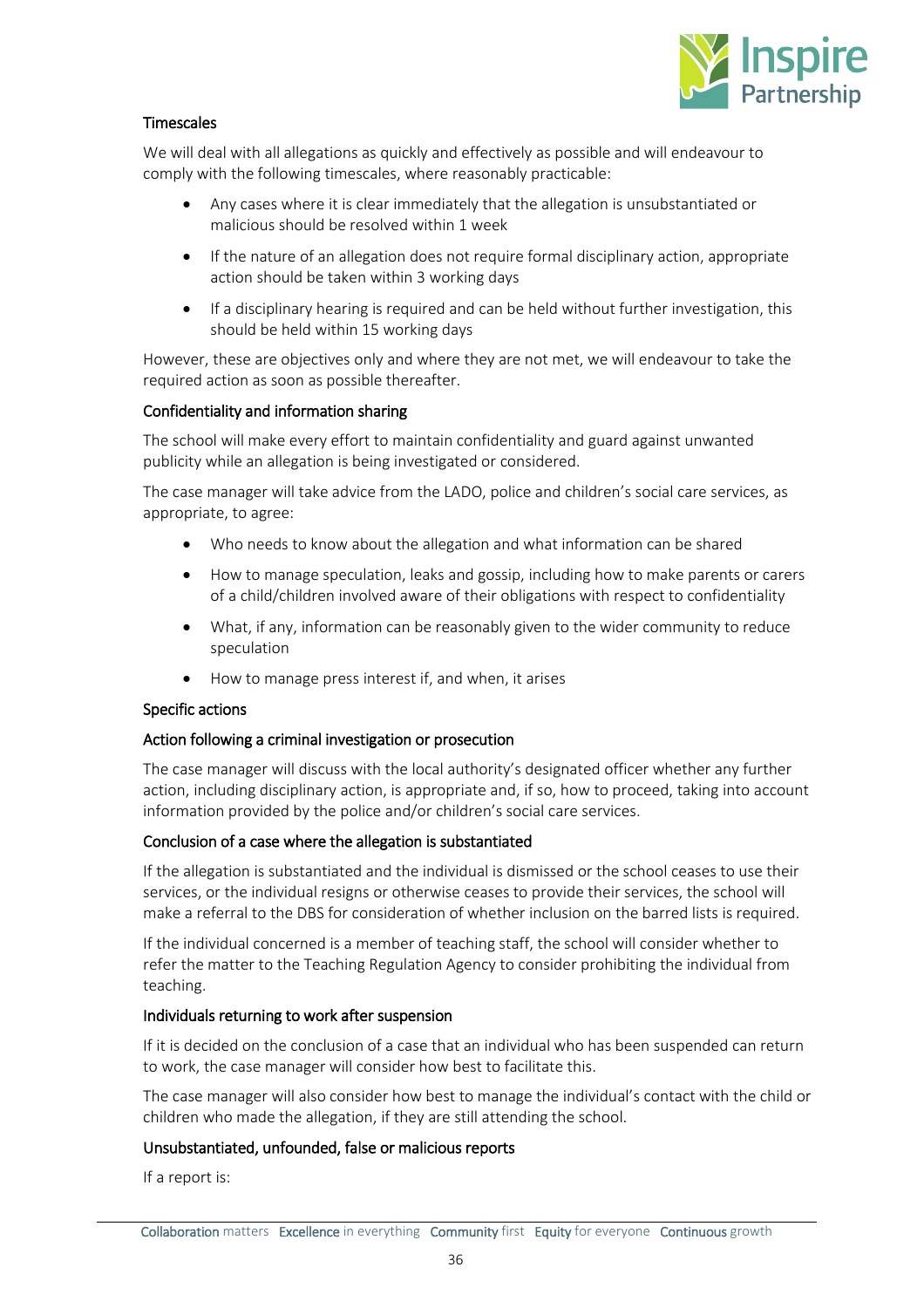

- Determined to be unsubstantiated, unfounded, false or malicious, the DSL will consider the appropriate next steps. If they consider that the child and/or person who made the allegation is in need of help, or the allegation may have been a cry for help, a referral to children's social care may be appropriate
- Shown to be deliberately invented, or malicious, the school will consider whether any disciplinary action is appropriate against the individual(s) who made it

## Unsubstantiated, unfounded, false or malicious allegations

If an allegation is:

- Determined to be unsubstantiated, unfounded, false or malicious, the LADO and case manager will consider the appropriate next steps. If they consider that the child and/or person who made the allegation is in need of help, or the allegation may have been a cry for help, a referral to children's social care may be appropriate
- Shown to be deliberately invented, or malicious, the school will consider whether any disciplinary action is appropriate against the individual(s) who made it

## Record-keeping

The case manager will maintain clear records about any case where the allegation or concern meets the criteria above and store them on the individual's confidential personnel file for the duration of the case.

The records of any allegation that, following an investigation, is found to be malicious or false will be deleted from the individual's personnel file (unless the individual consents for the records to be retained on the file).

For all other allegations (which are not found to be malicious or false), the following information will be kept on the file of the individual concerned:

- A clear and comprehensive summary of the allegation
- Details of how the allegation was followed up and resolved
- Notes of any action taken, decisions reached and the outcome
- A declaration on whether the information will be referred to in any future reference

In these cases, the school will provide a copy to the individual, in agreement with children's social care or the police as appropriate.

Where records contain information about allegations of sexual abuse, we will preserve these for the Independent Inquiry into Child Sexual Abuse (IICSA), for the term of the inquiry. We will retain all other records at least until the individual has reached normal pension age, or for 10 years from the date of the allegation if that is longer.

## References

When providing employer references, we will:

- Not refer to any allegation that has been found to be false, unfounded, unsubstantiated or malicious, or any repeated allegations which have all been found to be false, unfounded, unsubstantiated or malicious
- Include substantiated allegations, provided that the information is factual and does not include opinions

## Learning lessons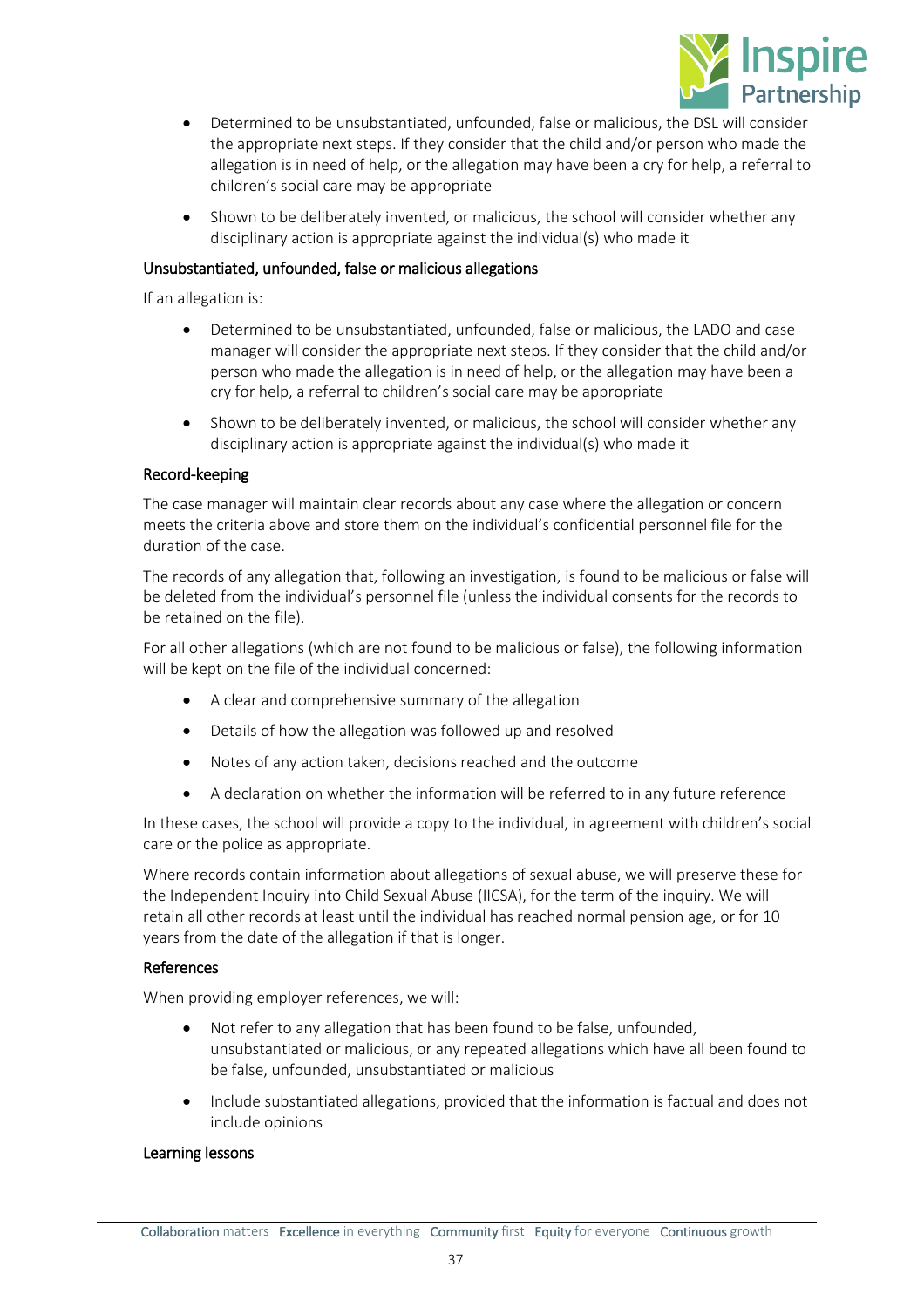

After any cases where the allegations are *substantiated*, the case manager will review the circumstances of the case with the local authority's designated officer to determine whether there are any improvements that we can make to the school's procedures or practice to help prevent similar events in the future.

This will include consideration of (as applicable):

- Issues arising from the decision to suspend the member of staff
- The duration of the suspension
- Whether or not the suspension was justified
- The use of suspension when the individual is subsequently reinstated. We will consider how future investigations of a similar nature could be carried out without suspending the individual

For all other cases, the case manager will consider the facts and determine whether any improvements can be made.

## Non-recent allegations

Abuse can be reported, no matter how long ago it happened.

We will report any non-recent allegations made by a child to the LADO in line with our local authority's procedures for dealing with non-recent allegations.

Where an adult makes an allegation to the school that they were abused as a child, we will advise the individual to report the allegation to the police.

## Section 2: concerns that do not meet the harm threshold

The section is based on 'Section 2: Concerns that do not meet the harm threshold' in part 4 of Keeping Children Safe in Education.

This section applies to all concerns (including allegations) about members of staff, including supply teachers, volunteers and contractors, which do not meet the harm threshold set out in section 1 above.

Concerns may arise through, for example:

- Suspicion
- Complaint
- Disclosure made by a child, parent or other adult within or outside the school
- Pre-employment vetting checks

We recognise the importance of responding to and dealing with any concerns in a timely manner to safeguard the welfare of children.

## Definition of low-level concerns

The term 'low-level' concern is any concern – no matter how small – that an adult working in or on behalf of the school may have acted in a way that:

- Is inconsistent with the staff code of conduct, including inappropriate conduct outside of work, and
- Does not meet the allegations threshold or is otherwise not considered serious enough to consider a referral to the designated officer at the local authority

Examples of such behaviour could include, but are not limited to: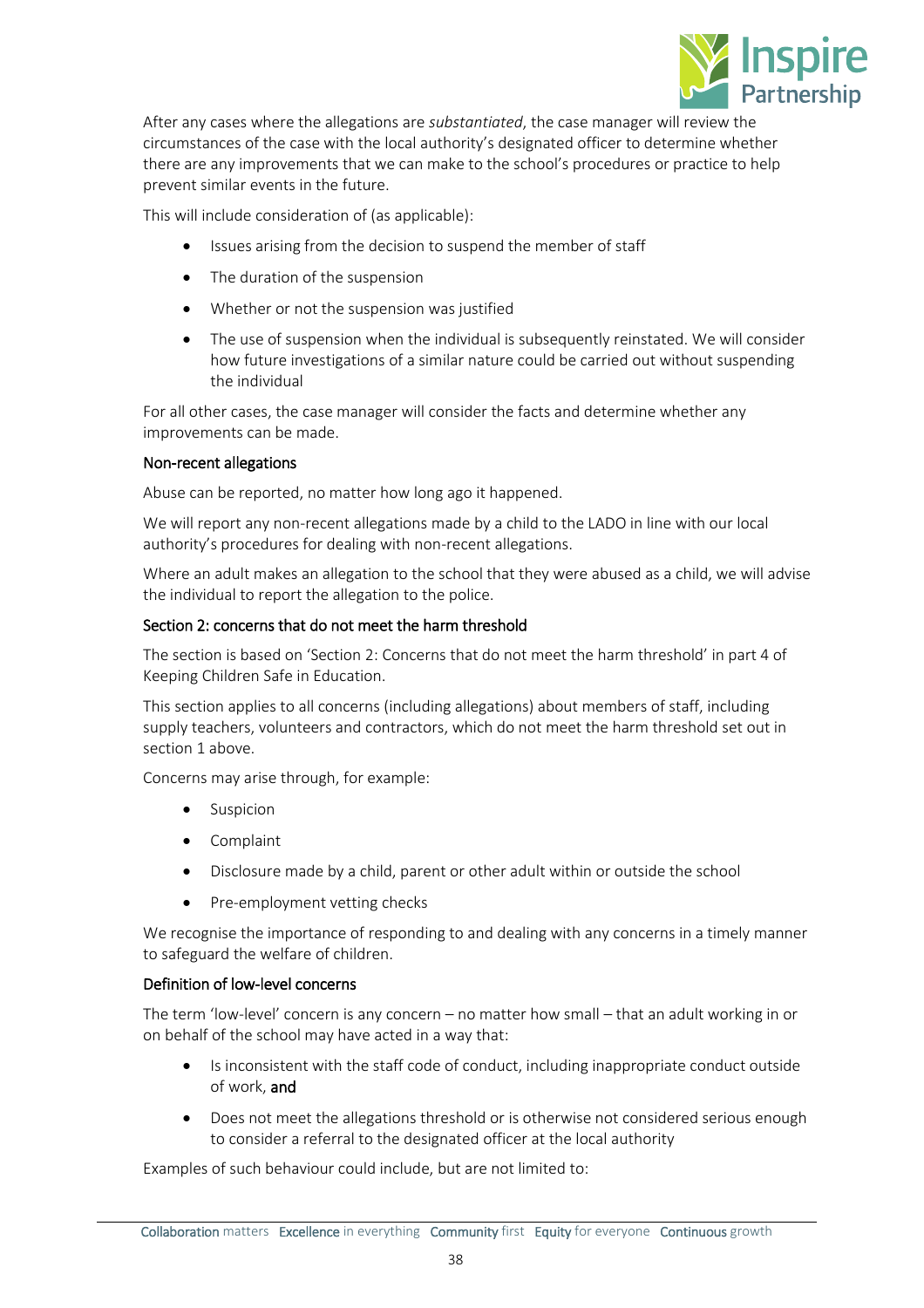

- Being overly friendly with children
- Having favourites
- Taking photographs of children on their mobile phone
- Engaging with a child on a one-to-one basis in a secluded area or behind a closed door
- Using inappropriate sexualised, intimidating or offensive language

#### Sharing low-level concerns

We recognise the importance of creating a culture of openness, trust and transparency to encourage all staff to share low-level concerns so that they can be addressed appropriately.

We will create this culture by:

- Ensuring staff are clear about what appropriate behaviour is, and are confident in distinguishing expected and appropriate behaviour from concerning, problematic or inappropriate behaviour, in themselves and others
- Empowering staff to share any low-level concerns as per [section 7.9](#page-8-0) of this policy
- Empowering staff to self-refer
- Addressing unprofessional behaviour and supporting the individual to correct it at an early stage
- Providing a responsive, sensitive and proportionate handling of such concerns when they are raised
- Helping to identify any weakness in the school's safeguarding system

#### Responding to low-level concerns

If the concern is raised via a third party, the headteacher will collect evidence where necessary by speaking:

- Directly to the person who raised the concern, unless it has been raised anonymously
- To the individual involved and any witnesses

The headteacher will use the information collected to categorise the type of behaviour and determine any further action, in line with the school's staff code of conduct.

## Record keeping

All low-level concerns will be recorded in writing. In addition to details of the concern raised, records will include the context in which the concern arose, any action taken and the rationale for decisions and action taken.

Records will be:

- Kept confidential, held securely and comply with the DPA 2018 and UK GDPR
- Reviewed so that potential patterns of concerning, problematic or inappropriate behaviour can be identified. Where a pattern of such behaviour is identified, we will decide on a course of action, either through our disciplinary procedures or, where a pattern of behaviour moves from a concern to meeting the harms threshold as described in section 1 of this appendix, we will refer it to the designated officer at the local authority
- Retained at least until the individual leaves employment at the school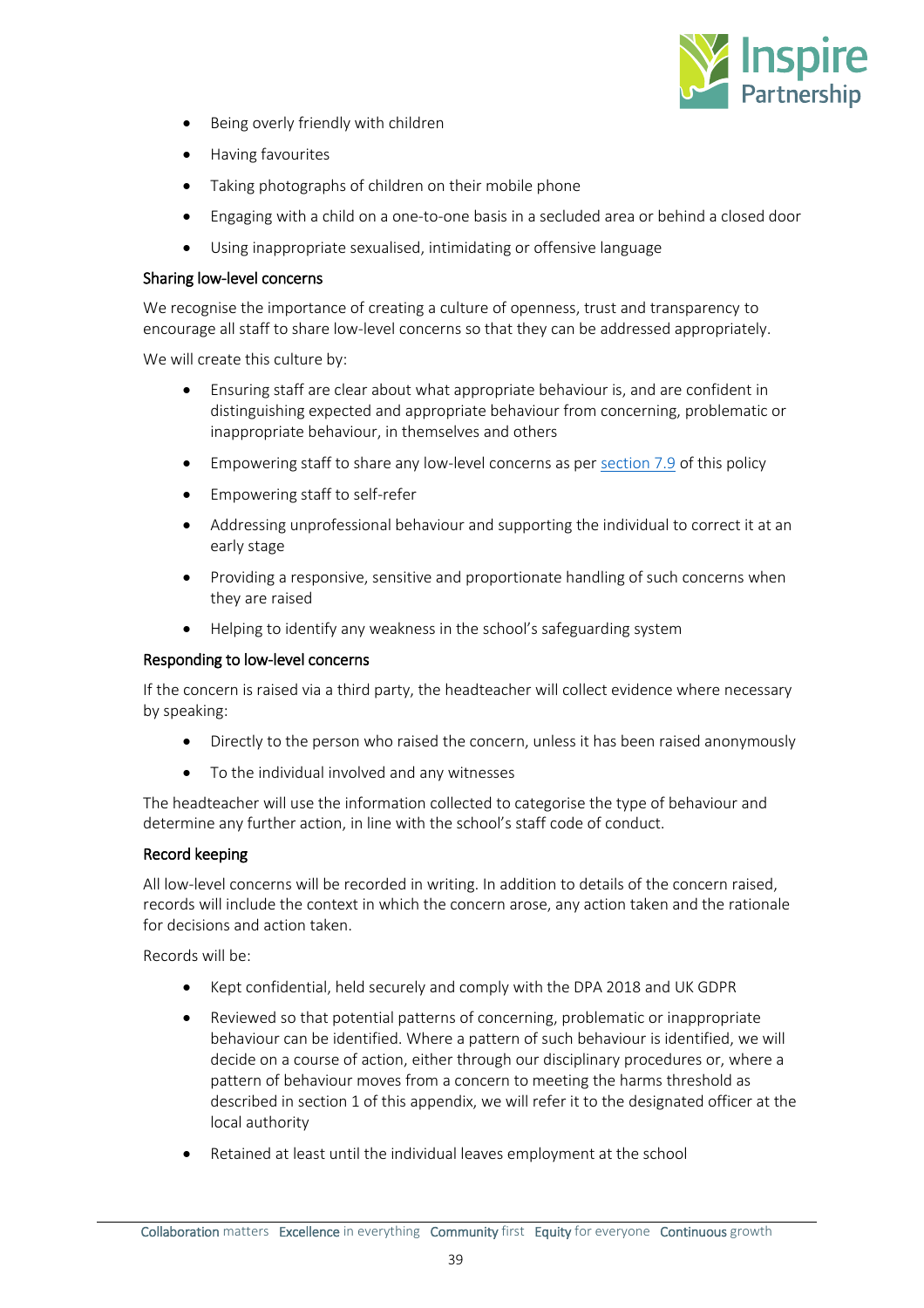

Where a low-level concern relates to a supply teacher or contractor, we will notify the individual's employer, so any potential patterns of inappropriate behaviour can be identified.

## References

We will not include low-level concerns in references unless:

- The concern (or group of concerns) has met the threshold for referral to the designated officer at the local authority and is found to be substantiated; and/or
- The concern (or group of concerns) relates to issues which would ordinarily be included in a reference, such as misconduct or poor performance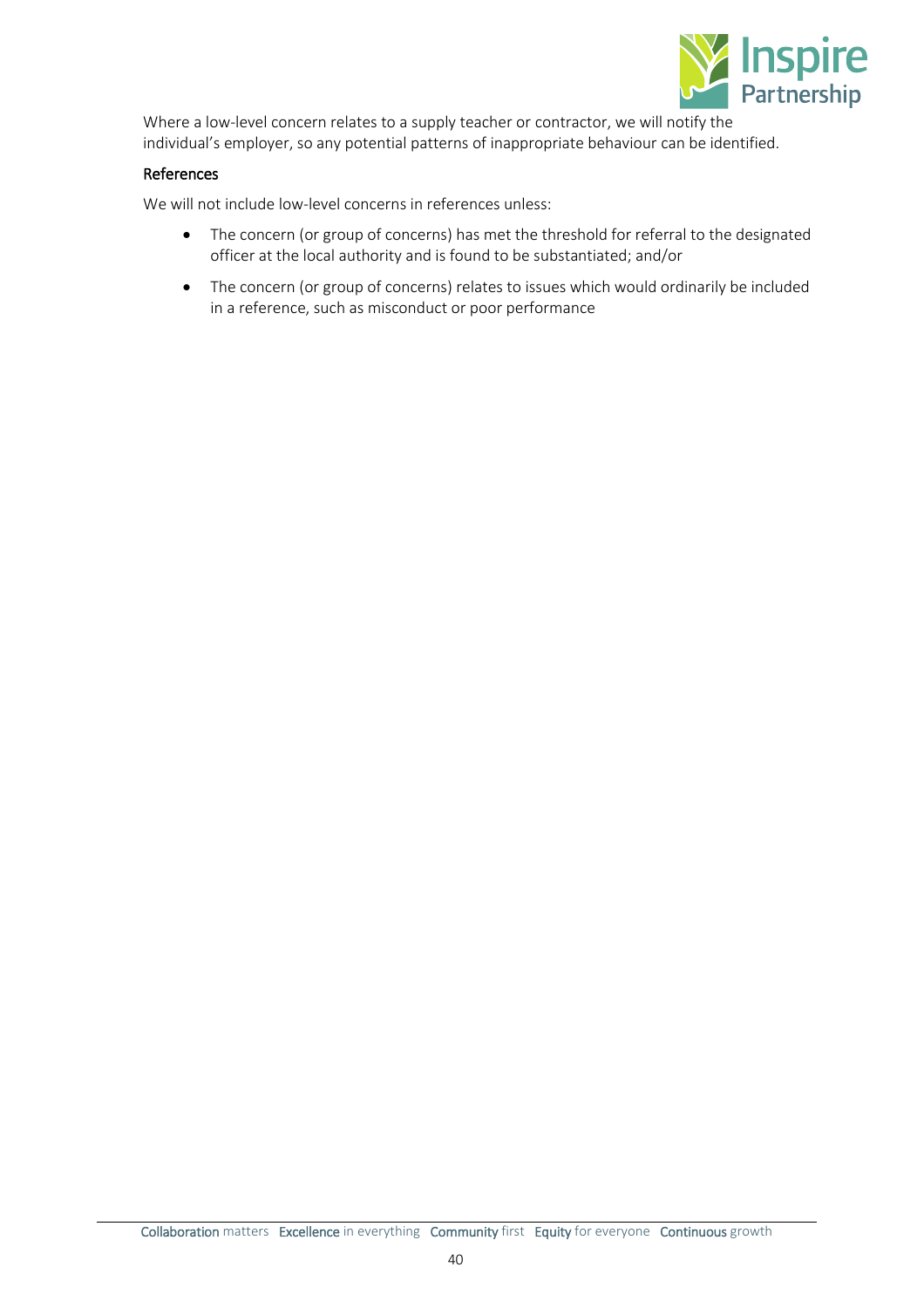

## <span id="page-40-0"></span>Appendix 4: Specific Safeguarding Issues

This appendix is based on the advice in Annex B of Keeping Children Safe in Education 2021.

## Children missing from education

A child going missing from education, particularly repeatedly, can be a warning sign of a range of safeguarding issues. This might include abuse or neglect, such as sexual abuse or exploitation or child criminal exploitation, or issues such as mental health problems, substance abuse, radicalisation, FGM or forced marriage.

There are many circumstances where a child may become missing from education, but some children are particularly at risk. These include children who:

- Are at risk of harm or neglect
- Are at risk of forced marriage or FGM
- Come from Gypsy, Roma, or Traveller families
- Come from the families of service personnel
- Go missing or run away from home or care
- Are supervised by the youth justice system
- Cease to attend a school
- Come from new migrant families

We will follow our procedures for unauthorised absence and for dealing with children who go missing from education, particularly on repeat occasions, to help identify the risk of abuse and neglect, including sexual exploitation, and to help prevent the risks of going missing in future. This includes informing the local authority if a child leaves the school without a new school being named, and adhering to requirements with respect to sharing information with the local authority, when applicable, when removing a child's name from the admission register at nonstandard transition points.

Staff will be trained in signs to look out for and the individual triggers to be aware of when considering the risks of potential safeguarding concerns which may be related to being missing, such as travelling to conflict zones, FGM and forced marriage.

If a staff member suspects that a child is suffering from harm or neglect, we will follow local child protection procedures, including with respect to making reasonable enquiries. We will make an immediate referral to the local authority children's social care team, and the police, if the child is suffering or likely to suffer from harm, or in immediate danger.

## Child criminal exploitation

Child criminal exploitation (CCE) is a form of abuse where an individual or group takes advantage of an imbalance of power to coerce, control, manipulate or deceive a child into criminal activity, in exchange for something the victim needs or wants, and/or for the financial or other advantage of the perpetrator or facilitator, and/or through violence or the threat of violence.

The abuse can be perpetrated by males or females, and children or adults. It can be a one-off occurrence or a series of incidents over time, and range from opportunistic to complex organised abuse.

The victim can be exploited even when the activity appears to be consensual. It does not always involve physical contact and can happen online. For example, young people may be forced to work in cannabis factories, coerced into moving drugs or money across the country (county lines), forced to shoplift or pickpocket, or to threaten other young people.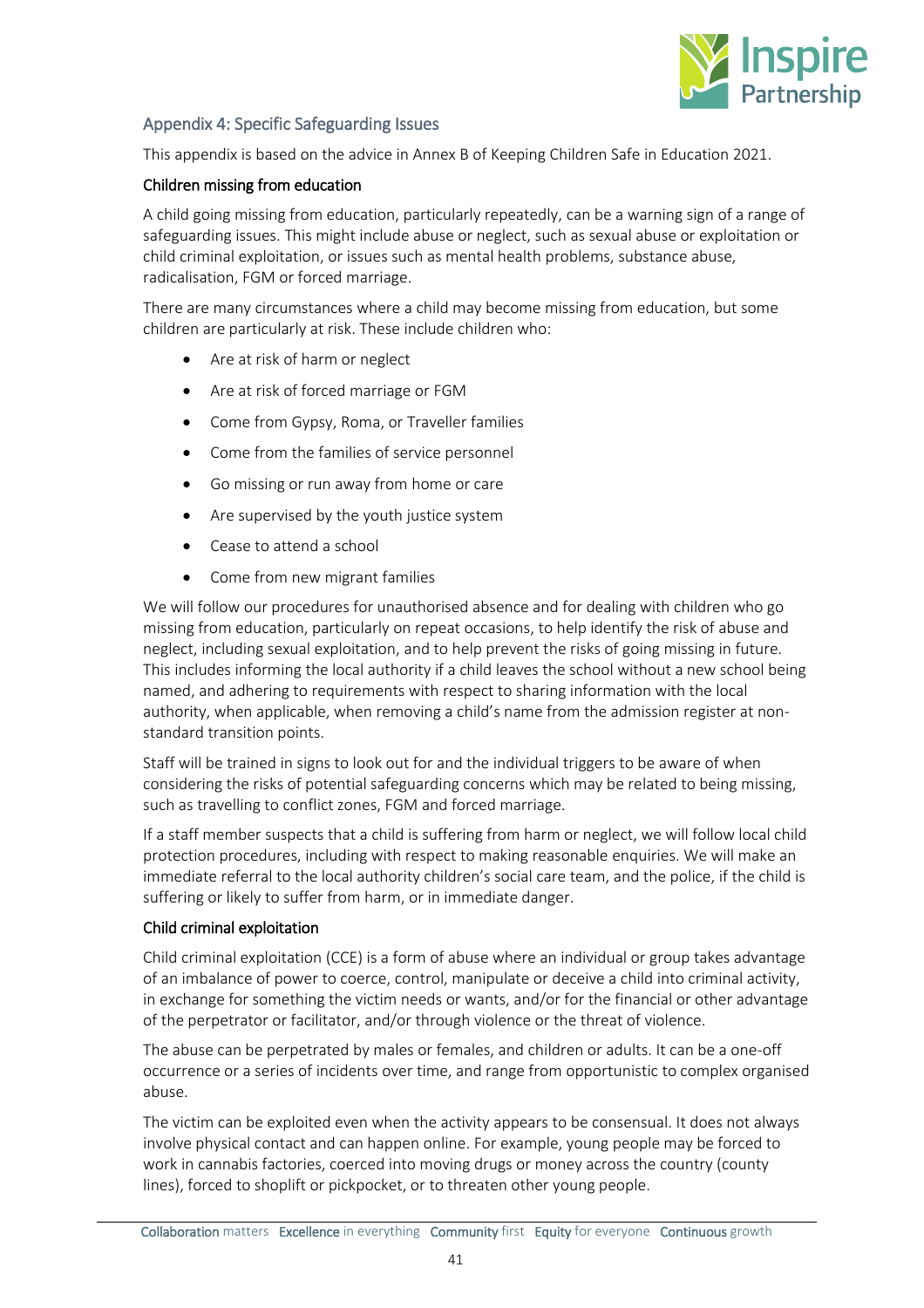

Indicators of CCE can include a child:

- Appearing with unexplained gifts or new possessions
- Associating with other young people involved in exploitation
- Suffering from changes in emotional wellbeing
- Misusing drugs and alcohol
- Going missing for periods of time or regularly coming home late
- Regularly missing school or education
- Not taking part in education

If a member of staff suspects CCE, they will discuss this with the DSL. The DSL will trigger the local safeguarding procedures, including a referral to the local authority's children's social care team and the police, if appropriate.

## Child sexual exploitation (CSE) and Child criminal exploitation (CCE)

Child sexual exploitation (CSE) is a form of child sexual abuse where an individual or group takes advantage of an imbalance of power to coerce, manipulate or deceive a child into sexual activity, in exchange for something the victim needs or wants and/or for the financial advantage or increased status of the perpetrator or facilitator. It may, or may not, be accompanied by violence or threats of violence.

The abuse can be perpetrated by males or females, and children or adults. It can be a one-off occurrence or a series of incidents over time, and range from opportunistic to complex organised abuse.

The victim can be exploited even when the activity appears to be consensual. Children or young people who are being sexually exploited may not understand that they are being abused. They often trust their abuser and may be tricked into believing they are in a loving, consensual relationship.

CSE can include both physical contact (penetrative and non-penetrative acts) and non-contact sexual activity. It can also happen online. For example, young people may be persuaded or forced to share sexually explicit images of themselves, have sexual conversations by text, or take part in sexual activities using a webcam. CSE may also occur without the victim's immediate knowledge, for example through others copying videos or images.

In addition to the CCE indicators above, indicators of CSE can include a child:

- Having an older boyfriend or girlfriend
- Suffering from sexually transmitted infections or becoming pregnant

If a member of staff suspects CSE, they will discuss this with the DSL. The DSL will trigger the local safeguarding procedures, including a referral to the local authority's children's social care team and the police, if appropriate.

## Domestic abuse

Children can witness and be adversely affected by domestic abuse and/or violence at home where it occurs between family members. In some cases, a child may blame themselves for the abuse or may have had to leave the family home as a result.

Types of domestic abuse include intimate partner violence, abuse by family members, teenage relationship abuse and child/adolescent to parent violence and abuse. Anyone can be a victim of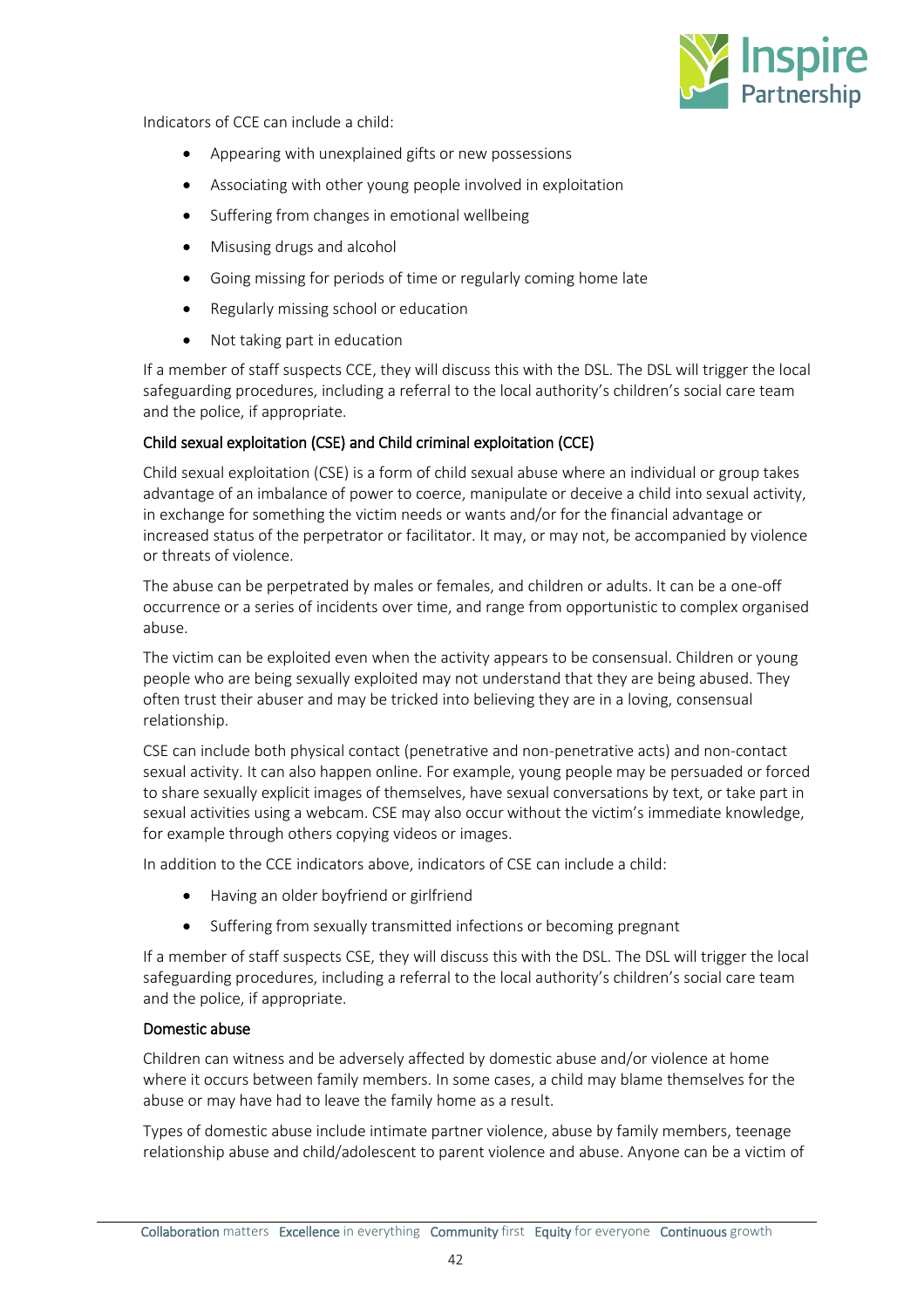

domestic abuse, regardless of gender, age, ethnicity, socioeconomic status, sexuality or background, and domestic abuse can take place inside or outside of the home.

Exposure to domestic abuse and/or violence can have a serious, long-lasting emotional and psychological impact on children.

If police are called to an incident of domestic abuse and any children in the household have experienced the incident, the police will inform the key adult in school (usually the designated safeguarding lead) before the child or children arrive at school the following day. This is the procedure where police forces are part of [Operation Encompass.](https://www.operationencompass.org/)

The DSL will provide support according to the child's needs and update records about their circumstances.

## Homelessness

Being homeless or being at risk of becoming homeless presents a real risk to a child's welfare.

The DSL will be aware of contact details and referral routes in to the local housing authority so they can raise/progress concerns at the earliest opportunity (where appropriate and in accordance with local procedures).

Where a child has been harmed or is at risk of harm, the DSL will also make a referral to children's social care.

## So-called 'honour-based' abuse (including FGM and forced marriage)

So-called 'honour-based' abuse (HBA) encompasses incidents or crimes committed to protect or defend the honour of the family and/or community, including FGM, forced marriage, and practices such as breast ironing.

Abuse committed in this context often involves a wider network of family or community pressure and can include multiple perpetrators.

All forms of HBA are abuse and will be handled and escalated as such. All staff will be alert to the possibility of a child being at risk of HBA or already having suffered it. If staff have a concern, they will speak to the DSL, who will activate local safeguarding procedures.

## FGM

The DSL will make sure that staff have access to appropriate training to equip them to be alert to children affected by FGM or at risk of FGM.

[Section 7.12](#page-9-0) of this policy sets out the procedures to be followed if a staff member discovers that an act of FGM appears to have been carried out or suspects that a pupil is at risk of FGM.

Indicators that FGM has already occurred include:

- A pupil confiding in a professional that FGM has taken place
- A mother/family member disclosing that FGM has been carried out
- A family/pupil already being known to social services in relation to other safeguarding issues
- A girl:
	- o Having difficulty walking, sitting or standing, or looking uncomfortable
	- o Finding it hard to sit still for long periods of time (where this was not a problem previously)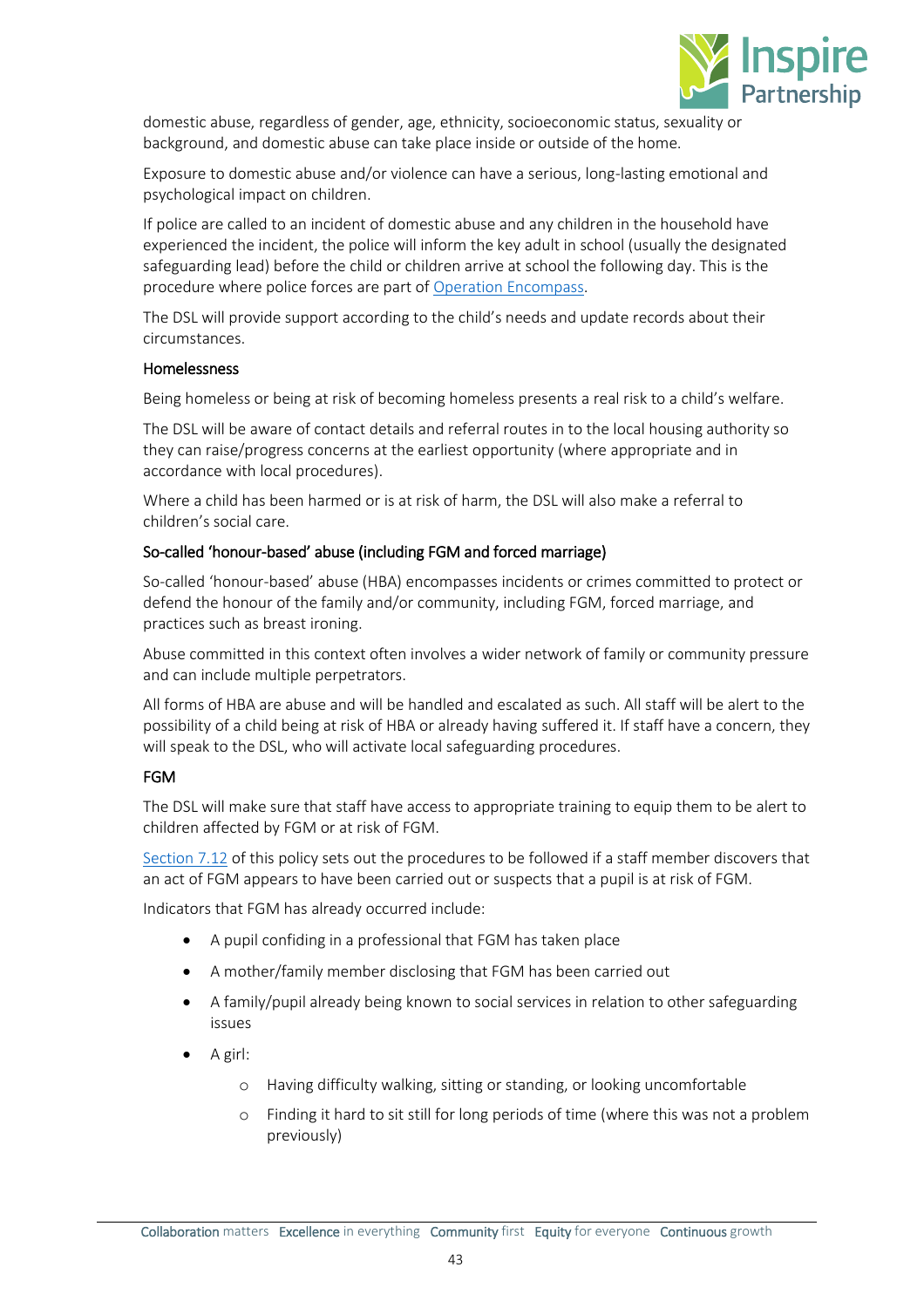

- o Spending longer than normal in the bathroom or toilet due to difficulties urinating
- o Having frequent urinary, menstrual or stomach problems
- o Avoiding physical exercise or missing PE
- o Being repeatedly absent from school, or absent for a prolonged period
- o Demonstrating increased emotional and psychological needs for example, withdrawal or depression, or significant change in behaviour
- o Being reluctant to undergo any medical examinations
- o Asking for help, but not being explicit about the problem
- o Talking about pain or discomfort between her legs

Potential signs that a pupil may be at risk of FGM include:

- The girl's family having a history of practising FGM (this is the biggest risk factor to consider)
- FGM being known to be practised in the girl's community or country of origin
- A parent or family member expressing concern that FGM may be carried out
- A family not engaging with professionals (health, education or other) or already being known to social care in relation to other safeguarding issues
- A girl:
	- o Having a mother, older sibling or cousin who has undergone FGM
	- o Having limited level of integration within UK society
	- o Confiding to a professional that she is to have a "special procedure" or to attend a special occasion to "become a woman"
	- o Talking about a long holiday to her country of origin or another country where the practice is prevalent, or parents/carers stating that they or a relative will take the girl out of the country for a prolonged period
	- o Requesting help from a teacher or another adult because she is aware or suspects that she is at immediate risk of FGM
	- o Talking about FGM in conversation for example, a girl may tell other children about it (although it is important to take into account the context of the discussion)
	- o Being unexpectedly absent from school
	- o Having sections missing from her 'red book' (child health record) and/or attending a travel clinic or equivalent for vaccinations/anti-malarial medication

The above indicators and risk factors are not intended to be exhaustive.

## Forced marriage

Forcing a person into marriage is a crime. A forced marriage is one entered into without the full and free consent of one or both parties and where violence, threats, or any other form of coercion is used to cause a person to enter into a marriage. Threats can be physical or emotional and psychological.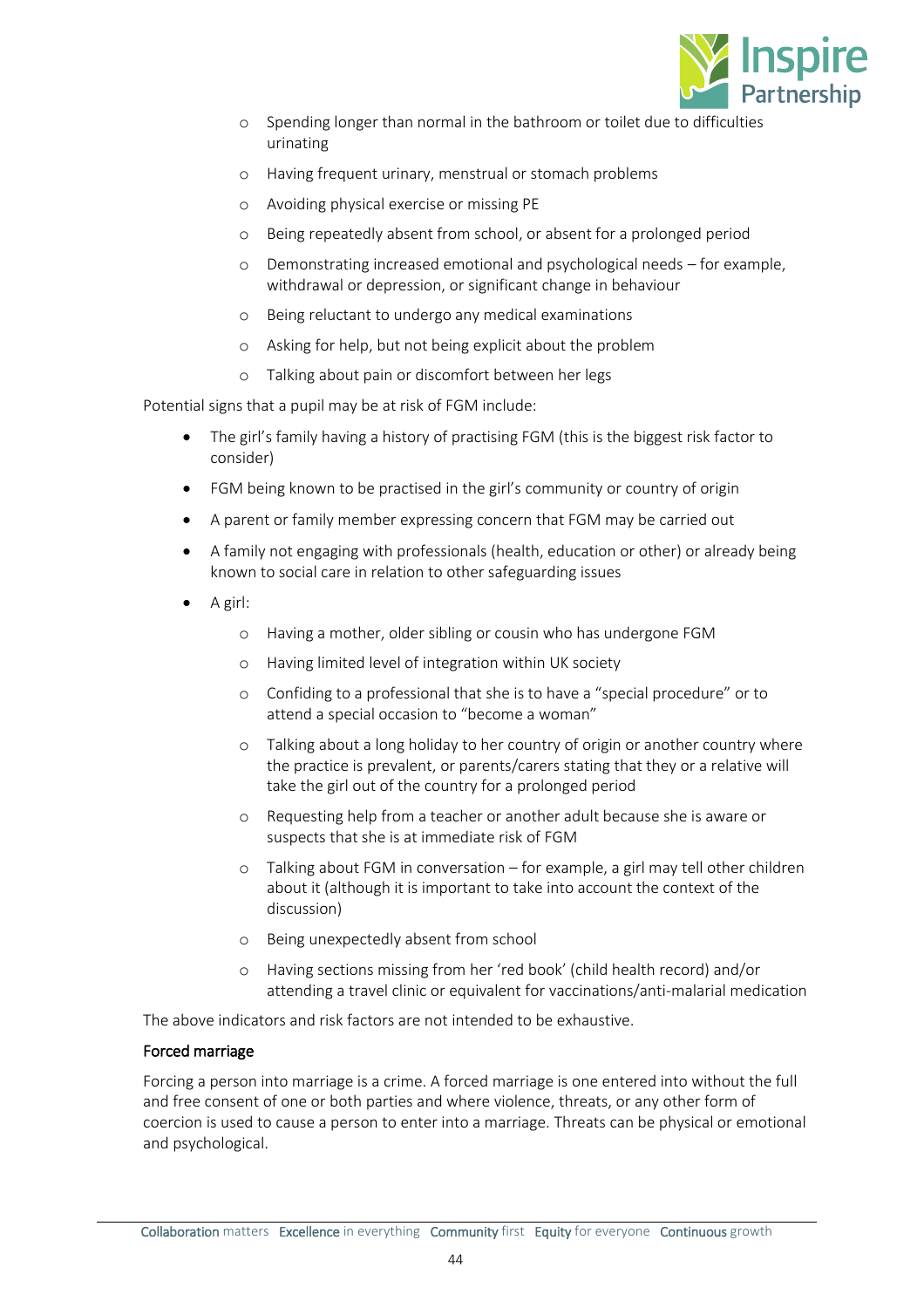

Staff will receive training around forced marriage and the presenting symptoms. We are aware of the 'one chance' rule, i.e., we may only have one chance to speak to the potential victim and only one chance to save them.

If a member of staff suspects that a pupil is being forced into marriage, they will speak to the pupil about their concerns in a secure and private place. They will then report this to the DSL.

The DSL will:

- Speak to the pupil about the concerns in a secure and private place
- Activate the local safeguarding procedures and refer the case to the local authority's designated officer
- Seek advice from the Forced Marriage Unit on 020 7008 0151 or  $\frac{f_{\text{m}}}{g_{\text{co}}g_{\text{ov}}}\$
- Refer the pupil to an education welfare officer, pastoral tutor, learning mentor, or school counsellor, as appropriate

## Preventing radicalisation

- Radicalisation refers to the process by which a person comes to support terrorism and extremist ideologies associated with terrorist groups
- Extremism is vocal or active opposition to fundamental British values, such as democracy, the rule of law, individual liberty, and mutual respect and tolerance of different faiths and beliefs. This also includes calling for the death of members of the armed forces
- **Terrorism** is an action that:
	- o Endangers or causes serious violence to a person/people;
	- o Causes serious damage to property; or
	- o Seriously interferes or disrupts an electronic system

The use or threat of terrorism must be designed to influence the government or to intimidate the public and is made for the purpose of advancing a political, religious or ideological cause.

Schools have a duty to prevent children from being drawn into terrorism. The DSL will undertake Prevent awareness training and make sure that staff have access to appropriate training to equip them to identify children at risk.

We will assess the risk of children in our school being drawn into terrorism. This assessment will be based on an understanding of the potential risk in our local area, in collaboration with our local safeguarding partners and local police force.

We will ensure that suitable internet filtering is in place, and equip our pupils to stay safe online at school and at home.

There is no single way of identifying an individual who is likely to be susceptible to an extremist ideology. Radicalisation can occur quickly or over a long period.

Staff will be alert to changes in pupils' behaviour.

The government website [Educate Against Hate](http://educateagainsthate.com/parents/what-are-the-warning-signs/) and charity [NSPCC](https://www.nspcc.org.uk/what-you-can-do/report-abuse/dedicated-helplines/protecting-children-from-radicalisation/) say that signs that a pupil is being radicalised can include:

- Refusal to engage with, or becoming abusive to, peers who are different from themselves
- Becoming susceptible to conspiracy theories and feelings of persecution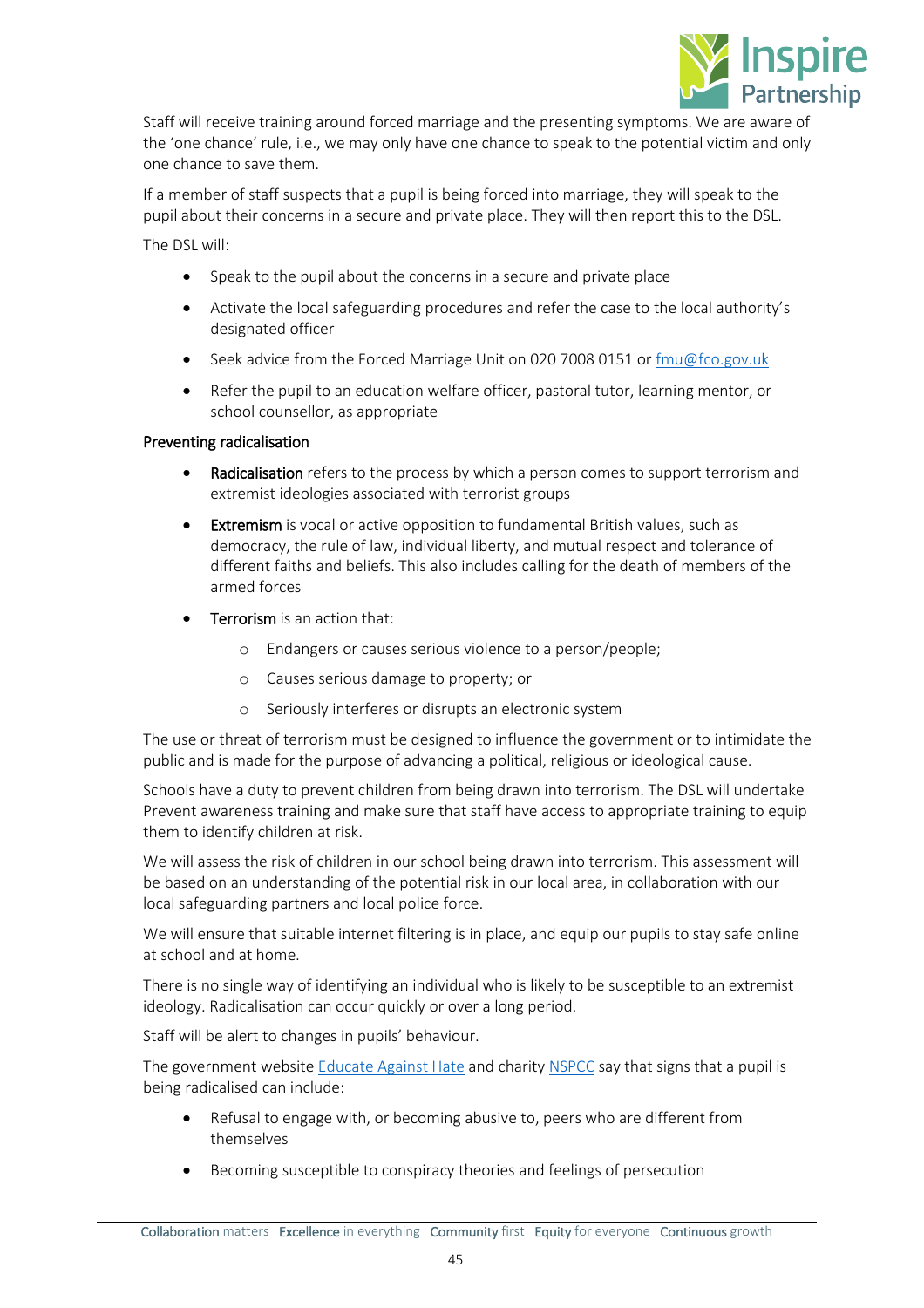

- Changes in friendship groups and appearance
- Rejecting activities they used to enjoy
- Converting to a new religion
- Isolating themselves from family and friends
- Talking as if from a scripted speech
- An unwillingness or inability to discuss their views
- A sudden disrespectful attitude towards others
- Increased levels of anger
- Increased secretiveness, especially around internet use
- Expressions of sympathy for extremist ideologies and groups, or justification of their actions
- Accessing extremist material online, including on Facebook or Twitter
- Possessing extremist literature
- Being in contact with extremist recruiters and joining, or seeking to join, extremist organisations

Children who are at risk of radicalisation may have low self-esteem, or be victims of bullying or discrimination. It is important to note that these signs can also be part of normal teenage behaviour – staff should have confidence in their instincts and seek advice if something feels wrong.

If staff are concerned about a pupil, they will follow our procedures set out in [section 7.13](#page-10-0) of this policy, including discussing their concerns with the DSL.

Staff should always take action if they are worried.

Further information on the school's measures to prevent radicalisation are set out in other school policies and procedures.

## Peer-on-peer abuse

Peer-on-peer abuse is when children abuse other children. This type of abuse can take place inside and outside of school and online.

Peer-on-peer abuse is most likely to include, but may not be limited to:

- Bullying (including cyber-bullying, prejudice-based and discriminatory bullying)
- Abuse in intimate personal relationships between peers
- Physical abuse such as hitting, kicking, shaking, biting, hair pulling, or otherwise causing physical harm (this may include an online element which facilitates, threatens and/or encourages physical abuse)
- Sexual violence, such as rape, assault by penetration and sexual assault (this may include an online element which facilitates, threatens and/or encourages sexual violence)
- Sexual harassment, such as sexual comments, remarks, jokes and online sexual harassment, which may be standalone or part of a broader pattern of abuse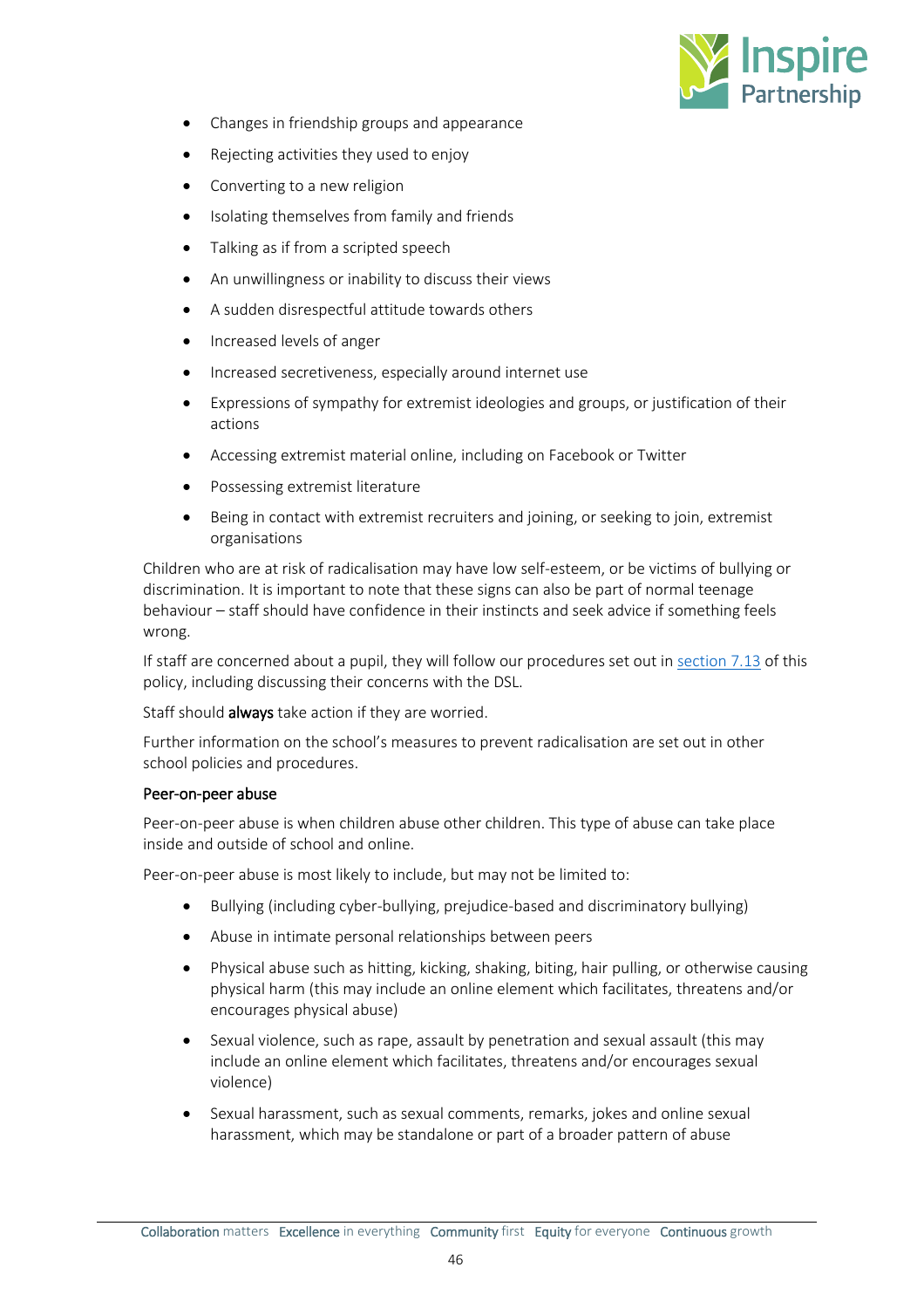

- Causing someone to engage in sexual activity without consent, such as forcing someone to strip, touch themselves sexually, or to engage in sexual activity with a third party
- Consensual and non-consensual sharing of nudes and semi nudes images and/or videos (also known as sexting or youth produced sexual imagery)
- Upskirting, which typically involves taking a picture under a person's clothing without their permission, with the intention of viewing their genitals or buttocks to obtain sexual gratification, or cause the victim humiliation, distress or alarm
- Initiation/hazing type violence and rituals (this could include activities involving harassment, abuse or humiliation used as a way of initiating a person into a group and may also include an online element)

Where children abuse their peers online, this can take the form of, for example, abusive, harassing, and misogynistic messages; the non-consensual sharing of indecent images, especially around chat groups; and the sharing of abusive images and pornography, to those who don't want to receive such content.

If staff have any concerns about peer-on-peer abuse, or a child makes a report to them, they will follow the procedures set out in [section 7](#page-7-1) of this policy, as appropriate. In particular, [section 7.16](#page-11-0) set out more detail about our school's approach to this type of abuse.

## Sexual violence and sexual harassment between children in schools

Sexual violence and sexual harassment can occur:

- Between 2 children of any age and sex
- Through a group of children sexually assaulting or sexually harassing a single child or group of children
- Online and face to face (both physically and verbally)

Sexual violence and sexual harassment exist on a continuum and may overlap.

Children who are victims of sexual violence and sexual harassment will likely find the experience stressful and distressing. This will, in all likelihood, adversely affect their educational attainment and will be exacerbated if the alleged perpetrator(s) attends the same school.

If a victim reports an incident, it is essential that staff make sure they are reassured that they are being taken seriously and that they will be supported and kept safe. A victim should never be given the impression that they are creating a problem by reporting sexual violence or sexual harassment. Nor should a victim ever be made to feel ashamed for making a report.

Some groups are potentially more at risk. Evidence shows that girls, children with SEN and/or disabilities, and lesbian, gay, bisexual and transgender (LGBT) children are at greater risk.

Staff should be aware of the importance of:

- Challenging inappropriate behaviours
- Making clear that sexual violence and sexual harassment is not acceptable, will never be tolerated and is not an inevitable part of growing up
- Challenging physical behaviours (potentially criminal in nature), such as grabbing bottoms, breasts and genitalia, pulling down trousers, flicking bras and lifting up skirts. Dismissing or tolerating such behaviours risks normalising them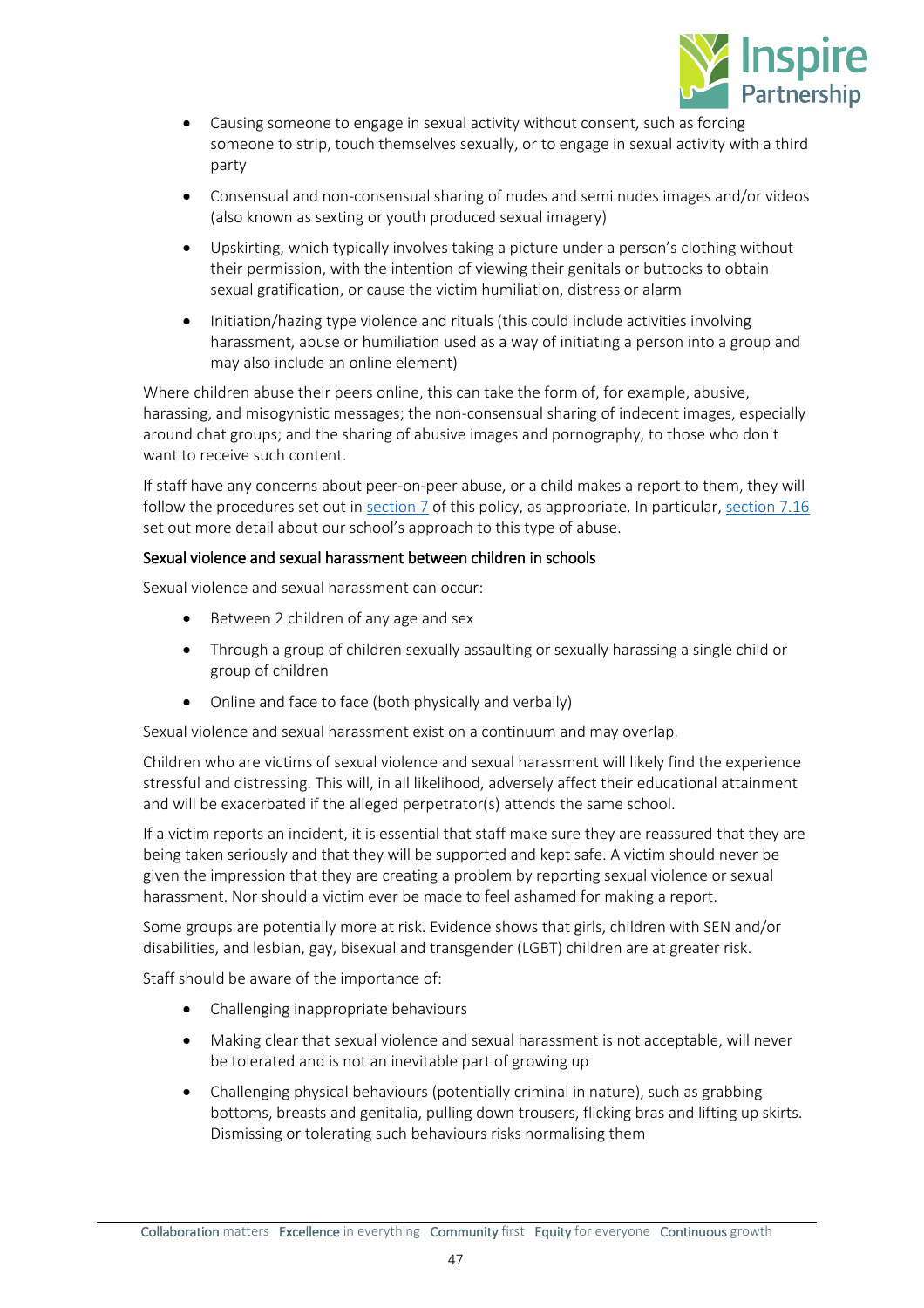

If staff have any concerns about sexual violence or sexual harassment, or a child makes a report to them, they will follow the procedures set out in [section 7](#page-7-1) of this policy, as appropriate. In particular, [section 7.18](#page-14-0) set out more detail about our school's approach to this type of abuse.

## Serious violence

Indicators which may signal that a child is at risk from, or involved with, serious violent crime may include:

- Increased absence from school
- Change in friendships or relationships with older individuals or groups
- Significant decline in performance
- Signs of self-harm or a significant change in wellbeing
- Signs of assault or unexplained injuries
- Unexplained gifts or new possessions (this could indicate that the child has been approached by, or is involved with, individuals associated with criminal networks or gangs and may be at risk of criminal exploitation (see above))

Risk factors which increase the likelihood of involvement in serious violence include:

- Being male
- Having been frequently absent or permanently excluded from school
- Having experienced child maltreatment
- Having been involved in offending, such as theft or robbery

Staff will be aware of these indicators and risk factors. If a member of staff has a concern about a pupil being involved in, or at risk of, serious violence, they will report this to the DSL.

## Checking the identity and suitability of visitors

Adapt this section to reflect procedures in your setting.

All visitors will be required to verify their identity to the satisfaction of staff and to leave their belongings, including their mobile phone(s), in a safe place during their visit.

If the visitor is unknown to the setting, we will check their credentials and reason for visiting before allowing them to enter the setting. Visitors should be ready to produce identification.

Visitors are expected to sign the visitors' book and wear a visitor's badge.

Visitors to the school who are visiting for a professional purpose, such as educational psychologists and school improvement officers, will be asked to show photo ID and:

- Will be asked to show their DBS certificate, which will be checked alongside their photo ID; or
- The organisation sending the professional, such as the LA or educational psychology service, will provide prior written confirmation that an appropriate level of DBS check has been carried out

All other visitors, including visiting speakers, will be accompanied by a member of staff at all times. We will not invite into the school any speaker who is known to disseminate extremist views, and will carry out appropriate checks to ensure that any individual or organisation using school facilities is not seeking to disseminate extremist views or radicalise pupils or staff.

## Non-collection of children